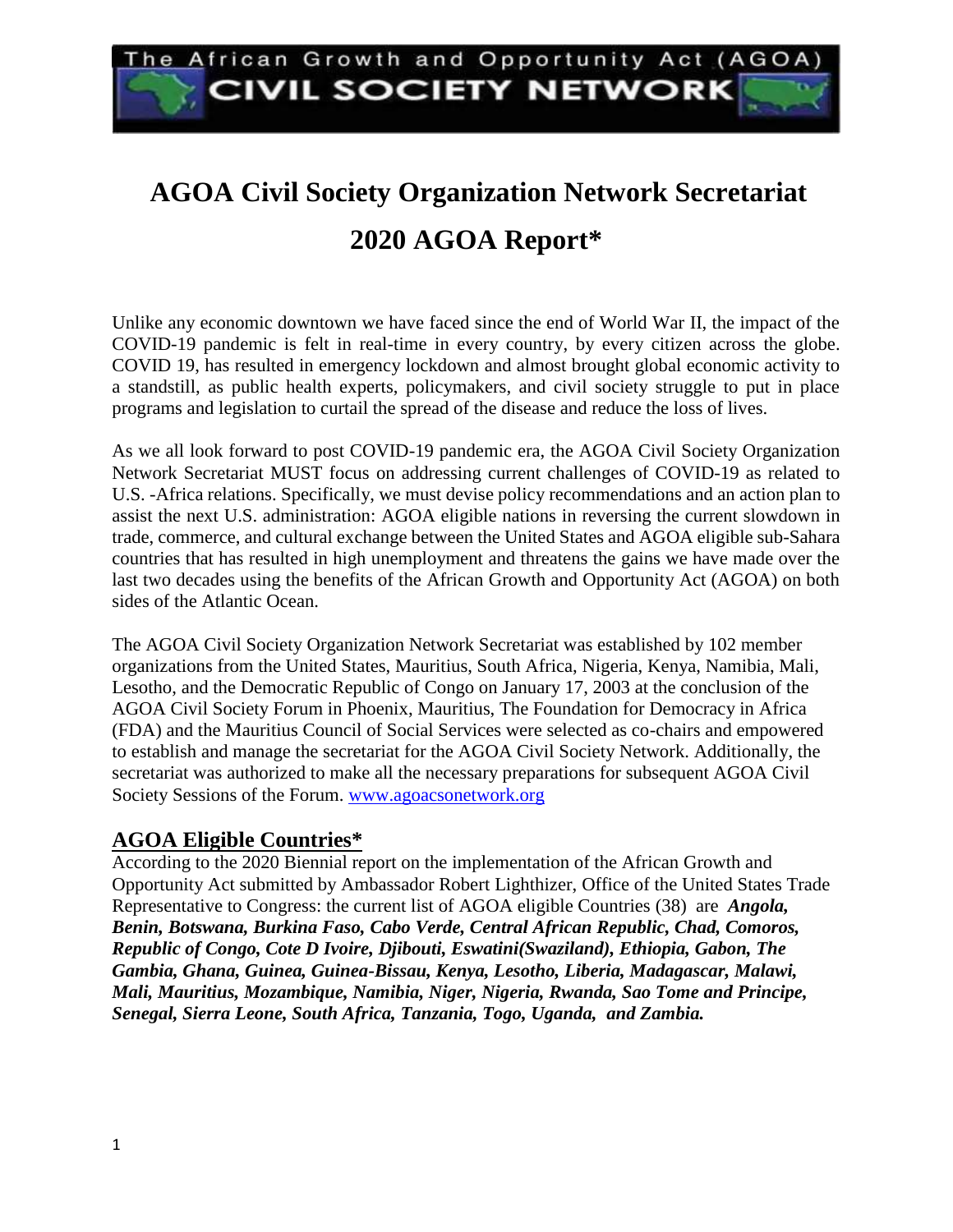# **AGOA Ineligible Countries\***

Countries Not eligible for AGOA, to date (9), are: *Burundi, Cameroon, Democratic Republic of Congo, Eritrea, Mauritania, Sudan, South Sudan, Somalia, and Zimbabwe.*

Two (2) Countries have graduated from GSP, thus they are not eligible for consideration for AGOA benefits, they are *Equatorial Guinea and Seychelles.* 

#### **U.S. Exports and Imports from 49 sub-Saharan African countries**

According to Ambassador Lighthizer's report, U.S. exports and imports from 49 sub-Saharan African countries, and AGOA imports from the sub-Saharan African countries eligible for AGOA benefits are as below:

Total goods trade  $(exp + imp)$  in 2018 was \$40.9 billion, declined to \$36.7 in 2019 Total U.S. goods exports in 2018 was \$15.9 billion declined to \$15.7 billion in 2019 Total U.S. goods imports in 2018 was \$25.1 billion declined to \$21.0 in 2019 Trade balance in 2018 was \$-9.2 billion in 2018 declined to \$-5.3 billion in 2019

AGOA imports including GSP in 2018 was \$12.00 billion declined to \$8.4 billion in 2019 AGOA oil imports in 2018 was \$8.0 billion declined to \$4.6 billion in 2019 AGOA non-oil imports (incl GSP) in 2018 was \$4.00 billion declined to \$3.8 billion in 2019 AGOA apparel imports in 2018 was \$1.2 billion increased in to \$1.4 billion in 2019.

## **U.S. Investment in sub-Saharan Africa**

U.S. investment in sub-Saharan Africa in 2017 was \$36.2billion declined to \$34.0 in 2018

## **Sub-Saharan Africa Investment in U.S**

Sub-Saharan Africa investment remained \$5.6 billion in 2017 and 2018

## **U.S. Export of Commercial Services to sub-Sahara Africa**

U.S. exports of Commercial Services to sub -Saharan Africa in 2017 was \$13.91 billion, increased to \$14.77 in 2018

#### **U.S. imports of Commercial Services from sub-Sahara Africa**

U.S. imports of Commercial Services from sub-Saharan Africa in 2017 was \$9.10 billion, increased to \$10.05 billion in 2018

## **AGOA Eligibility Criteria**

The eligibility criteria under AGOA are set forth in section 104(a) of AGOA and sections 502(b) and (c) of the Trade Act of 1974, as amended (containing the GSP eligibility criteria). Section 104(a) is provided below in its entirety. A summary of sections 502(b) and (c) is also included below:

#### **Sec. 104. Eligibility Requirements**

In General -- The U.S. President is authorized to designate a sub-Saharan African country as an eligible sub-Saharan African country if the President determines that the country: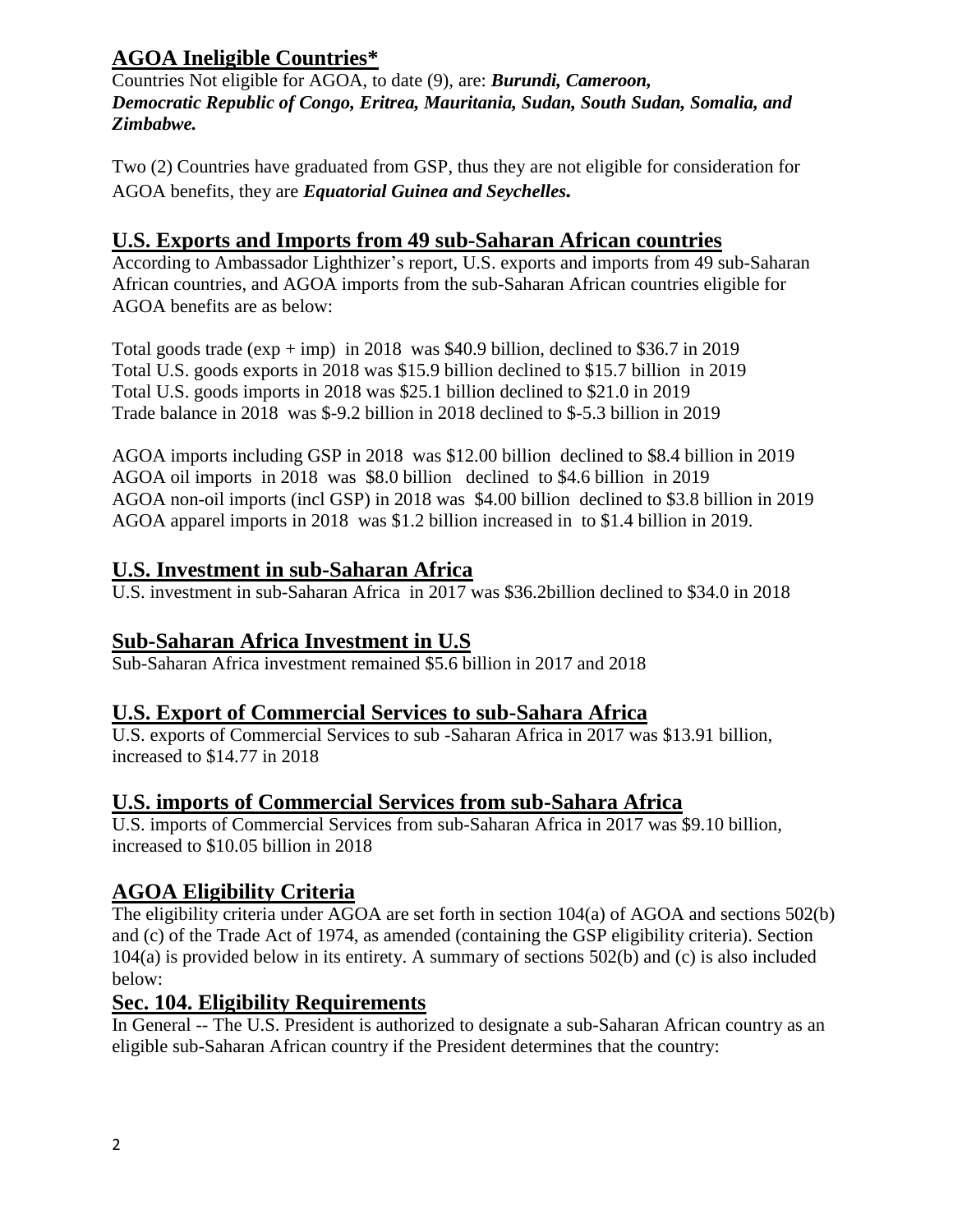(1) has established, or is making continual progress toward establishing --

(A) a market-based economy that protects private property rights, incorporates an open rules based trading system, and minimizes government interference in the economy through measures such as price controls, subsidies, and government ownership of economic assets; (B) the rule of law, political pluralism, and the right to due process, a fair trial, and equal protection under the law;

(C) the elimination of barriers to United States trade and investment, including by--

(i) the provision of national treatment and measures to create an environment conducive to domestic and foreign investment;

(ii) the protection of intellectual property; and

(iii) the resolution of bilateral trade and investment disputes;

(D) economic policies to reduce poverty, increase the availability of health care and educational opportunities, expand physical infrastructure, promote the development of private enterprise, and encourage the formation of capital markets through micro-credit or other programs;

(E) a system to combat corruption and bribery, such as signing and implementing the Convention on Combating Bribery of Foreign Public Officials in International Business Transactions; and

(F) protection of internationally recognized worker rights, including the right of association, the right to organize and bargain collectively, a prohibition on the use of any form of forced or compulsory labor, a minimum age for the employment of children, and acceptable conditions of work with respect to minimum wages, hours of work, and occupational safety and health; (2) does not engage in activities that undermine United States national security or foreign policy interests; and

(3) does not engage in gross violations of internationally recognized human rights or provide support for acts of international terrorism and cooperates in international efforts to eliminate human rights violations and terrorist activities.

#### **Summary of section 502(b) and (c) of the Trade Act of 1974 as amended.**

The President shall not designate any country as a beneficiary country if: The country is a Communist country, unless its products receive normal trade relations treatment, it is a member of the World Trade Organization and International Monetary Fund or is not dominated or controlled by international communism (Sec.  $502(b)(2)(A)$ ); The country is a party to an arrangement or participates in any action that withholds or has the effect of withholding vital commodity resources or raises their prices to unreasonable levels, causing serious disruption of the world economy (Sec.  $502(b)(2)(B)$ );

The country affords preferential treatment to products of a developed country which has, or is likely to have a significant adverse effect on U.S. commerce (Sec.  $502(b)(2)(C)$ );

The country has nationalized, expropriated or otherwise seized property, including trademarks, patents, or copyrights owned by a U.S. citizen without compensation (Sec.  $502(b)(2)(D)$ ); The country does not recognize or enforce arbitral awards to U.S. citizens or corporations (Sec.  $502(b)(2)(E)$ ;

The country aids or abets, by granting sanctuary from prosecution, any individual or group which has committed international terrorism (Sec. 502(b)(2)(F));

The country has not taken or is not taking steps to afford internationally-recognized worker rights, including the right of association, the right to organize and bargain collectively, freedom from compulsory labor, a minimum age for the employment of children, and acceptable conditions of work with respect to minimum wages, hours of work and occupational safety and health (Sec.  $502(b)(2)(G)$ ).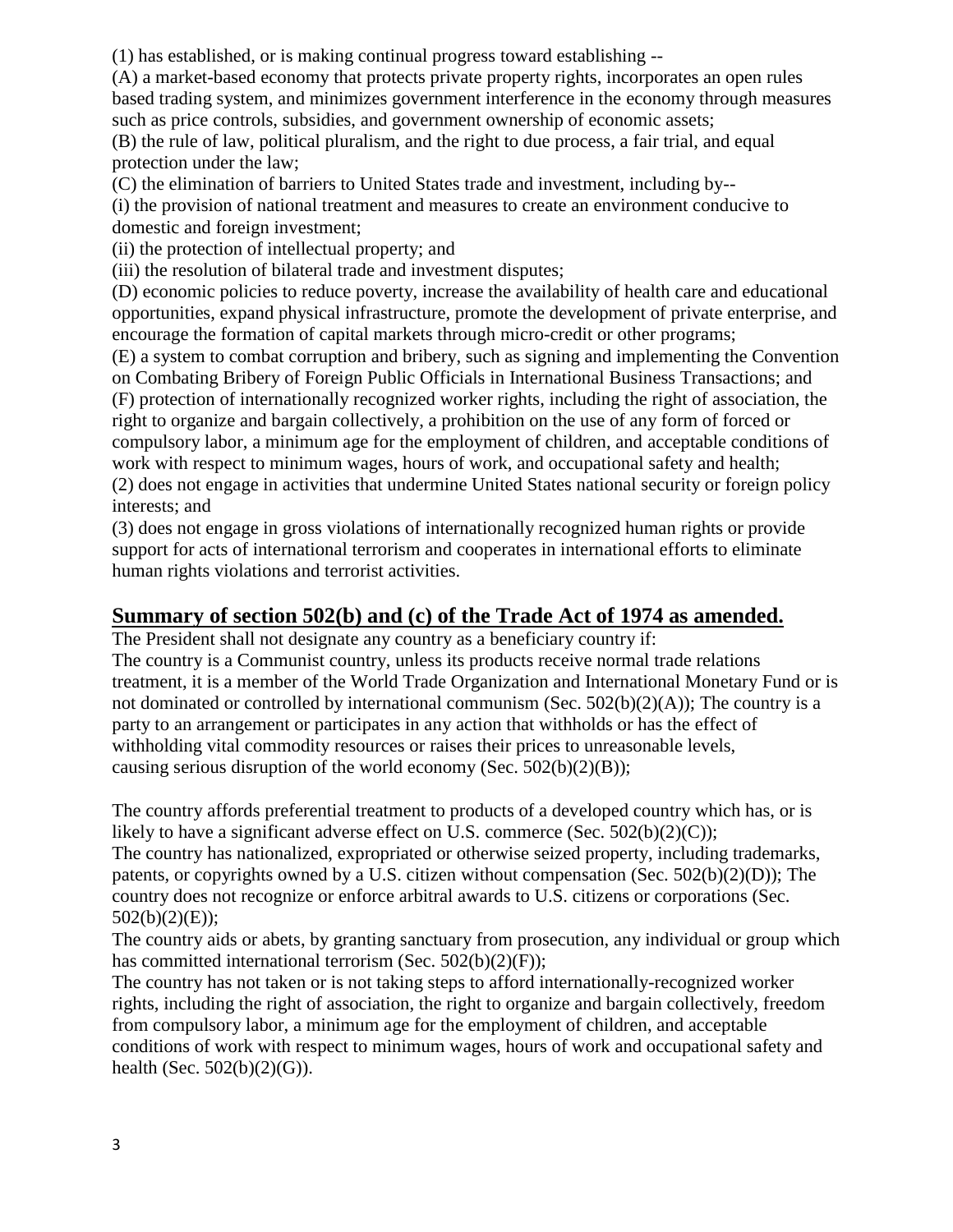The country has not implemented its commitments to eliminate the worst forms of child labor, as defined by the International Labor Organization's Convention 182 (Sec. 502(b)(2)(H); this provision was added by the Trade and Development Act of 2000 in Section 412). Failure to meet criteria 4 through 8 may not prevent the granting of GSP eligibility if the President determines that such a designation would be in the national economic interest of the United States. In addition, the President must take into account:

A country's expressed desire to be designated a beneficiary country (Sec.  $502(c)(1)$ ); The country's level of economic development (Sec. 502(c)(2));

Whether other major developed countries extend preferential tariff treatment to the country (Sec.  $502(c)(3)$ ;

The extent to which the country provides "equitable and reasonable access" to its markets and basic commodity resources and refrains from unreasonable export practices (Sec.  $502(c)(4)$ ); The extent to which the country provides adequate and effective protection of intellectual property rights (Sec.  $502(c)(5)$ );

The extent to which the country has taken action to reduce trade-distorting investment practices and policies and reduce or eliminate barriers to trade in services (Sec.  $502(c)(6)$ );

And Whether the country has taken or is taking steps to afford internationally recognized worker rights, (Sec.502(c )(7).

# **AGOA 2020 Country Reports**

#### **The Annual AGOA Eligibility Review**

The AGOA legislation requires the President to determine annually which of the countries listed in the Act are eligible to receive benefits. These decisions are supported by an annual interagency review, chaired by USTR. This review examines whether each designated AGOA beneficiary country continues to meet the eligibility criteria and whether circumstances in ineligible countries have improved sufficiently to warrant their designation as a beneficiary country. The AGOA country eligibility determination process is rigorous. A comprehensive review is conducted of each country that has requested designation as an AGOA beneficiary, and during each annual review a number of concerns surface for every country. Addressing these concerns is an important aspect of targeted U.S. policy objectives to be pursued with specific governments. The Trade Preferences Extension Act (TPEA) provides additional tools to support compliance with AGOA eligibility criteria, including by providing greater flexibility to withdraw, suspend, or limit benefits under AGOA if it is determined that such action would be more effective than termination of AGOA eligibility. It also improved transparency and participation in the AGOA review process and created a public petition process to review countries' AGOA eligibility. In addition, TPEA authorized the initiation of out-of-cycle reviews of a country's eligibility. To date, Somalia and Sudan have never been reviewed during this annual process as neither has requested designation as an AGOA beneficiary country. Equatorial Guinea and Seychelles have graduated from the Generalized System of Preferences (GSP) program on the basis of per capita income and therefore are not eligible for consideration for AGOA benefits.

## **Recent Changes in AGOA Eligibility**

The annual eligibility review conducted in 2019 resulted in the termination of Cameroon's AGOA eligibility as of January 1, 2020. The President determined that Cameroon engages in gross violations of internationally recognized human rights. These violations include extrajudicial killings, arbitrary and unlawful detention, and torture. The annual review conducted in 2018 resulted in the termination of Mauritania's AGOA eligibility as of January 1, 2019, due to insufficient progress toward combatting forced labor. In addition, on March 30, 2018, the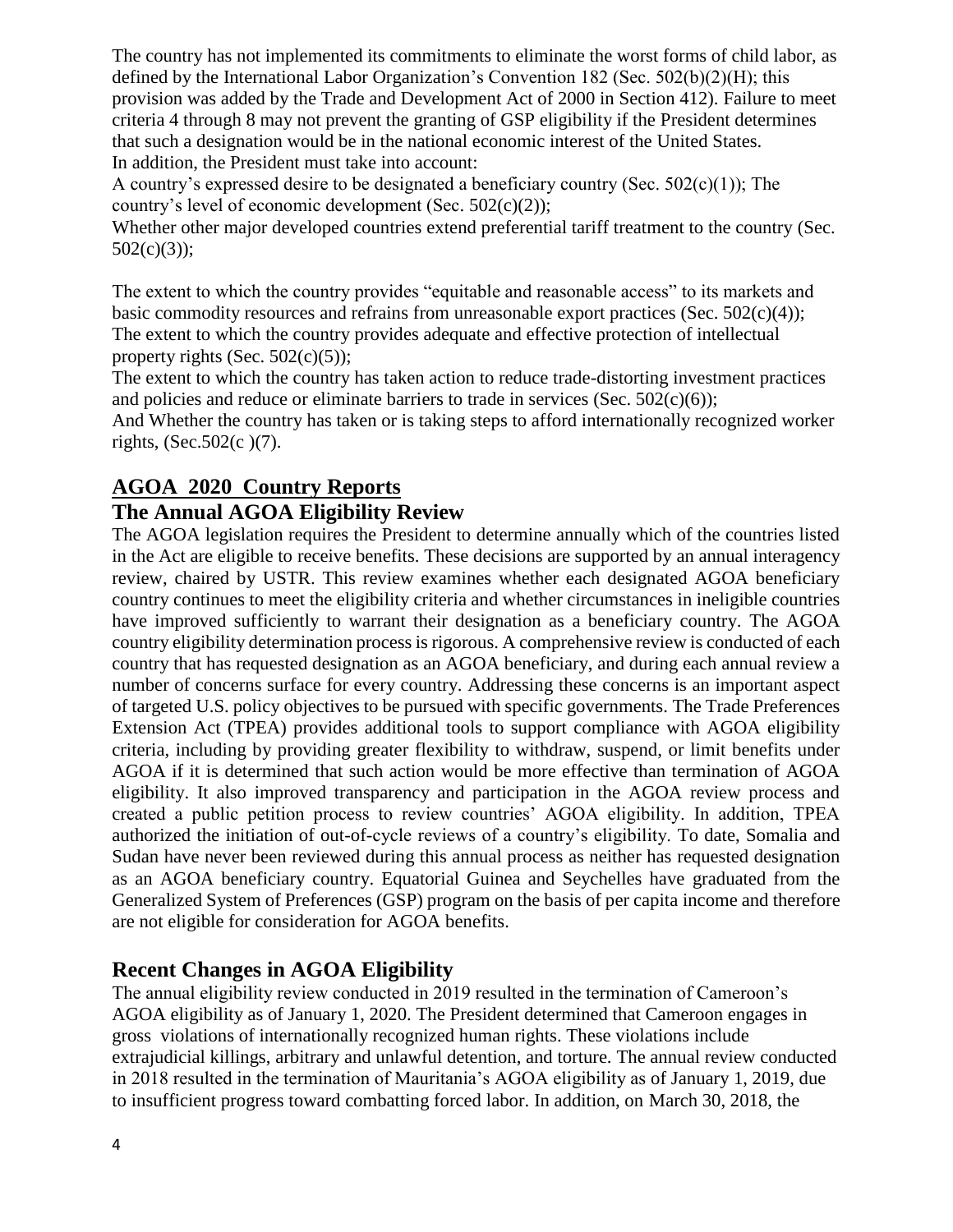President determined that Rwanda was out of compliance with AGOA's eligibility requirements due to insufficient progress toward the elimination of barriers to U.S. trade and investment with respect to apparel, and issued a proclamation suspending the application of duty-free treatment for all AGOA eligible apparel products from Rwanda, effective July 31, 2018.

## **Country Reports**

The remainder of this chapter contains detailed country analysis assessing whether each beneficiary is continuing to meet the eligibility requirements.

# **ANGOLA**

#### **Status**: AGOA Eligible

**Market Economy/Economic Reform/ Elimination of Barriers to U.S. Trade:**  Angola is one of the United States' top trading partners in sub-Saharan Africa. Aside from petroleum, Angola exports very little to the United States under AGOA, but the government is committed to attempting to diversify the economy. Imports of U.S. products, such as key agricultural goods, have been hindered at times through the use of restrictive import licensing rules. While Angola is a party to the World Trade Organization (WTO) and other international agreements, its commitments are hindered by a lack of internal capacity building.

**Rule of Law/Political Pluralism/Anticorruption:** The country has made progress on strengthening public institutions, moving up 19 places in the 2019 Transparency International Corruption Perceptions Index (from 165 to 146 out of 180 countries). However, corrupt practices in Angola are systemic. Long-term processes to address corruption will require changes in public attitudes, combined with public exposure and effective rule of law. The checks and balances system in government is insufficient and faces many bureaucratic struggles. Other concerns include lack of due process.

**Poverty Reduction:** Poverty reduction is a major part of Angola's 2018-2022 National Development Plan. The Government of Angola encourages domestic production instrument use to address poverty levels. However, a lack of access to education impedes progress, especially in rural areas with high illiteracy rates. Angola ranks 149th out of 189 on the Human Development Index. The country faces significant unemployment and a lack of social investment.

**Labor/Child Labor/Human Rights:** Angola has made efforts to address child labor. In June 2018, the government passed a National Action Plan (2018-2022) to eradicate the worst forms of child labor. However, concerns remain with regard to enforcement of labor rights. Other concerns include reports of arbitrary arrest and detention and limits on the freedoms of peaceful assembly and expression.

**International Terrorism/U.S. National Security:** Angola does not support international acts of terrorism, nor engage in activities that undermine U.S. national security interests.

## **BENIN**

**Status:** AGOA Eligible

**Market Economy/Economic Reform/Elimination of Barriers to U.S. Trade:**  Benin is a constitutional democracy that has experienced robust economic growth. A strong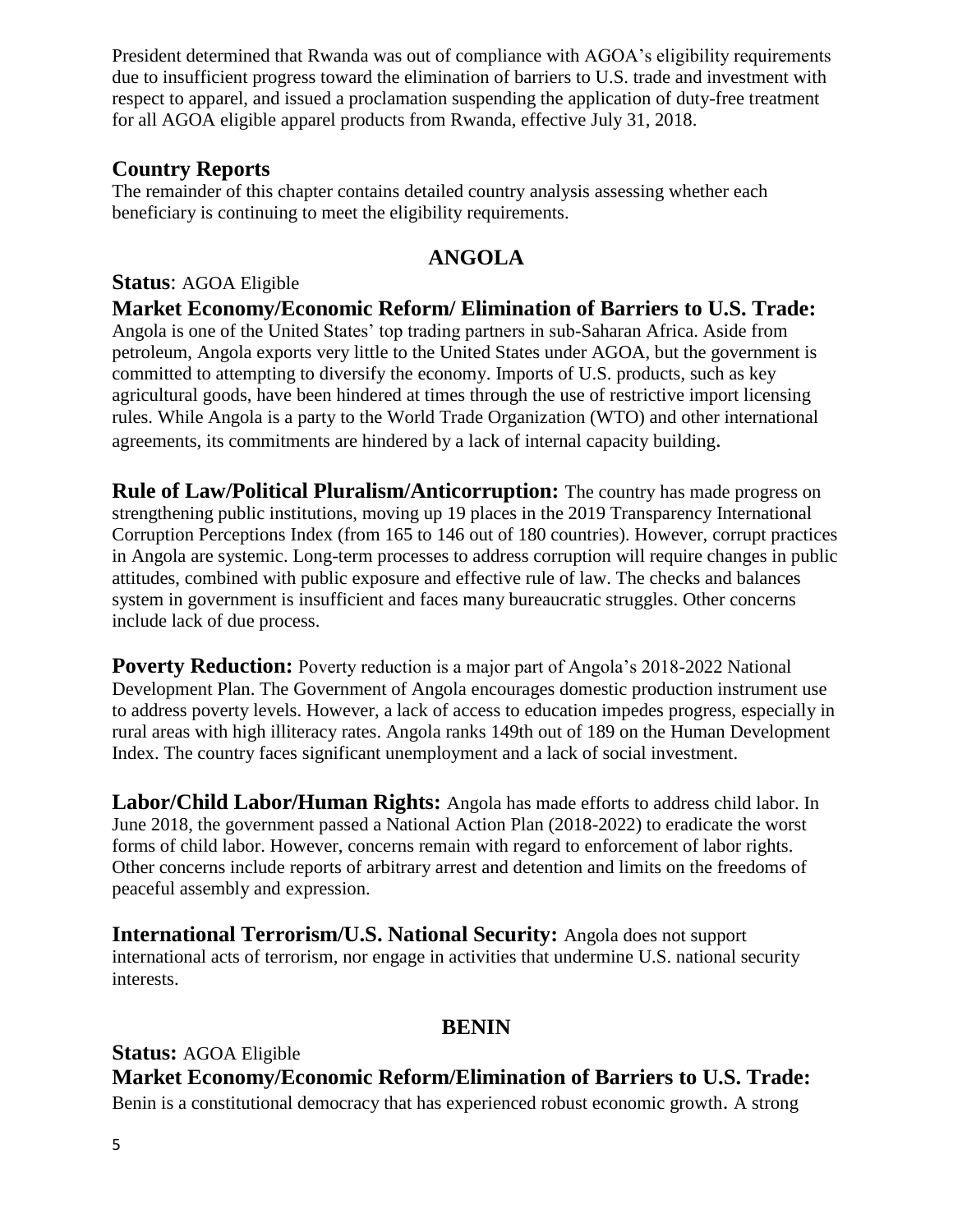regional currency, effective macroeconomic policy management, and lowering inflation rates contribute to its economic progress. The legal system recognizes and protects property rights, as well as the rights to private ownership and investment. Although barriers to trade have been reduced, Benin lacks fiscal transparency and uses price regulation for certain goods, including cement and gasoline.

**Rule of Law/Political Pluralism/Anticorruption:** Benin has an independent judiciary and one of the most open media environments in Africa. However, in May 2019 post-election protests turned violent. The government used new digital and online industry regulations to arrest a journalist for alleged false information dissemination about the Beninese economy. Problems of judicial passivity, inefficiency, and corruption exist despite the government taking steps to address corruption.

**Poverty Reduction:** Benin has a Government Action Plan aimed at spurring economic growth and reducing poverty. The government has initiated micro-finance policies for vulnerable women nationwide who may receive loans to combat poverty by setting up income generating activities. Lack of educational opportunity remains a major problem. Only 71 percent of children attend school and only 80.7 percent graduate from primary school. Benin introduced a universal healthcare system, but the program is experiencing management and resource challenges.

**Labor/Child Labor/Human Rights:** The Government of Benin has made efforts to address child labor and trafficking in persons. Beninese police cooperated with Nigerian security forces in a cross border operation in April 2019, freeing 157 child slaves and arresting 47 suspected traffickers. Concerns remain with regard to restrictions on freedom of association and the right to organize. Other concerns include treatment of prisoners and prison conditions.

**International Terrorism/U.S. National Security:** Benin actively contributes to and supports regional peace efforts. In the Lake Chad Basin, Benin contributed to a Multinational Joint Task Force to combat Boko Haram. Benin also partners with the United States to combat piracy and drug trafficking.

#### **BOTSWANA**

#### **Status:** AGOA Eligible

#### **Market Economy/Economic Reform/Elimination of Barriers to U.S. Trade:**

Botswana has a stable political, fiscal, and macroeconomic environment. The constitutional and legislative structure affords protections to investors, and the court system is relatively efficient. While mining continues to be the main economic driver, sectors such as tourism, financial services, and technology are growing and becoming a more important part of the country's GDP. However, large, systemic barriers to trade exist in Botswana. The government is the primary employer in the country, creating an overreliance on the public sector that hampers private-sector growth. Botswana gives procurement preferences for citizens and local businesses over foreignowned enterprises.

**Rule of Law/Political Pluralism/Anticorruption:** Botswana is a multi-party democracy with free and fair elections and is ranked by Transparency International as the second least corrupt country in sub-Saharan Africa. The country's judiciary is considered independent and produces predictable, law-based decisions. Recent landmark rulings have reaffirmed the independence of Botswana's judiciary. The country held elections in October 2019 that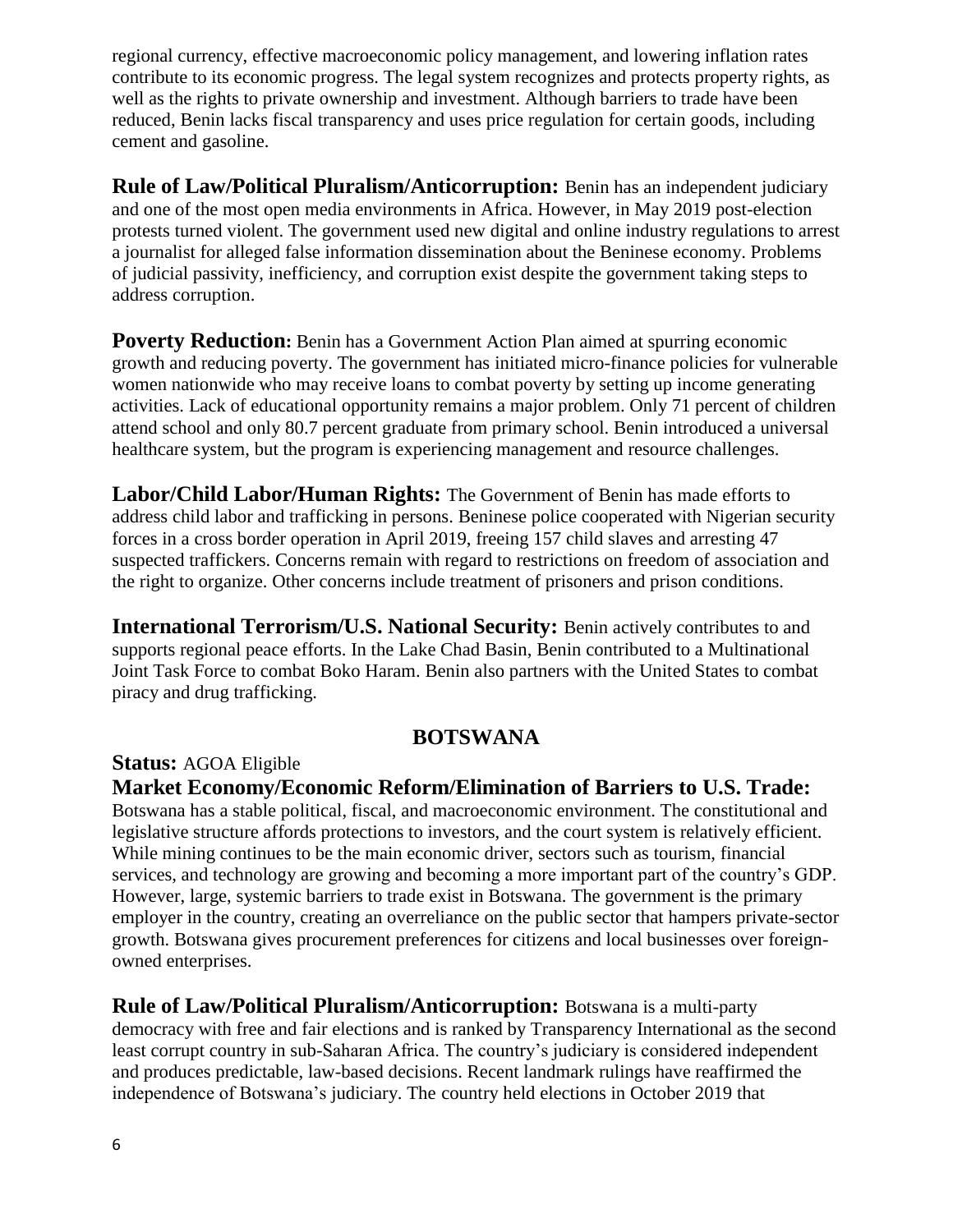observers deemed free and fair. The government is working to stop the smuggling of counterfeit goods.

**Poverty Reduction:** Approximately 20 percent of the population lives in extreme poverty. There is high income inequality and a high unemployment rate, especially among youth. Botswana has universal access to health care and primary education, and the government is attempting to expand rural access to secondary education. However, overall educational performance remains poor. The prevalence of HIV/AIDS and tuberculosis is among the highest in the world and continues to impose a heavy burden on society and the economy. Botswana's efforts to address HIV/AIDS and other diseases are complicated by capacity restraints and the heavy toll the HIV epidemic has taken on the country's health care system.

**Labor/Child Labor/Human Rights:** The Government of Botswana has made efforts to address trafficking in persons. In 2018, Parliament amended the Anti-Human Trafficking Act to insert new definitions and criminalize smuggling, in response to recommendations made by the Eastern and Southern Africa Anti-Money Laundering Group. Concerns remain regarding the rights of association and the right to organize, particularly with regard to government interference in union registration. In June 2019, the Gaborone High Court ruled sections of the Botswana Court of Appeals' Penal Code criminalizing certain consensual sexual activity as discriminatory and thus unconstitutional. The government continues to limit the San ethnic group's access to their tribal homeland. Gender-based violence is a pervasive problem.

**International Terrorism/U.S. National Security**: Botswana generally supports broad U.S. foreign policy objectives. The Government of Botswana is working with the British High Commission and the International Monetary Fund (IMF) to establish a robust anti-money laundering/financial counterterrorism regime.

## **BURKINA FASO**

#### **Status:** AGOA Eligible

**Market Economy/Economic Reform/Elimination of Barriers to U.S. Trade:**  The vast majority of the population is active in the agricultural sector, primarily dependent on cotton and gold, making it sensitive to global price changes. The government remains committed to a market-based economy without the establishment of any trade barriers. Mining sector development and a rebound in agricultural production contributed to economic growth. Stateowned companies dominate large sectors of the economy, including electricity, water, oil and gas imports, and the national lottery.

**Rule of Law/Political Pluralism/Anticorruption:** The Burkinabe constitution and law provide for an independent judiciary. However, non-governmental organizations report that elements of the judiciary are inefficient, subject to executive influence, and/or corrupt. In 2019, Transparency International ranked Burkina Faso 85th out of 180 countries in its Corruption Perceptions Index. Burkina Faso has taken important steps to reopen previously closed cases of notoriety against high level public figures. Officials are required to declare their assets. Arbitrary arrest and detention are prohibited, but concerns remain regarding due process.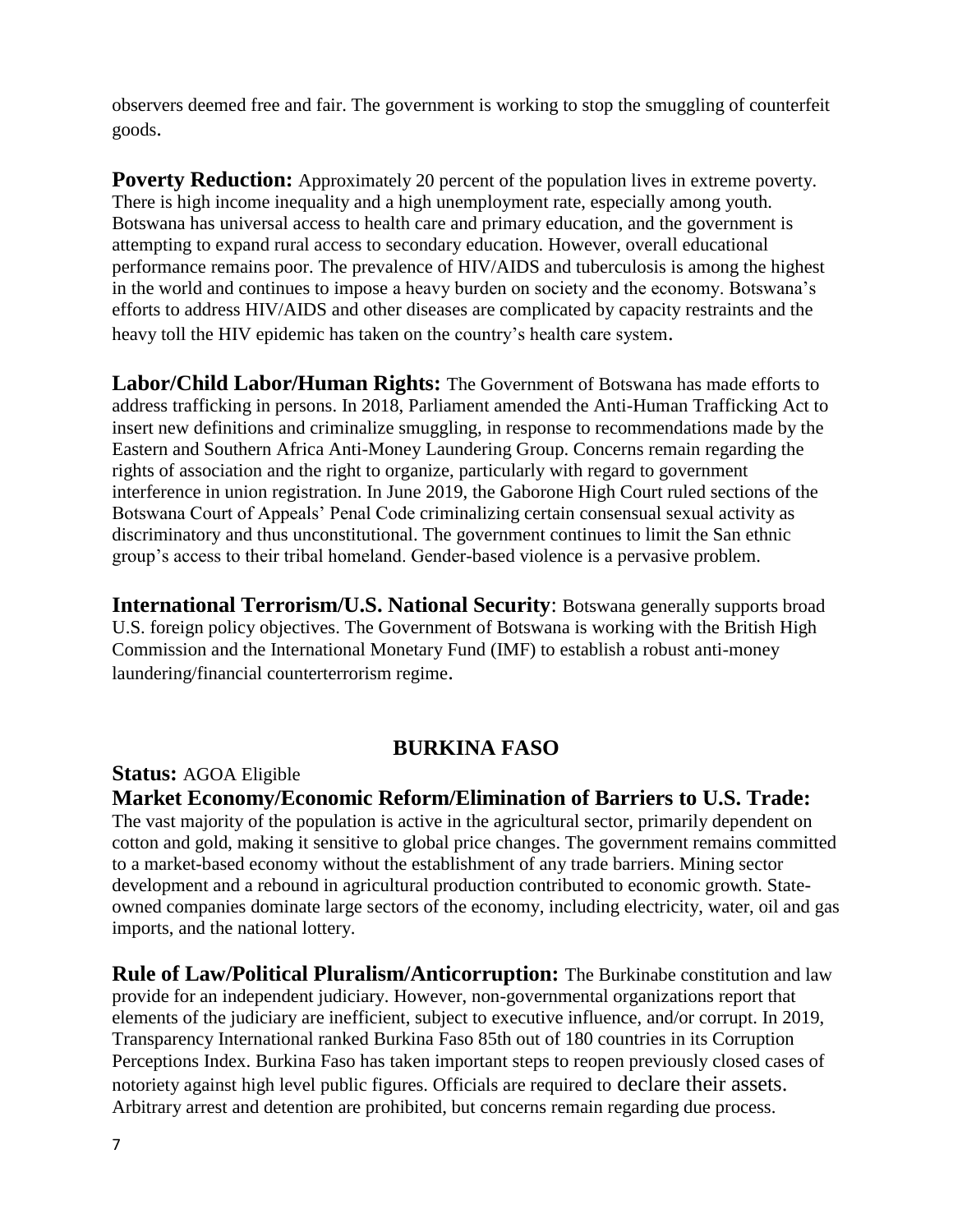**Poverty Reduction:** The Burkinabe government has taken steps to improve poverty levels, yet, chronic food insecurity results in frequent pressure on the government to implement food emergency programs. The Burkinabe government estimates that approximately 1.8 million people will face severe levels of acute food insecurity in 2020. A National Plan for Economic and Social Development has created jobs and financed 20,000 micro-enterprises. The government invests heavily in education and health, but progress is hindered by terrorism. Limited water access and poor road conditions continue to present challenges.

**Labor/Child Labor/Human Rights:** Burkina Faso faces labor and human rights challenges proactively, but with limited success. Public sector labor unions engaged in strikes, sit-ins, and protests throughout 2018 and 2019, and the government engaged in dialogue with every sector. The government also increased the number of labor inspectors by 50 percent in 2018 and has made efforts to eliminate child labor. Acknowledging numerous reported human rights abuses by security forces, Burkina Faso created an independent Ministry for Human Rights in 2019, along with other initiatives. Limited resources and an inefficient judicial system pose persistent problems to protecting human rights.

**International Terrorism/U.S. National Security:** From March to May 2019, the Burkinabe military conducted large-scale operations to counter violent extremist activity. Violent extremists continue to target local and foreign companies along with security forces. Burkina Faso remains a strong supporter of the United States in combatting violent extremism and terrorism.

#### **BURUNDI**

#### **Status**: Not AGOA Eligible. (Terminated 2016)

**Market Economy/Economic Reform/Elimination of Barriers to U.S. Trade:**  Burundi's short term economic outlook is uncertain, as political unrest and social tensions threaten structural economic reforms. Major structural challenges weaken incentives for investment. Many policies related to foreign investment are not transparent, and laws or regulations on the books are often ineffective or unenforced. Corruption continues throughout police, judiciary, business, and tax services institutions.

**Rule of Law/Political Pluralism/Anticorruption:** AGOA benefits were terminated in 2016 due to gross violations of internationally recognized human rights, as well as a lack of progress towards establishing rule of law and political pluralism. These conditions persist. Despite the large-scale rallies opposition parties carried out across the country in recent elections, opposition parties allege that the government meddles in internal party affairs and restrict their activities. Activists from opposition parties have continued to face significant repression including arbitrary arrests, disappearance, and torture. The judiciary is widely perceived as a tool of the executive branch and security forces and government officials benefit from widespread impunity. Corruption is widespread.

**Poverty Reduction:** Three-fourths of the country lives below the international poverty line, and Burundi ranks 185th out of 189 on the 2019 Human Development Index. Hunger and malnutrition are serious problems, and health care facilities are generally overwhelmed. The lack of donor aid has slowed the delivery of basic services.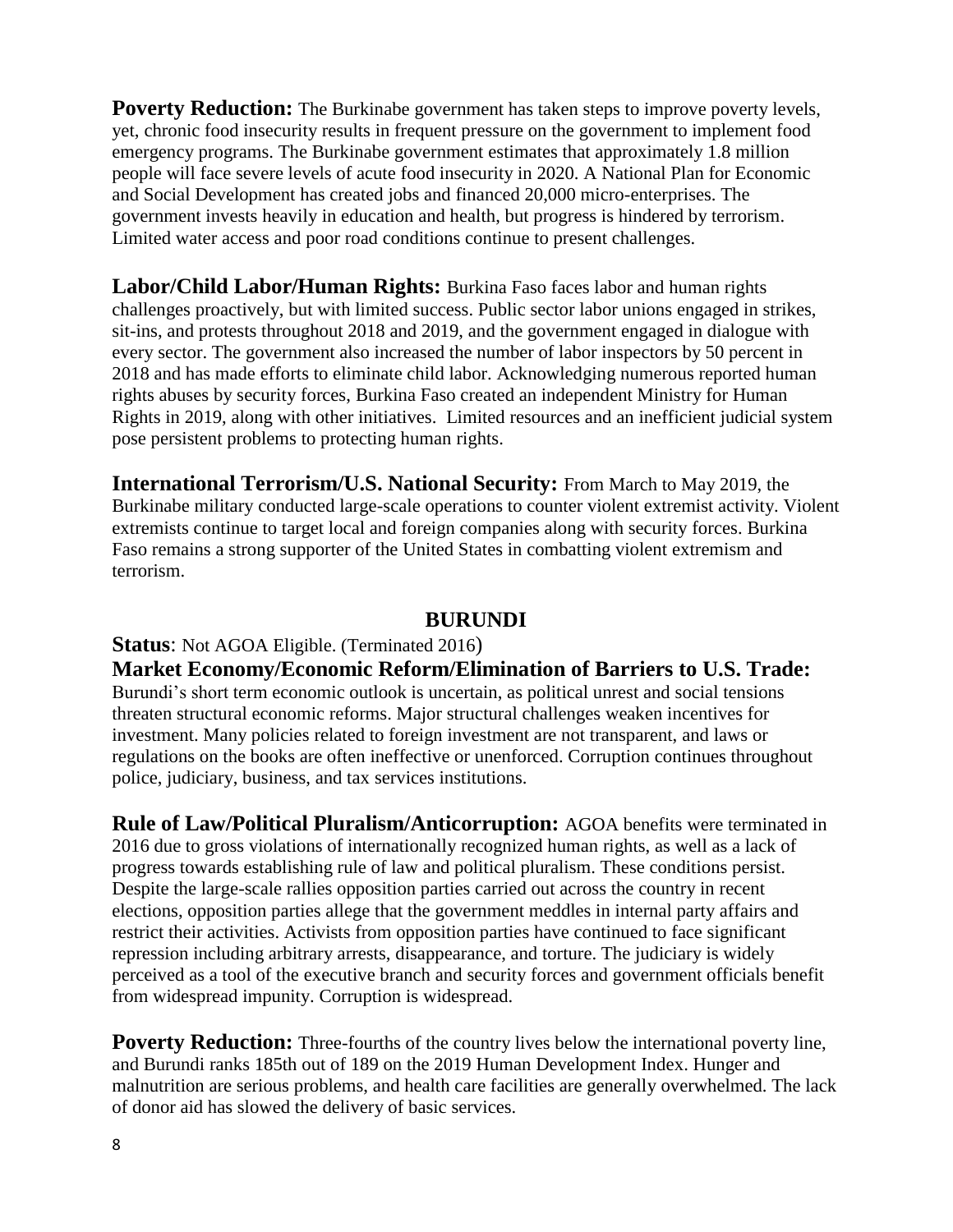**Labor/Child Labor/Human Rights:** The government's overall human rights record remains poor, and government officials consistently deny any significant violations are taking place. Burundian government officials, including security forces members and others acting on behalf of the government, have been credibly accused of gross violations of human rights, including extrajudicial killings, arbitrary or unlawful detention, and torture. Anti-trafficking efforts have been limited. Resources for labor inspections are scarce. Efforts to eliminate child labor have been minimal, and strikes are strictly regulated. Sexual violence and discrimination against women are major concerns.

**International Terrorism/U.S. National Security:** Burundi has been a major contributor to the African Union Mission in Somalia (AMISOM).

#### **CABO VERDE**

**Status:** AGOA Eligible

**Market Economy/Economic Reform/Elimination of Barriers to U.S. Trade:**  Cabo Verde's political stability, multi-party parliamentary democracy, and economic freedom make it a role model in the region. The economy is service-oriented, with tourism, transport, commerce, and public services accounting for more than 65 percent of GDP, but it is highly vulnerable to related external shocks. The government has tended to retain a heavy presence in sectors that could be fully privatized and then regulated (maritime and air transport and public utilities). Cabo Verde has improved on intellectual property rights (IPR) and has signed three World Intellectual Property Organization (WIPO) treaties: Performances and Phonograms Treaty, Copyright Treaty, and Marrakech Treaty.

**Rule of Law/Political Pluralism/Anticorruption:** Cabo Verde's political parties have traded power peacefully and all appear to have a voice. Cabo Verde has an independent judiciary but the judicial system is overburdened and this can lead to lengthy pre-trial detentions and delayed trials. Cabo Verde consistently ranks at the top of Transparency International's Corruption Perceptions Index (least corrupt), but a small population and deep social and family ties make it difficult for law enforcement to act on corruption and inter-personal crimes.

**Poverty Reduction:** Cabo Verde has a low percentage of its population living in poverty relative to other sub-Saharan African countries. The country's focus on entrepreneurial activities and technical education is designed to reduce unemployment and give the economy private sector foundations. However, inadequate housing and poor sanitary conditions still exist, especially in urban areas. In 2016, the unemployment rate jumped from 1.4 percent to 15 percent. A more recent estimate from 2019 indicates that the unemployment rate has decreased but remains at around 9 percent. In April 2016, legislation introducing unemployment benefits came into effect.

**Labor/Child Labor/Human Rights:** The Government of Cabo Verde generally respects human rights. Cabo Verde made efforts to address trafficking in persons and respect internationally recognized worker rights by prosecuting its first forced labor case in 2019. In 2018, the government created the Observatory for Monitoring and Rapid Identification of Situations of Trafficking in Persons to coordinate anti-trafficking efforts and allocated a budget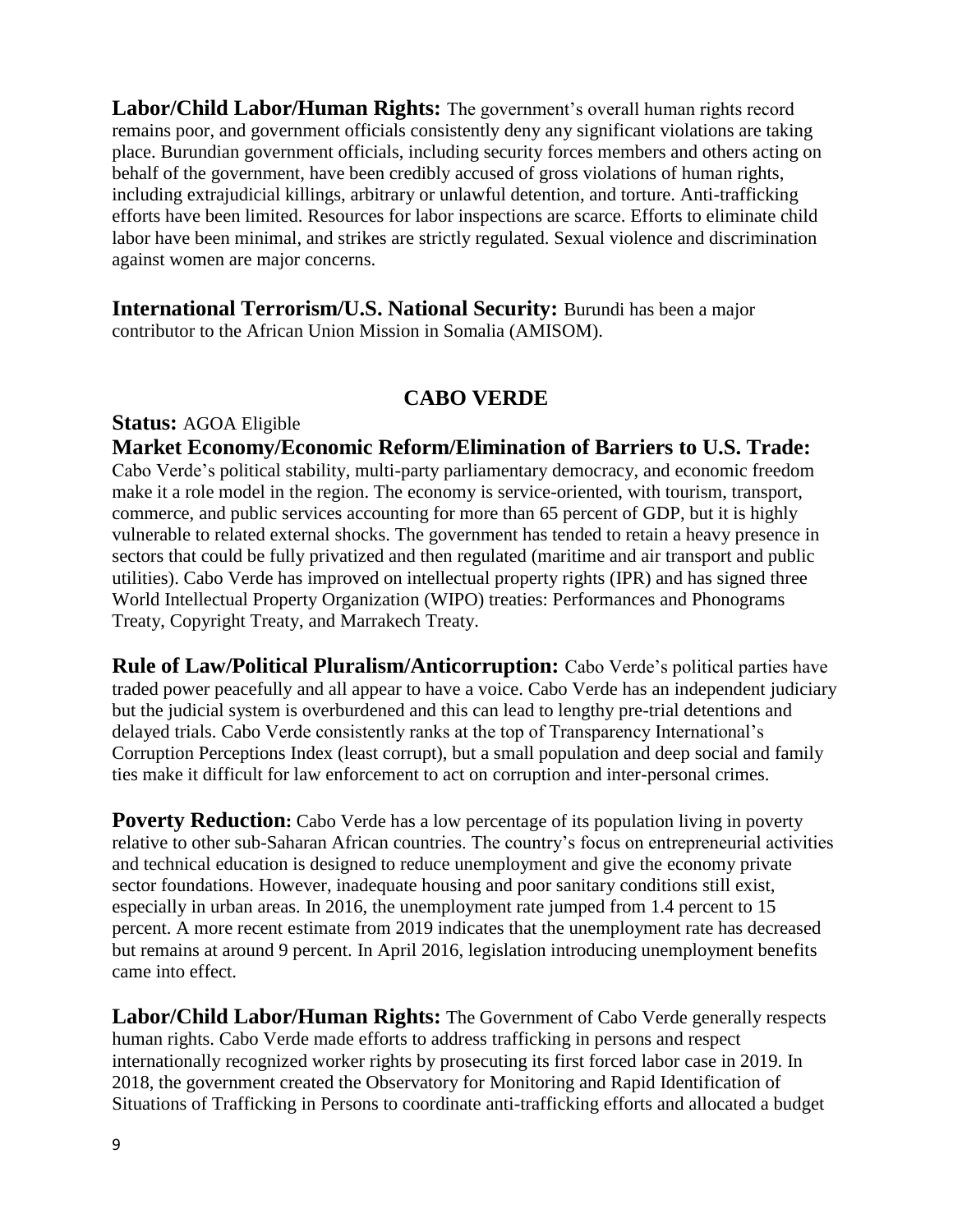to the Ministry of Justice and Labor for anti-trafficking efforts, including implementation of the anti-trafficking national action plan. However, sexual and gender-based violence and sex crimes against children are not resolved with a focus on the victim, and victims sometimes return to the abuser because of economic or social pressures.

**International Terrorism/U.S. National Security:** Despite increasing diplomatic footprints from China and Russia, the Cabo Verdean people and government have a strong cultural preference for European and U.S. cooperation. Within ECOWAS, Cabo Verde's cybersecurity strategy is recognized as a regional model.

#### **CAMEROON**

**Status:** Not AGOA Eligible. (Terminated in 2020)

**Market Economy/Economic Reform/Elimination of Barriers to U.S. Trade:**  Cameroon made progress in establishing a market-based economy during the review period. In May 2019, the IMF noted that structural reforms were moving ahead, though at a slower than desired pace. A Bilateral Investment Treaty with the United States ensures national treatment for U.S. investors, but some U.S. companies have complained about tax harassment and the government's freezing of company bank accounts. Much of the banking sector operates without effective supervision. Cameroon ranks  $167<sup>th</sup>$  out of 190 economies in the World Bank's 2020 Doing Business report. Revisions to the 2017 Finance Law were aimed at further improvements to the investment climate, particularly the tax code.

**Rule of Law/Political Pluralism/Anticorruption:** The political system is dominated by the ruling Cameroon People's Democratic Movement. President Paul Biya has been in power for over 35 years, and the ruling party holds 80 percent of elected offices. The government has continued to restrict opposition party and civil society activities since early 2019. MRC protests were banned and demonstrations were violently dispersed in June 2019. Corruption remains a serious impediment. Transparency International's 2019 Corruption Perceptions Index rated Cameroon 153rd out of 180.

**Poverty Reduction:** Cameroon's poverty reduction strategies and "Vision 2035" have faced many challenges. Since 2012, the targets for employment, state governance, and macroeconomic and budgetary stability have not been reached. In May 2018, the UN, in coordination with Cameroon, released an Emergency Response Plan to address the humanitarian needs of populations in the Northwest and Southwest regions affected by the ongoing political crisis. Unfortunately, the government has usurped the process, regularly accusing humanitarian actors of interference in internal affairs. Currently, 23.8 percent of all Cameroonians live below the international poverty line. Half of the members of poor households are under 15 years of age. Lack of adequate infrastructure remains the primary obstacle to growth, as transportation costs for moving goods remain high.

**Labor/Child Labor/Human Rights:** President Trump signed a proclamation in December 2019 terminating Cameroon's designation as a beneficiary of trade preferences under AGOA, effective January 1, 2020. He determined that Cameroon engages in gross violations of internationally recognized human rights including extrajudicial killings, arbitrary or unlawful detention, and torture committed by Cameroonian security forces. These allegations are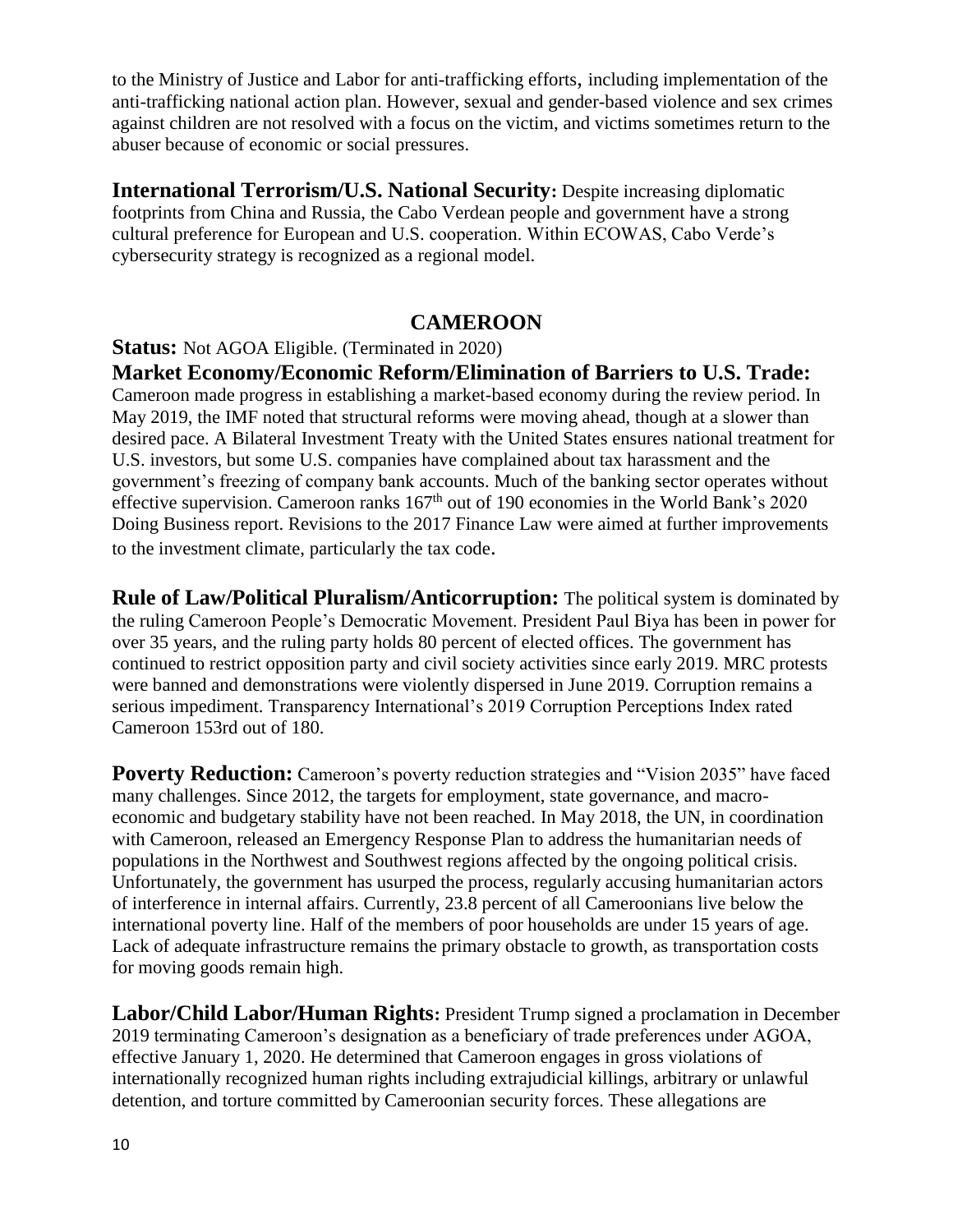corroborated by numerous, credible, independent sources. The Government of Cameroon has made efforts to address trafficking in persons, but did not make increasing efforts to do so in 2019. Cameroon has also made efforts to protect worker rights, including efforts to eliminate child labor. It increased the number of labor inspectors and inspections in 2018 and updated the list of hazardous work prohibited for children, but there are also allegations of forced labor. The government continues to heavily restrict workers' rights to form and join trade unions, and there has been significant interference with the rights of peaceful assembly and freedom of association.

**International Terrorism/U.S. National Security:** The government cooperates with the United States on issues of counterterrorism and transnational crime. U.S. Africa Command has worked closely with Cameroon to counter Boko Haram and ISIS-West Africa.

#### **CENTRAL AFRICAN REPUBLIC**

#### **Status:** AGOA Eligible (Reinstated in 2017)

**Market Economy/Economic Reform/Elimination of Barriers to U.S. Trade:**  The Central African Republic (CAR) is a conflict-torn nation with a market-based economy heavily dependent on donor aid. The government amended its foreign direct investment codes to adopt provisions aimed at attracting private sector investments. Infrastructure, including electricity, water, roads, and telecommunications, is severely underdeveloped, especially outside Bangui. Establishing a business remains time-consuming, and opaque regulatory requirements increase the cost of conducting business. The government has very limited capacity to protect property rights, and corporate taxes are often as high as 30 percent. CAR ranks 184th out of 190 in the World Bank's 2020 Doing Business Report, and the private sector has limited access to credit and capital. However, the government seeks foreign investment to increase employment and stimulate the economy.

**Political Reforms/Rule of Law/Anticorruption:** CAR is a nascent multi-party democracy. In recent years, the government has taken steps to expand the rule of law and strengthen democratic institutions such as by signing the Political Agreement for Peace and Reconciliation and enacting a new Electoral Code. Following years of armed conflict and violence, the rule of law and reformation of government institutions to fight against corruption and impunity are among the government's stated priorities. In 2019, the Special Criminal Court was established, and cases are in the process of being investigated. CAR has adequate laws to combat corruption. However, there is little capacity to implement the laws, and endemic corruption remains a major obstacle to investment. In 2019, Transparency International's Corruption Perceptions Index ranked CAR 153rd out of 180 countries.

**Labor/Child Labor/Human Rights:** The Government of CAR has made efforts to address child labor and to investigate and prosecute past violations and abuses of human rights and alleged war crimes. However, concerns remain with regard to the worst forms of child labor, forced labor, trafficking in persons, and the rights of association and to bargain collectively. Evidence points to continued human rights violations by armed groups, some government officials, security forces, and UN peacekeepers. A climate of impunity and a lack of access to legal services remain, and significant swaths of territory throughout the country are outside of central government control.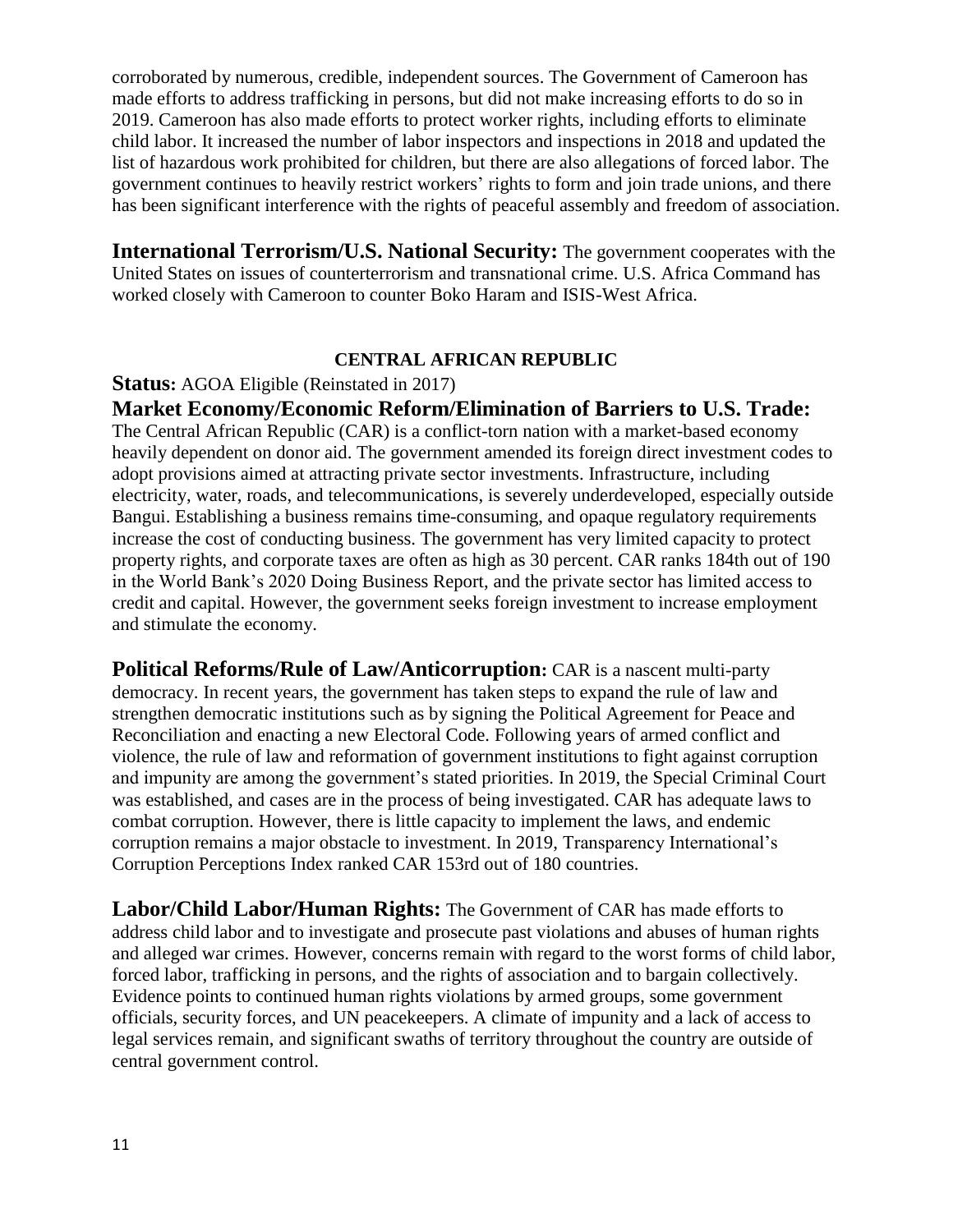**International Terrorism/U.S. National Security:** The government cooperates with the United States on a variety of national security-related issues, including efforts to combat the Lord's Resistance Army.

#### **CHAD**

#### **Status:** AGOA Eligible

**Market Economy/Economic Reform/Elimination of Barriers to U.S. Trade:** Chad's formal economy is open and market-based, and the government welcomes foreign direct investment. The government has focused on diversifying the economy through agriculture, livestock, renewable energy, and minerals, although efforts to improve domestic economic and social conditions have been hampered by the continued threat of terrorist attacks and the decline

in world oil prices. Limited access to financial services and capital remains a major obstacle to growth. Chad ranks near the bottom of the World Bank's 2020 Ease of Doing Business Report, and its limited infrastructure, high taxes, lack of skilled labor, and corruption hamper private investment.

**Rule of Law/Political Pluralism/Anticorruption:** The country continues efforts to professionalize its armed security forces, including through training from the United States. The government is also attempting to promote transparency by joining the African Peer Review Mechanism and is working with the World Bank and the IMF to develop mechanisms to limit corruption. However, Chad's legal system is underfunded, overburdened, and subject to executive interference. Judges lack judicial training and corruption remains a challenge in both the public and private sectors. Chad ranks 162nd out of 180 on Transparency International's 2019 Corruption Perceptions Index.

**Poverty Reduction:** Chad remains one of the poorest countries in the world, and food insecurity affects 3.7 million people, or approximately one-third of the population. It ranks at the bottom of the Human Development Index with an estimated 38.4 percent of the population living in extreme poverty. The country is subject to high rates of illiteracy and gender inequality. Diseases like malaria and tuberculosis persist, and measles surged in 2019. High rates of maternal and infant mortality remain. Despite financial constraints, the Government of Chad has attempted to maintain spending levels on priority development sectors, which include health and education.

**Labor/Child Labor/Human Rights:** The Government of Chad has made efforts to address child labor and trafficking in persons. Chad investigated and prosecuted more suspected traffickers in 2018 and improved anti-trafficking coordination. However, concerns remain regarding reports of female genital mutilation, discrimination against women and children, and infringements on fundamental freedoms. The rights of association and to bargain collectively remain restricted, and austerity measures imposed in 2016 continue to limit government funding for efforts to combat child labor and address labor law violations more generally.

**International Terrorism/U.S. National Security:** Chad is a partner of the United States in the fight against terrorism. Chad's difficult terrain, porous borders, and limited equipment for military and law-enforcement agencies hinder the government's ability to combat terrorism and illicit activities.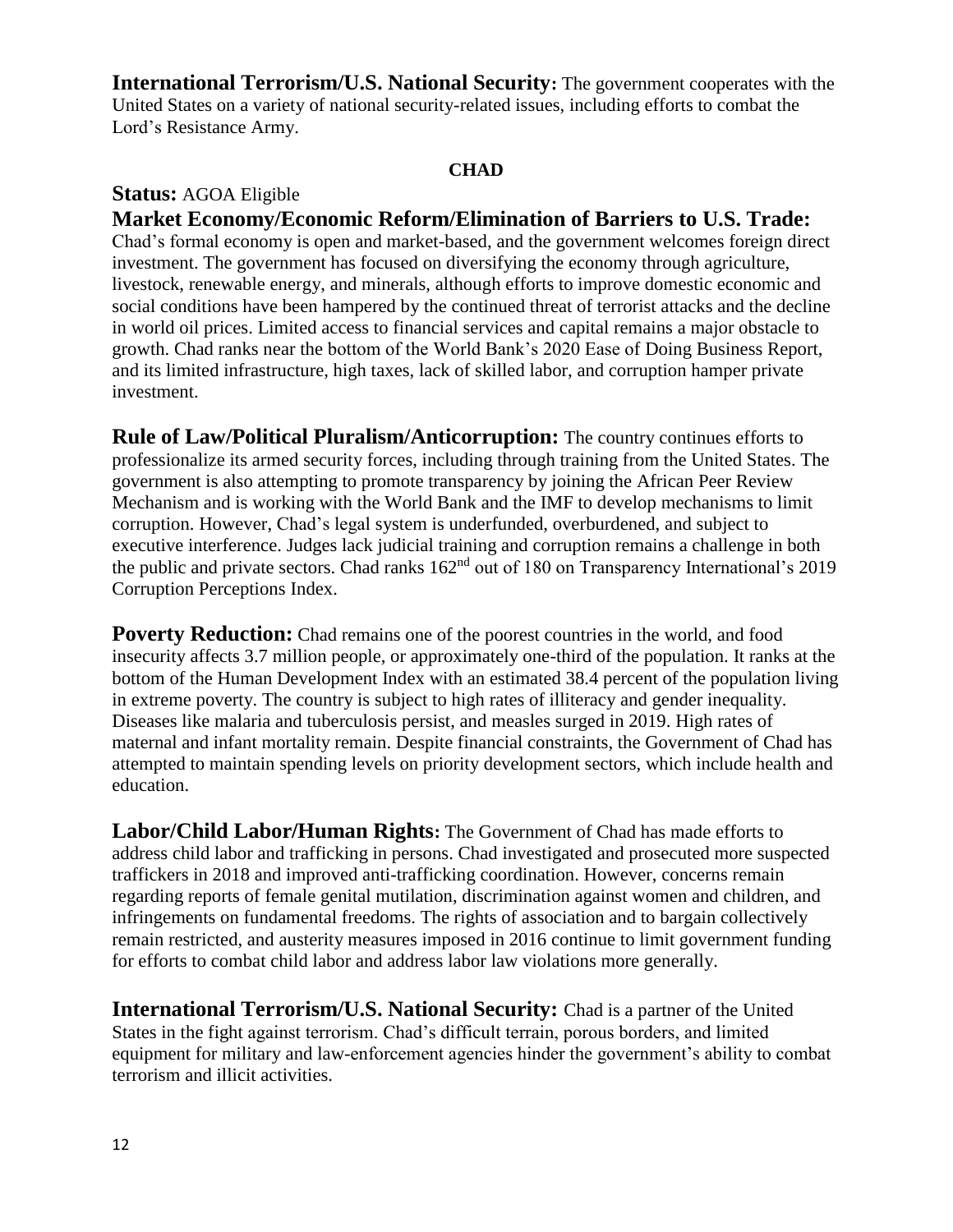# **COMOROS**

# **Status:** AGOA Eligible

**Market Economy/Economic Reform/Elimination of Barriers to U.S. Trade:** 

Comoros continues to have a fragile and rudimentary economy, marked by government inefficiency, government ownership of economic assets, a lack of resources and infrastructure, and limited and intermittent electricity generation. Comoros has not been a large user of AGOA because its main exports— cloves, ylang-ylang, and vanilla—are already duty-free in the United States. Comorian authorities remain committed to macroeconomic stability. The government is implementing measures to enhance revenue mobilization and public financial management in line with technical assistance recommendations. The economy is heavily dependent on remittances from Comorians living abroad. The country also suffers from geographic isolation, a small domestic market, overcrowding, and a shortage of fertile land.

**Rule of Law/Political Plurality/Anticorruption:** Comoros has a history of political instability driven by disunity among the three islands in the Union. Comoros had three peaceful transitions of power following generally free and fair elections since the institution of the rotating presidency among the three islands, started in 2002. The recent 2019 election, however, suffered from both unrest and a lack of credibility and transparency. The government arrested multiple opposition figures in 2019 for various charges, including attempting a coup d'état, an assassination attempt against a vice president, and crimes against the state. Police temporarily detained other opposition figures and some of their family members. Rule of law, political pluralism, and the right to due process continue to decline. Corruption remains a problem. President Azali Assoumani circumvented court rulings on his dissolving of the National Anticorruption Commission by failing to appoint new commissioners or renew incumbents' mandates.

**Poverty Reduction:** Provisions of public services for Comorians largely come from remittances from citizens living abroad, or from assistance by UN agencies, NGOs, and bilateral donors. Due to a shortage of jobs at home, many citizens attempt to make the hazardous ocean voyage to Mayotte in search of employment. However, an estimated 2,000 to 3,000 Comorians are lost at sea every year in the attempt. Children in Comoros are required to attend 6 years of primary school, through age. Since the minimum working age for children is 15, children between the ages of 13 to 15 years old may be vulnerable to child labor, as they are not legally permitted to work.

**Labor/Child Labor/Human Rights:** The Government of Comoros has made efforts to eliminate child labor and increase labor inspections. Nevertheless, labor law enforcement remains weak. Comoros is not making significant efforts to address trafficking in persons. Other documented human rights issues include harsh and life-threatening prison conditions, restrictions on freedom of movement, severe violations of religious freedom, and criminalization of samesex sexual conduct.

**International Terrorism/U.S. National Security:** Comoros works with the United States on counter-terrorism and security.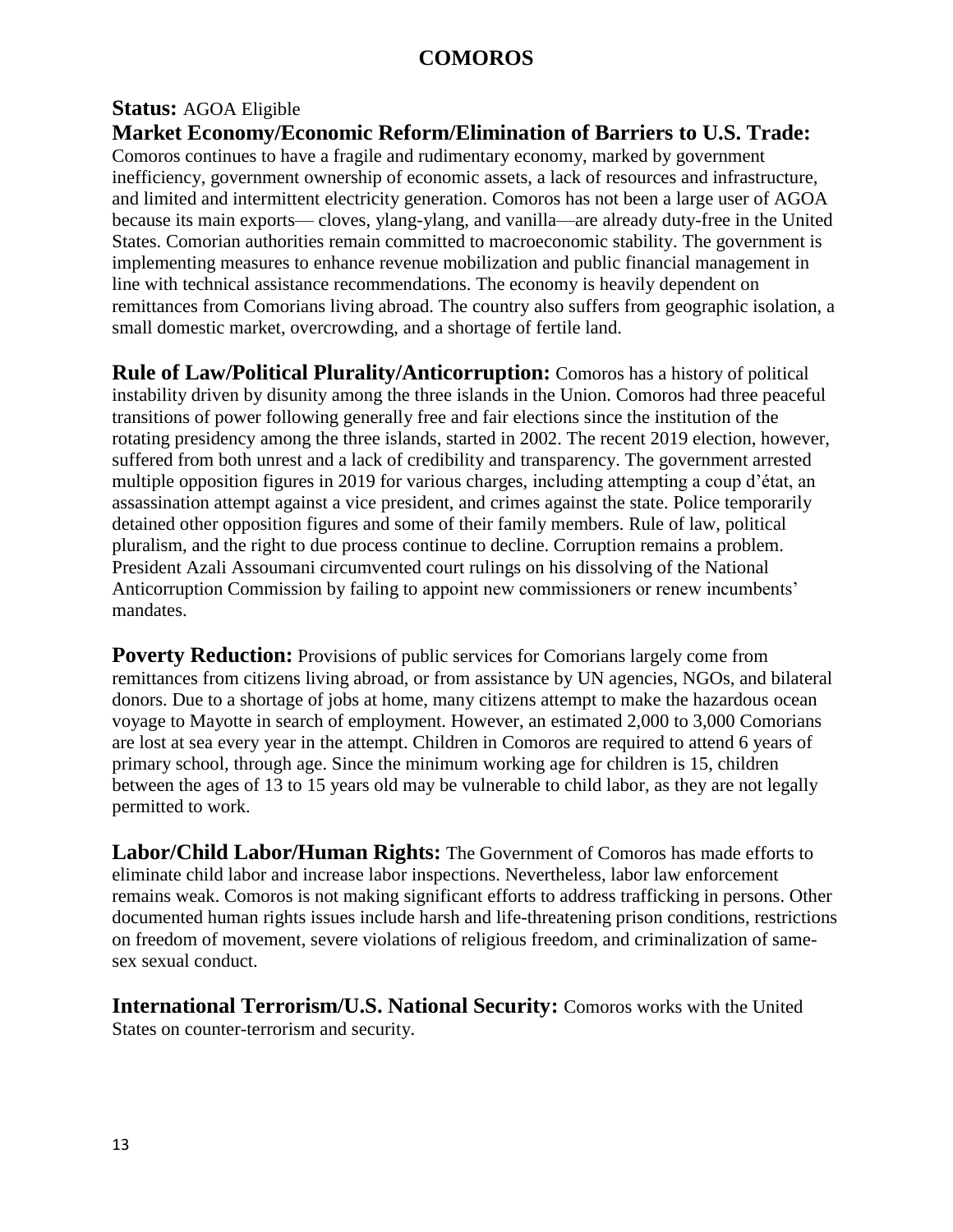# **CÔTE D'IVOIRE**

# **Status:** AGOA Eligible

**Market Economy/Economic Reform/Elimination of Barriers to U.S. Trade:**  Côte d'Ivoire has a free-market economy in which financial and capital markets are open and continue to attract domestic, regional, and international capital. Côte d'Ivoire's strong economic growth is supported by infrastructure investment and a higher production of key commodities, including cocoa and cashews. The country has ended most non-tariff barriers. The government has achieved notable progress on a broad range of economic reforms targeted at driving growth and improving the business climate through a more transparent and efficient online presence, tax reforms, and infrastructure projects. Despite these efforts, companies doing business in Côte d'Ivoire continue to face difficulties such as constant attention by the tax authorities, levies on tax-exempt businesses, excessive delays in clearing cargo at the Port of Abidjan, and demands for bribes at roadside checkpoints outside of Abidjan.

**Political Reform/Rule of Law/Anticorruption**: Côte d'Ivoire held free and fair presidential elections in 2015 and successfully established a Senate in April 2018. However, despite anticorruption efforts, there is little evidence of government entities having the necessary resources and stature to fully combat corruption and improve transparency. Municipal and legislative elections were held in 2018, though there were reports of election related violence in some parts of the country. In response to a 2016 IMF study that ranked Côte d'Ivoire poor compared to its peers on contract transparency, an IMF mission team worked with the government to improve its governance of contracts.

**Poverty Reduction**: The Côte d'Ivoire government has been pursuing its 2016-2020 National Development Plan, with a \$49 billion budget to boost the economy, address poverty, and create opportunities for employment and education. Moreover, Côte d'Ivoire has pledged to increase spending on social programs to improve the living conditions of the rural population in the areas of electricity, youth employment, drinking water, health, and education.

**Labor/Child Labor/Human Rights:** The Government of Côte d'Ivoire has made efforts to address trafficking in persons and child labor. The U.S. Department of Labor's 2018 Worst Forms of Child Labor Report noted that Côte d'Ivoire made "significant advancement" in combatting the worst forms of child labor. There are ongoing concerns regarding restrictions on freedom of association and collective bargaining. Other concerns include violence against women, female genital mutilation, forced labor, and human trafficking.

**International Terrorism/U.S. National Security:** Côte d'Ivoire cooperates with regional and international security organizations and is actively engaged in preventing terrorist activities. Côte d'Ivoire's borders remain quite porous. The U.S. Coast Guard visited the ports of Abidjan and San Pedro in 2019 to observe and share information on best maritime security practices.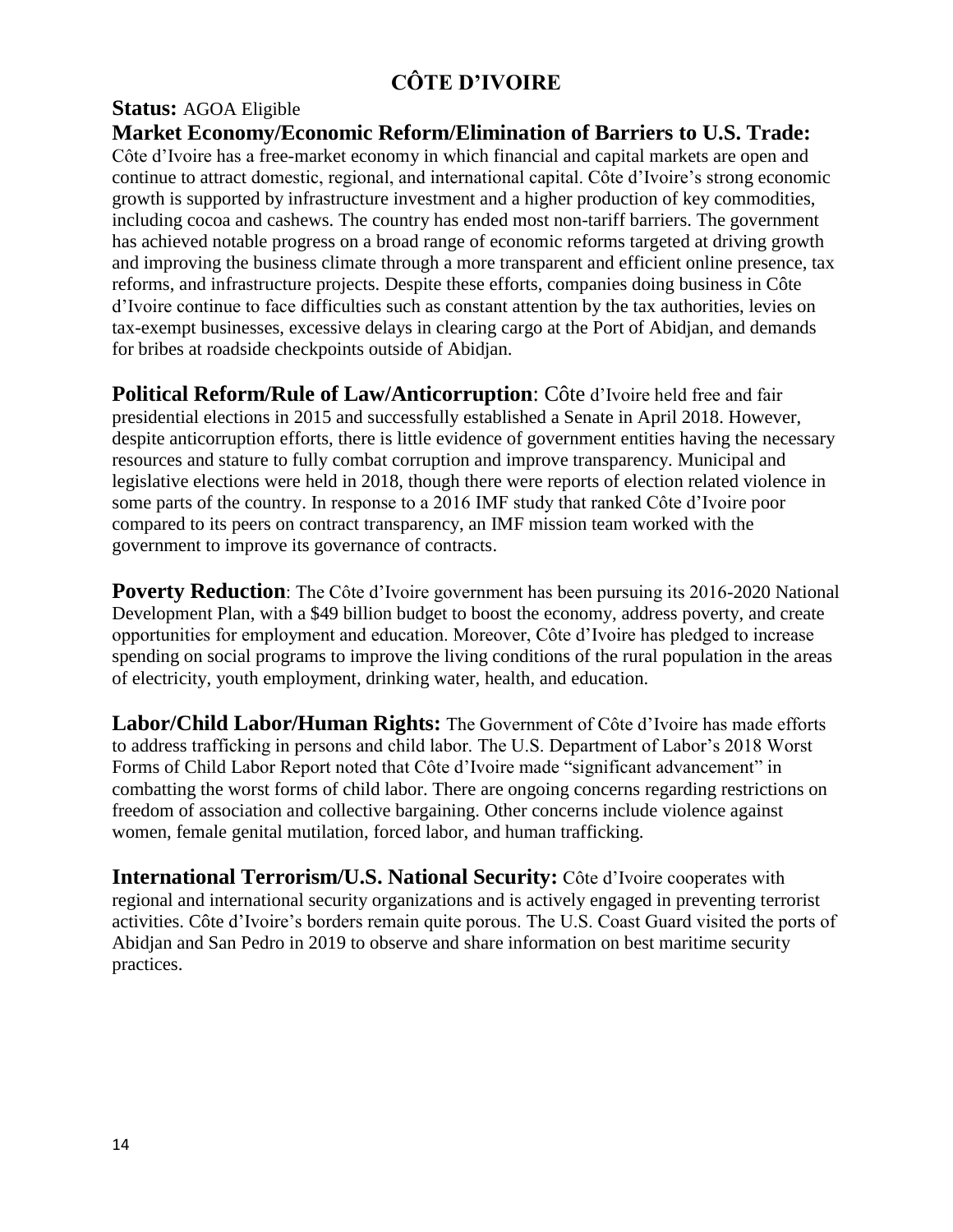## **DEMOCRATIC REPUBLIC OF CONGO**

## **Status:** Not AGOA Eligible

**Market Economy/Economic Reform/Elimination of Barriers to U.S. Trade:**  While the government has taken steps to reduce impediments to foreign investment, the Democratic Republic of Congo (DRC) ranked 183rd of 190 in the 2020 World Bank Doing Business 2020 Report. President Tshisekedi accepted the U.S. and like-minded Ambassadors' recommendations on improving the business climate and established a Presidential Business Climate Improvement Cell to enact reforms. The DRC's biggest economic asset is its mining sector, which accounts for about 85 percent of export revenues and 20 percent of GDP. The economy remains heavily dollarized, and the Central Bank maintains dangerously low levels of foreign exchange reserves.

**Rule of Law/Political Pluralism/Anticorruption:** The DRC's December 2018 election culminated in its first peaceful transition of power since independence in 1960. Since taking office, President Tshisekedi has allowed opposition leaders to hold public rallies and directed state television and radio to provide coverage. He also reversed his predecessor's efforts to prevent opposition members from returning to the DRC. Several high ranking military leaders have also faced trial and conviction for human rights abuses. However, members of the military continue to engage in human rights violations. The DRC ranked 168th out of 175 in Transparency International's Corruption Perception index but the president has established an independent anti-corruption commission, and has supported several recent investigations and trials of high ranking officials.

**Poverty Reduction:** The DRC is one of the poorest countries in the world, with approximately 70 percent of the population living in poverty. About 25 percent of children are malnourished, and the DRC is unlikely to meet any of the Millennium Development Goals. In 2015, authorities introduced the second generation of the Growth and Poverty Reduction Strategy, which focuses on unifying macroeconomic policy and budget planning to make economic growth more inclusive, especially by increasing employment opportunities. President Tshisekedi's ambitious universal health and education programs were threatened by DRC's limited budget.

**Labor/ Child Labor/Human Rights:** The DRC was deemed ineligible for AGOA benefits effective January 1, 2011. Security forces are engaged in unlawful or arbitrary killings, forced disappearances, torture, and arbitrary detention. The existence of child soldiers continues to be a major problem, namely within non-state armed groups. However, some progress has been made including the creation of the Agency for the Prevention and the Fight Against Trafficking in Persons. Some of the DRC's main exports are produced with child and forced labor, including forced child labor. There is no evidence of the government conducting any worksite labor inspections since 2015. The DRC has endorsed efforts by donors to establish conflict free supply chains to reduce child labor.

**International Terrorism/U.S. National Security:** The DRC strongly supports U.S. national security interests and counter-terrorism efforts.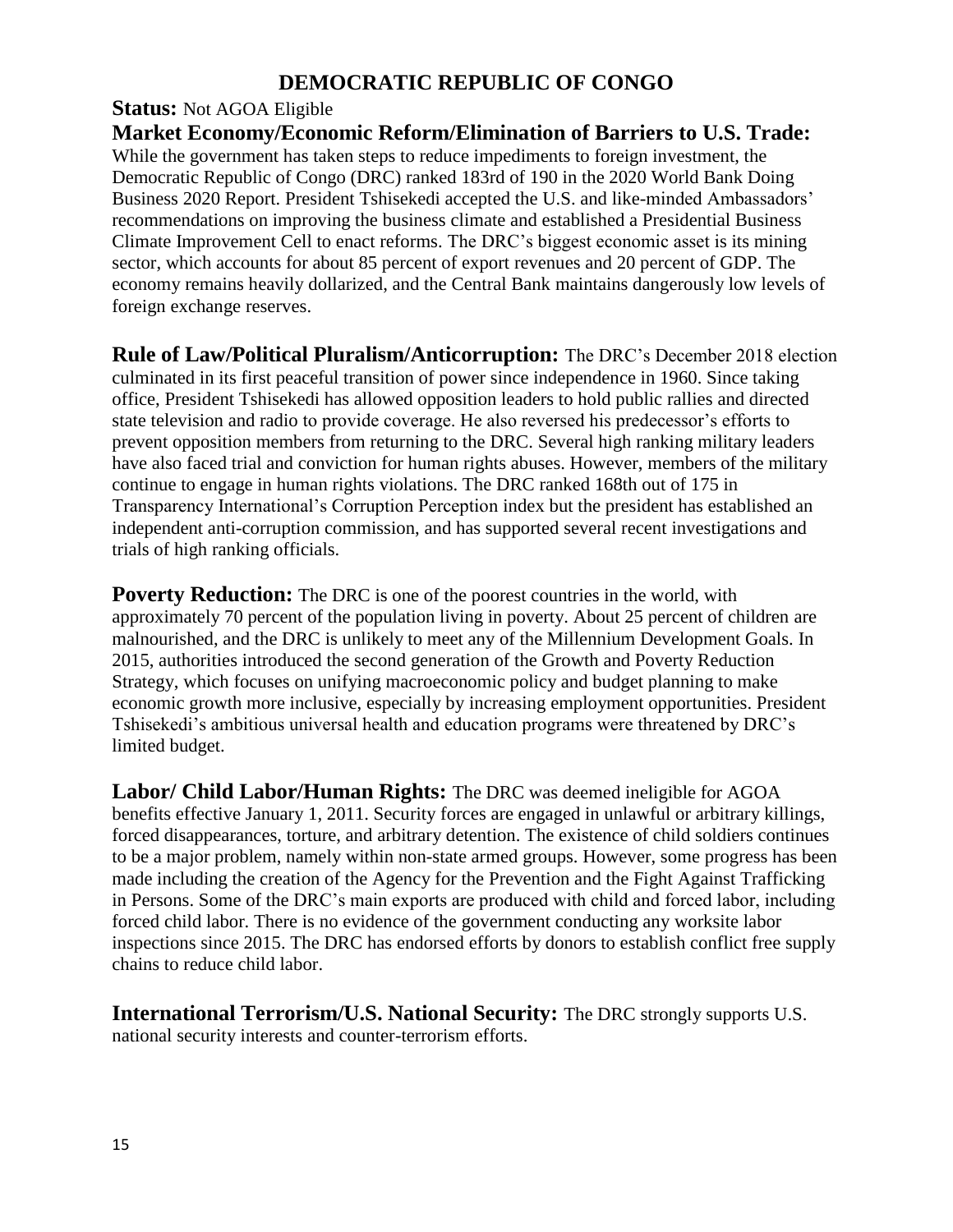# **DJIBOUTI**

## **Status:** AGOA Eligible

**Market Economy/Economic Reform/Elimination of Barriers to U.S. Trade:** 

The government welcomes foreign investment and there are no restrictions on movement of capital. It has taken steps to liberalize the power generation sector and to create a framework for energy efficiency regulations. The Government of Djibouti is pursuing a variety of logistics infrastructure projects such as national highways and a gas pipeline to leverage its strategic location. However, electricity costs remain high due to an inefficient government monopoly. High unemployment and a tertiary sector dependent on port activities remain concerns.

**Rule of Law/Political Pluralism/Anticorruption:** The constitution and penal code provide for an independent judiciary, due process, and fair trial. Djibouti's constitution also prohibits discrimination on the basis of race, gender, or language. The Government of Djibouti created a National Committee for the Prevention and Fight Against Corruption, which reports directly to the Office of the President. A Code of Good Governance for public enterprises (PE) was adopted to improve the performance of PEs and remedy shortcomings such as weak government oversight and lack of transparency. However, judicial corruption remains an issue. The Ministry of Interior currently manages the organization and execution of elections with marginal transparency. Bilateral debt agreements are frequently negotiated with limited public transparency.

**Poverty Reduction:** Djibouti has taken notable steps to reduce maternal mortality rates and continues to increase access to primary school. Gender disparities continue to decrease in primary education. Despite improvements in access to education, the quality of schooling remains low. The health care sector is a leader in Djibouti in terms of implementing decentralization and results-based management practices. Djibouti ranks 171st out of 189 on the 2019 Human Development Index, below the regional average. This low ranking is due, in large part, to the country's high unemployment, low quality of schooling, and lack of access to potable water. An estimated 17.1 percent of the population lives in extreme poverty. Government capacity in the provision of quality basic services remains weak and is donor-dependent to a great extent.

**Labor/Child Labor/Human Rights:** The Government of Djibouti has made efforts to address trafficking in persons. Djibouti's anti-trafficking law prohibits all forms of trafficking in persons, protects victims regardless of ethnicity, gender, or nationality, and prescribes penalties of up to 30 years' imprisonment for traffickers. However, concerns remain with regard to the protection of internationally recognized worker rights, including forced and child labor and numerous restrictions on freedom of association. Other concerns remain with regard to a lack of sufficient resources to carry out workplace inspections and freedoms of assembly, movement, and expression.

**International Terrorism/U.S. National Security:** Djibouti hosts the only enduring U.S. military base in Africa and is a key U.S. strategic asset. It plays a central role in international efforts to combat piracy off the coast of Somalia and is a troop-contributing country to the African Union Mission in Somalia. Even though Djibouti has limited equipment and training to carry out antiterrorist efforts, its capacity continues to improve with U.S. and international assistance. Djibouti fully cooperates with the United States and coalition forces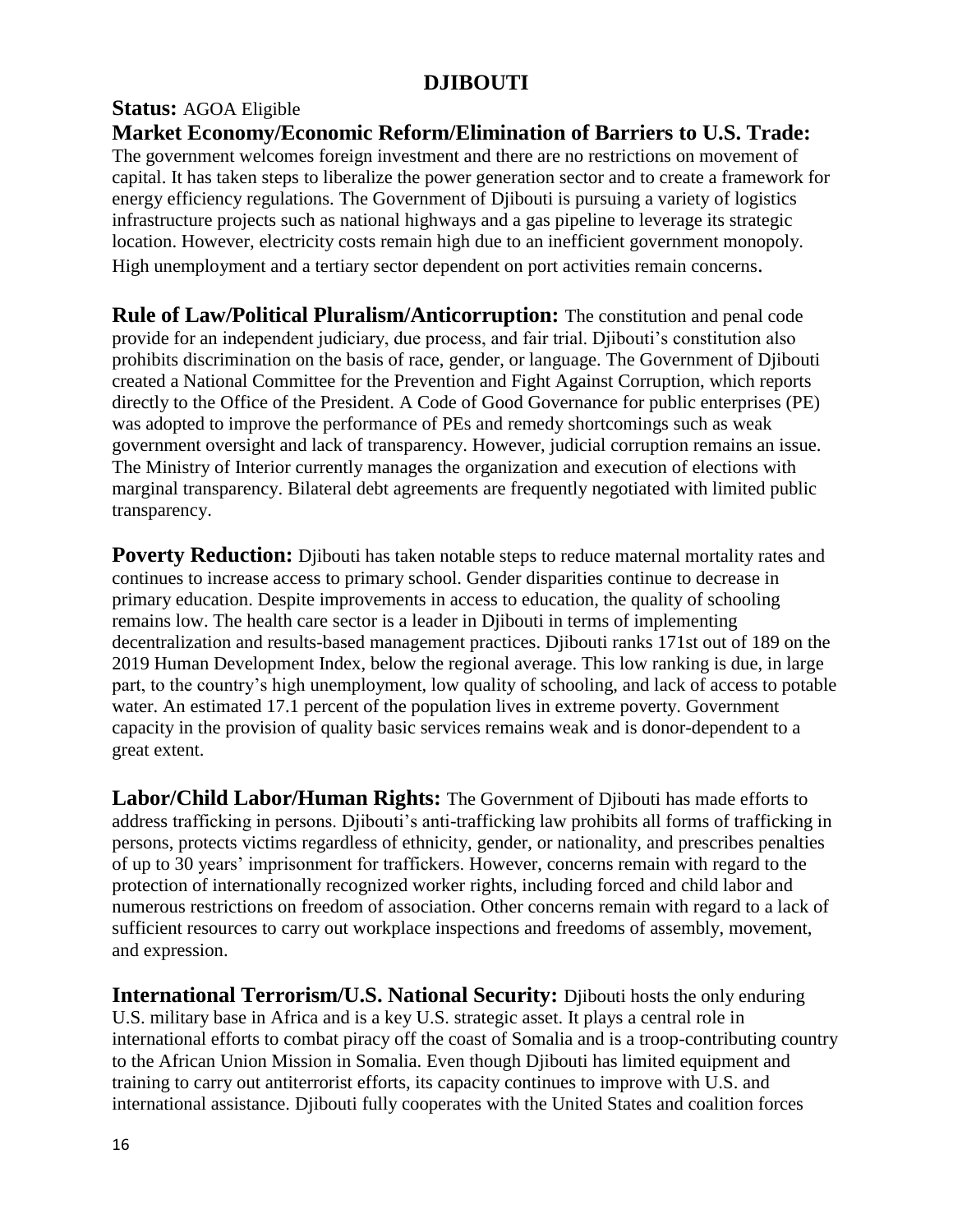against terrorism, and supports U.S. public diplomacy efforts aimed at preventing violent extremism.

#### **ERITREA**

#### **Status:** Not AGOA Eligible

**Market Economy/Economic Reform/Elimination of Barriers to U.S. Trade:**  Eritrea remains one of the least developed countries in the world, ranking second to last at 189th out of 190 in the World Bank's 2020 Ease of Doing Business Index. Agriculture is the primary sector that employs more than two thirds of the population. The sector's contribution to GDP, however, has been moderate and declining, reflecting challenges that include recurrent droughts in the Horn of Africa, and rudimentary farming methods. The Eritrean economy remains excessively dominated by state control and ruling party-owned enterprises. The government diverts much of the nation's resources away from productive industries and into the military.

**Rule of Law/Political Pluralism/Anticorruption:** Eritrea was deemed ineligible for AGOA benefits as of January of 2004. It is a one-party state in which national legislative elections have not been held since its independence in 1993. Eritrea drafted and ratified a constitution, but it remains unimplemented. The legislature was suspended and there is no political pluralism. Eritreans have limited due process in practice. Visible public corruption is almost unknown, either on a petty or a grand scale. The independent Office of the Auditor General—Eritrea's lead anticorruption agency— is active and respected, and backed by the President.

**Poverty Reduction:** A combination of external factors, poor economic policy choices, and economic ideology situate Eritrea among the poorest countries in the world. However, the regime has a genuine commitment to poverty alleviation, health, and education, and has a better record than might be expected in achieving several UN Millennium Development Goals, and is now working on the UN Sustainable Development Goals. Eritrea suffers periodic droughts and chronic food shortages hampering development efforts. In the 2019 Human Development Index, Eritrea ranked 182nd out of 189.

**Labor/Child Labor/Human Rights:** Eritrea has made some progress to eliminate child labor but remains complicit in the use of forced labor. All citizens are required to serve an indefinite period of national service, and children in grades 9 to 11 participate in a national program called Maetot, where they engage in compulsory community service, including working on public work projects for several weeks during the summer. Other human rights concerns include: significant restrictions on freedom of expression, including for members of the press; substantial interference with the rights of peaceful assembly and freedom of association; and severe restrictions on religious freedom.

**International Terrorism/U.S. National Security:** Eritrea has taken steps to improve its terrorism record in recent years. The 2018 UN Security Council decided to lift sanctions against Eritrea. In May 2019, the State Department removed Eritrea from the list of countries deemed uncooperative in the fight against terrorism. Eritrea has also complied with U.S. policy requirements related to the Iran, North Korea, and Syria Nonproliferation Sanctions Act (INKSNA).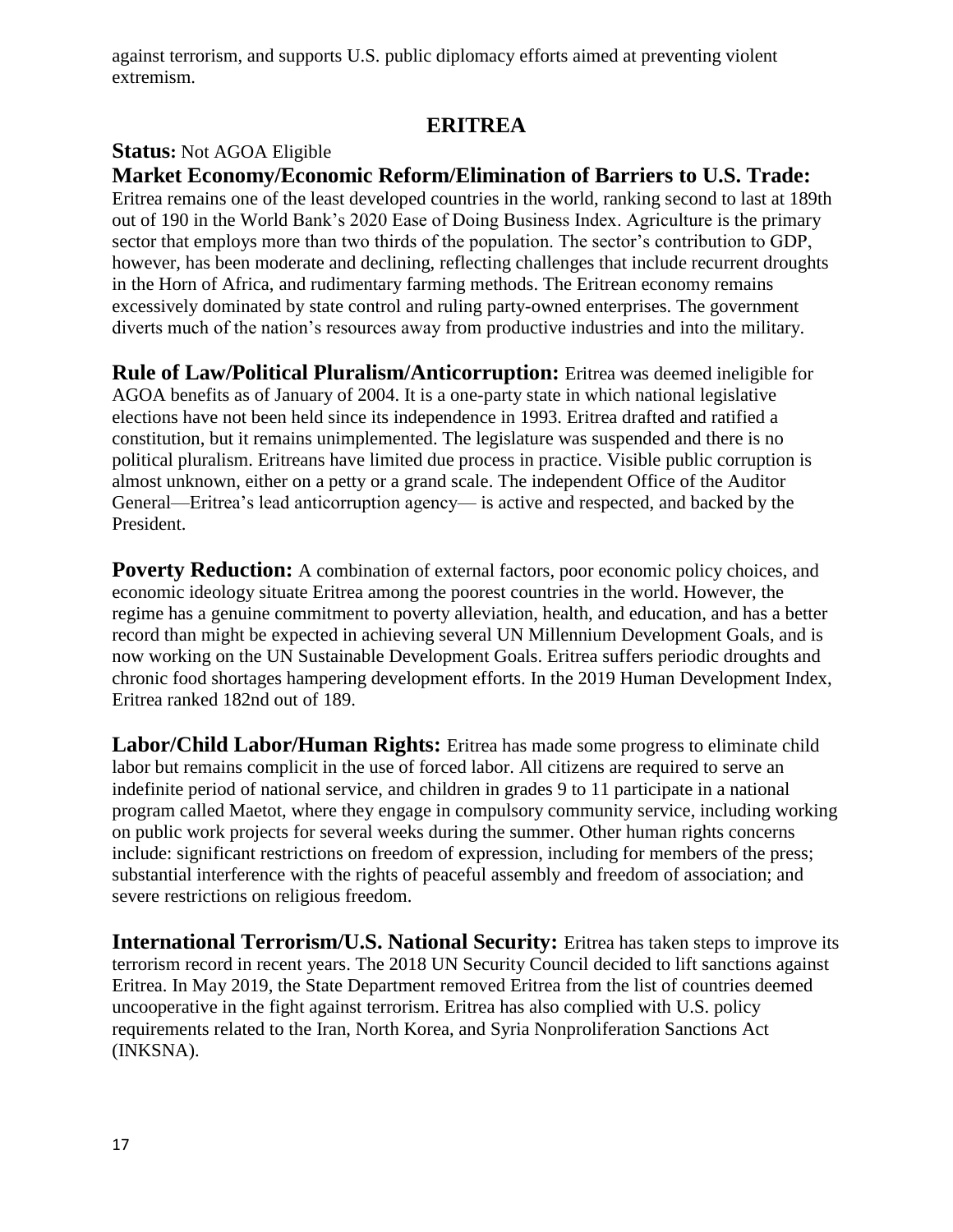## **ESWATINI**

**Status:** AGOA Eligible (Reinstated January 1, 2018.)

#### **Market Economy/Economic Reform/Elimination of Barriers to U.S. Trade**:

Eswatini has made significant strides towards economic reform and creating a business friendly environment despite growing unemployment and poverty challenges. Eswatini is the best performer in all of Africa on the World Bank's 2020 Doing Business Report's "Trading Across Borders" indicator. The new government launched a Strategic Roadmap (2019-2022), prioritizing the ease of doing business and improving the investment environment. However, access to finance for micro, small, and medium sized enterprises continues to be challenging. Other concerns include poor policy and administrative coordination, a lack of procedural transparency, slow privatization of key sectors, and out-of-date business guidance.

**Rule of Law/Political Pluralism/Anticorruption:** Despite facing serious external challenges, Eswatini has taken strides towards establishing a system to combat corruption and bribery, including by strengthening public financial management. Eswatini is ruled by an executive monarch in a combined parliamentary and traditional structure with little support for political pluralism. The United Nations Development Programme (UNDP), the IMF, and other partners are helping Eswatini to address corruption through a Public Financial Management Reform project. The courts are generally independent of executive control or influence, and the current judicial process is procedurally competent, fair, and reliable. However, the capacity of the judiciary to handle cases in a timely manner is extremely limited, creating significant case backlogs.

**Poverty Reduction:** The government is taking steps to reduce poverty. Eswatini is building on its collaboration with development partners on a Poverty Reduction Strategy and Action Plan. Eswatini continues its work with the UNDP to improve public financial management, support entrepreneurship, strengthen social protection, and improve equality and equity concerns pertaining to vulnerable groups. According to the most recent World Bank data (2019), 39.7 percent of the population live below poverty. The country has a small middle-class, high unemployment, and low female representation in government.

**Labor/Child Labor/Human Rights:** The Government of Eswatini has made efforts to improve human rights and anti-trafficking initiatives and to combat child labor. In February 2019, the government placed all pending trafficking cases on an expedited calendar and accelerated hearing dates in multiple cases. The King of Eswatini signed the Sexual Offenses and Domestic Violence Act, which provides new legal protections for child victims of commercial sexual exploitation. Legislation protecting internationally recognized worker rights has improved, but strikes remain heavily regulated.

**International Terrorism/U.S. National Security:** Eswatini observes sanctions and other actions to combat human rights violations and terrorist activities, and cooperates with the United States to eliminate terrorist activities.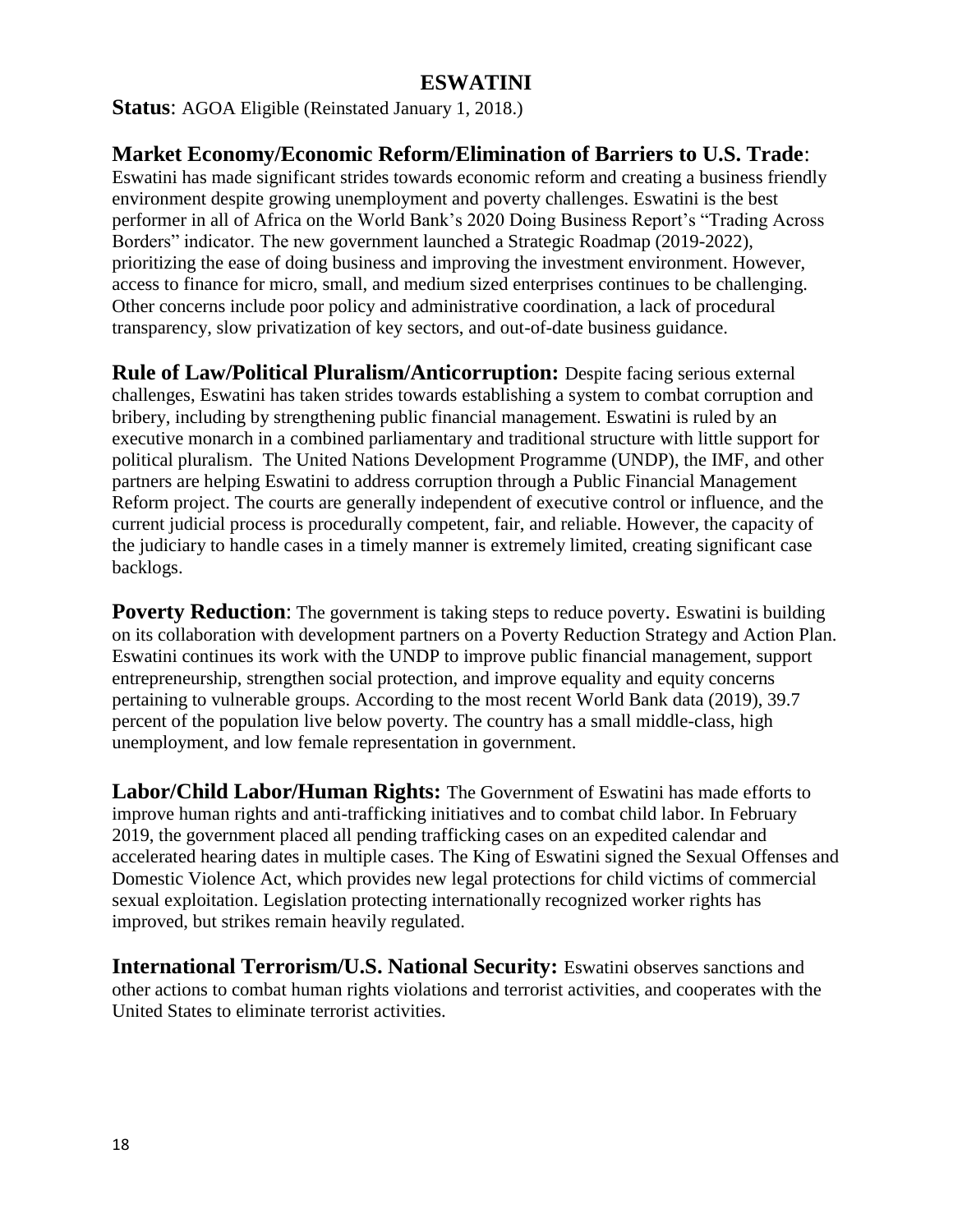## **ETHIOPIA**

# **Status:** AGOA Eligible

**Market Economy/Economic Reform/Elimination of Barriers to U.S. Trade:** 

Ethiopia's economy has experienced strong growth in recent years. Foreign direct investment has also increased significantly since 2012. The government has adopted a state-led development approach to pursue more consistent and conservative macroeconomic policies and to invest in large-scale social, infrastructural, and energy projects. Ethiopia faces economic challenges including a worsening trade balance, inflationary pressures, and persistent shortages of foreign exchange. U.S. businesses and investors cite challenges related to land rights, intellectual property protection and enforcement, government procurement, and taxation.

**Rule of Law/Political Pluralism/Anticorruption:** The government has legitimized political movements that had been accused of treason in the past, invited opposition leaders to return to the country and resume political activities, allowed peaceful rallies and demonstrations. Since January 2018, over ten thousand prisoners, including activists and journalists, have been released. Ethiopia was ranked 96th out of 180 countries in the 2019 Corruption Perception Index. Ethiopia has made fighting corruption a lynchpin of government reform. Despite the many positive steps Ethiopia has taken towards inclusivity and transparency, years of repression have left a relatively nascent media environment. The judiciary remains overburdened and subject to influence by the executive branch. Concerns remain with regard to human rights violations connected to a lack of rule of law.

**Poverty Reduction:** The government implements the Productive Safety Net Program both to decrease the country's dependency on humanitarian assistance, and to improve food security for the most vulnerable populations. This program has achieved positive results by increasing beneficiaries' food security, resilience to shocks, and sustainable natural resource improvements. High economic growth and enhanced pro-poor investments have helped reduce poverty in both urban and rural areas. The government has targeted food security, agriculture-led industrialization, health, education, fiscal decentralization, infrastructure development, and capacity building as its poverty reduction priorities. While food security is improving, drought remains a persistent challenge in Ethiopia, with a large number of crop failures and livestock losses in 2016 and 2017.

**Labor/Child Labor/Human Rights:** The Government of Ethiopia has made efforts to combat trafficking in persons through programs and awareness raising along with victim support. Ethiopia's capacity to investigate and prosecute trafficking crimes has improved since Prime Minister Abiy took office with increases in the number of prosecutions. But more work remains to be done. Ethiopia passed a revised labor code in September 2019 and quadrupled the labor inspectorate's budget from 2017 to 2018. Anti-union discrimination is prevalent, however, and Ethiopia still does not have a legally stipulated minimum wage in the private sector. Child labor continues to be a significant issue, although the government has made efforts to eliminate it. Other concerns include allegations of torture by federal and regional security forces and restrictions on freedoms of expression, peaceful assembly, and association.

**International Terrorism/U.S. National Security:** Ethiopia plays a key role in stabilizing the Horn of Africa Region, confronting the al-Shabaab terrorist organization in Somalia, and helping to mitigate conflict in South Sudan.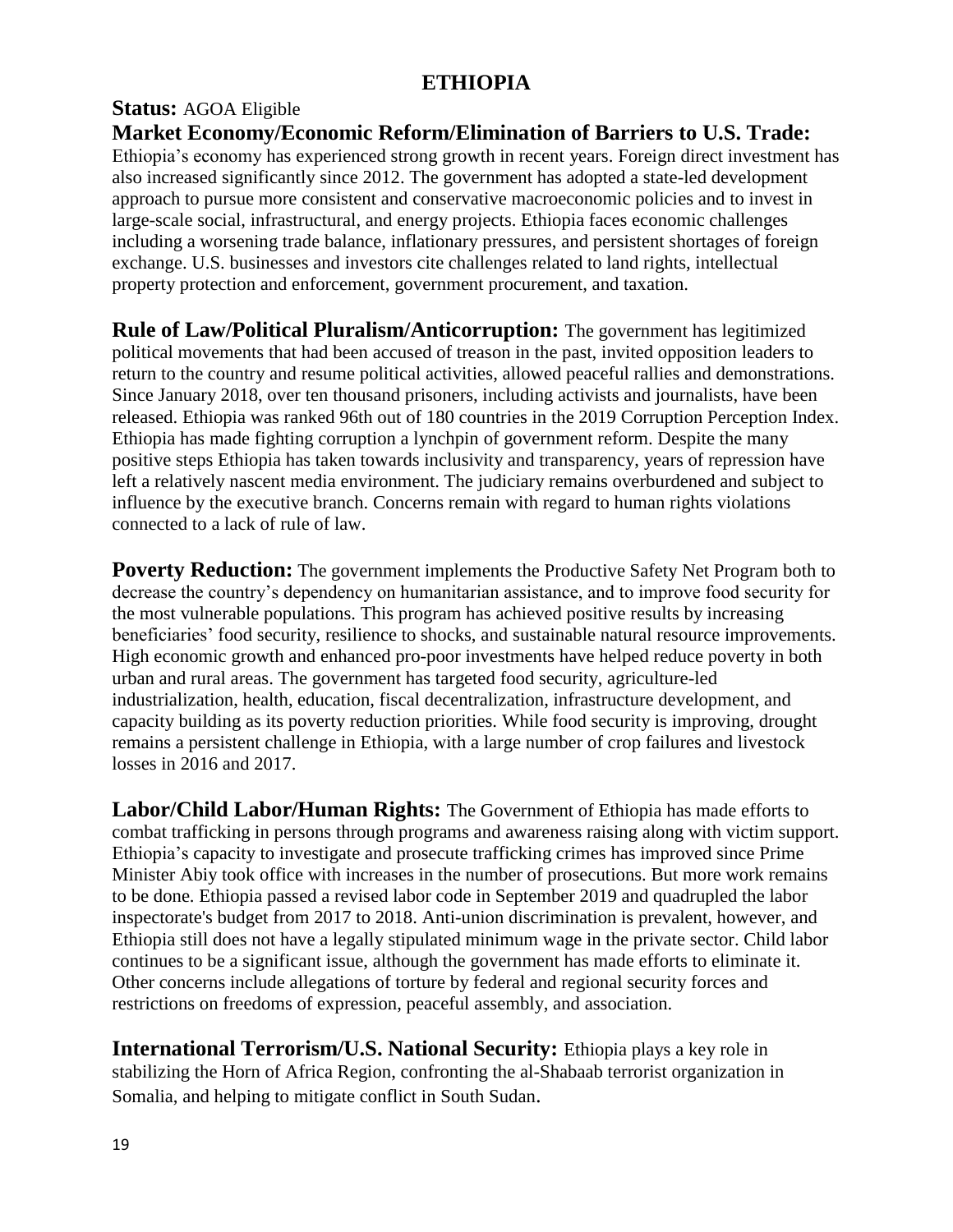#### **GABON**

# **Status:** AGOA Eligible

**Market Economy/Economic Reform/Elimination of Barriers to U.S. Trade:**  Gabon's oil production has traditionally elevated its GDP per capita to one of the wealthiest states in Africa. However, oil revenue is skewed, leading to inequalities. Non-oil sectors have not performed as hoped, and global prices have fallen for palm oil, manganese and timber exports. Because of the failure of the government to pay promised tax refunds, many companies that are deeply in debt are unilaterally withholding their taxes. While the government states that the infrastructure, health, and education sectors are high priorities, these sectors remain underdeveloped relative to the wealth of the country. Gabon's burdensome regulatory environment and emphasis on hiring local workers hampers foreign investment. The country ranks 169th out of 190 in the World Bank's 2020 Doing Business Report.

**Rule of Law/Political Plurality/Anticorruption:** President Bongo Ondimba has tried to reduce corruption by arresting several high profile officials and conducting an audit of all government ministries. Progress has been limited; Gabon is ranked 123rd out of 180 in Transparency International's 2019 Corruption Perceptions Index. Gabon's budget difficulties, due to falling natural resource pricing, have resulted in delayed payments on its debts. There is little political plurality in Gabon, as the ruling party has dominated all levels of politics since the 1960s. In October 2018, the country held elections for the General Assembly in which the ruling party and its allies took roughly 108 of the 143 seats. Concerns remain with regard to an inefficient judiciary subject to government influence. Police inefficiency, press freedoms, and corruption remain major concerns.

**Poverty Reduction:** President Bongo Ondimba has implemented political and economic reforms aimed at accelerating economic growth to reach developed country status by 2025. The "Emerging Gabon" strategy aims to develop processing of primary materials and the export of high value-added products, and to develop into a regional leader in financial services. Gabon has had one of sub-Saharan Africa's highest per capita incomes, but income distribution is uneven and its ranking on human social indicators is well below its GDP ranking, even as oil revenues decline. The cost of doing business and of living is high, and the middle class struggles to keep up.

**Labor/Child Labor/Human Rights:** The government made some efforts to combat human trafficking and eliminate child labor, but it failed to conduct worksite inspections in 2018. Trade unions in Gabon continue to report incidents of anti-union discrimination and excessive restrictions on the right to strike. Freedom of expression is generally respected.

**International Terrorism/U.S. National Security:** Gabon's porous borders allow illegal immigrants and traffickers to pass through easily. Gabon is supportive of U.S. national security and foreign policy interests, and U.S.-Gabonese bilateral security cooperation is strong and growing.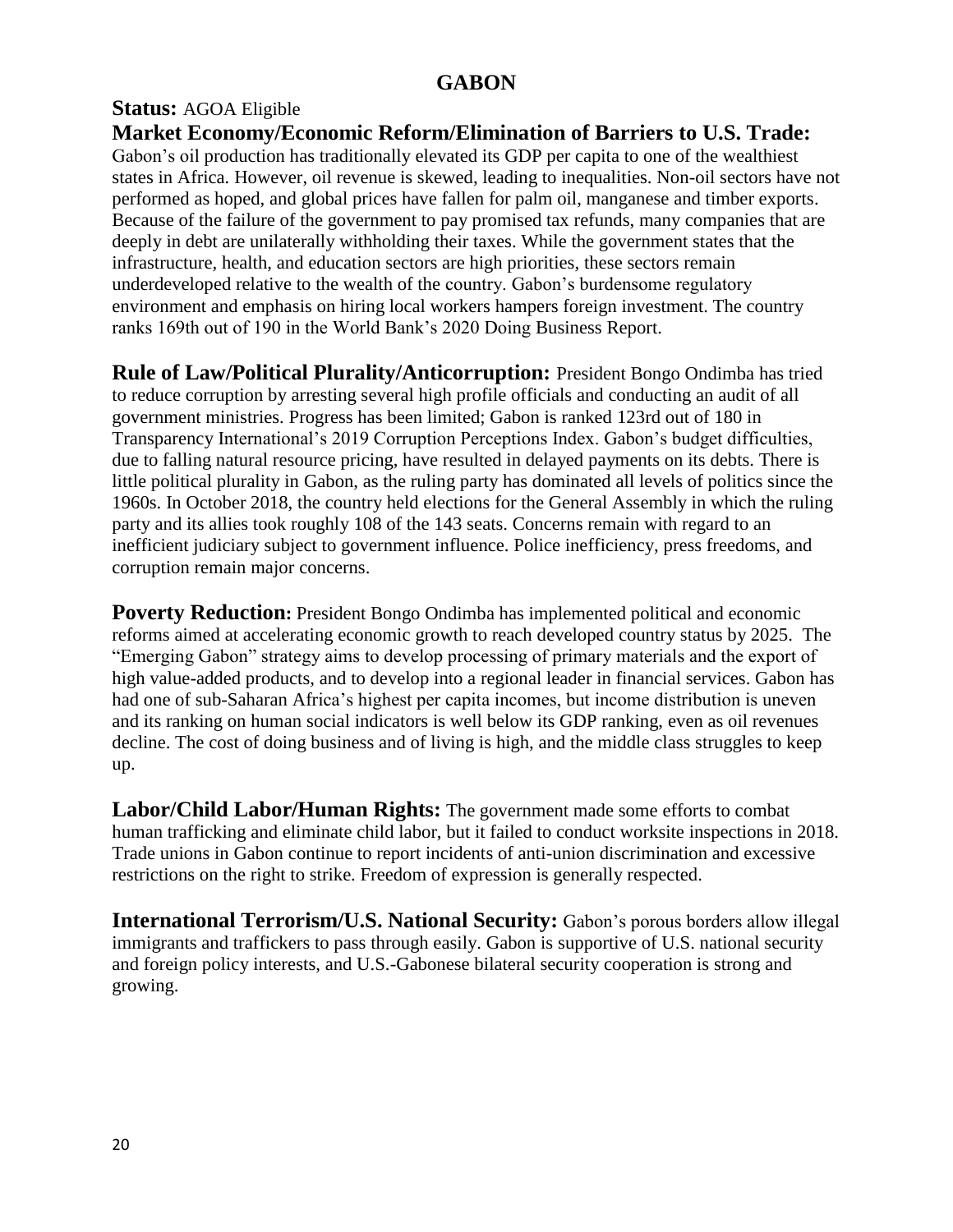# **THE GAMBIA**

**Status:** AGOA Eligible. (Reinstated 2018)

**Market Economy/Economic Reform/Elimination of Barriers to U.S. Trade:**  The Gambia has been taking steps to increase economic growth and improve its business climate. Tourism has increased significantly since the change in government in 2017. The Government of The Gambia

recognizes the importance of updating laws and regulations to expand both private and consumer financial services offerings. However, there is limited foreign direct investment in the country. Interest rates are high and access to capital is difficult due to outdated financial services sector laws and regulations. The World Bank's 2020 Doing Business Report ranked The Gambia as 155th out of 190 countries.

**Rule of Law/Political Pluralism/Anticorruption:** The election processes in The Gambia in the past few years were deemed to be free and fair. President Barrow has vowed to implement widespread democratic reforms. Access to the legal system has been improved with the creation of regional courts and alternative dispute resolution mechanisms. Government officials made considerable progress in involving women and youth in both the local and national political process with a newly created Ministry of Women's Affairs. The Gambia ranked 92nd out of 180 countries on the 2019 Reporters Without Borders' World Press Freedom index. The Gambia ranked 96th out of 180 countries in Transparency International's 2019 Corruption Perceptions index.

**Poverty Reduction:** The Gambia is currently following its Poverty Reduction Strategy to achieve the UN Millennium Development Goals and the goals of Vision 2020, the country's long-term development strategy. The Gambia has seen an increase in school enrollment with a rate of over 75 percent. However, a high population growth rate and rising food and utility prices have hampered the positive effects of economic expansion. A majority of Gambians rely on remittance payments from relatives and friends abroad.

**Labor/Child Labor/Human Rights:** The Government of The Gambia has made efforts to address child labor and forced child begging. There are reports of persistent abuses of the right of association and of state-sponsored compulsory labor. The Gambia's efforts to prosecute human trafficking remain weak and victim protection is insufficient. Concerns remain regarding domestic abuse, female genital mutilation, and poor prison conditions. The Gambian Truth, Reconciliation, and Reparations Commission began hearings to address past human rights atrocities, specifically from the previous regime.

**International Terrorism/U.S. National Security:** There has been no evidence or examples of The Gambia supporting international terrorism.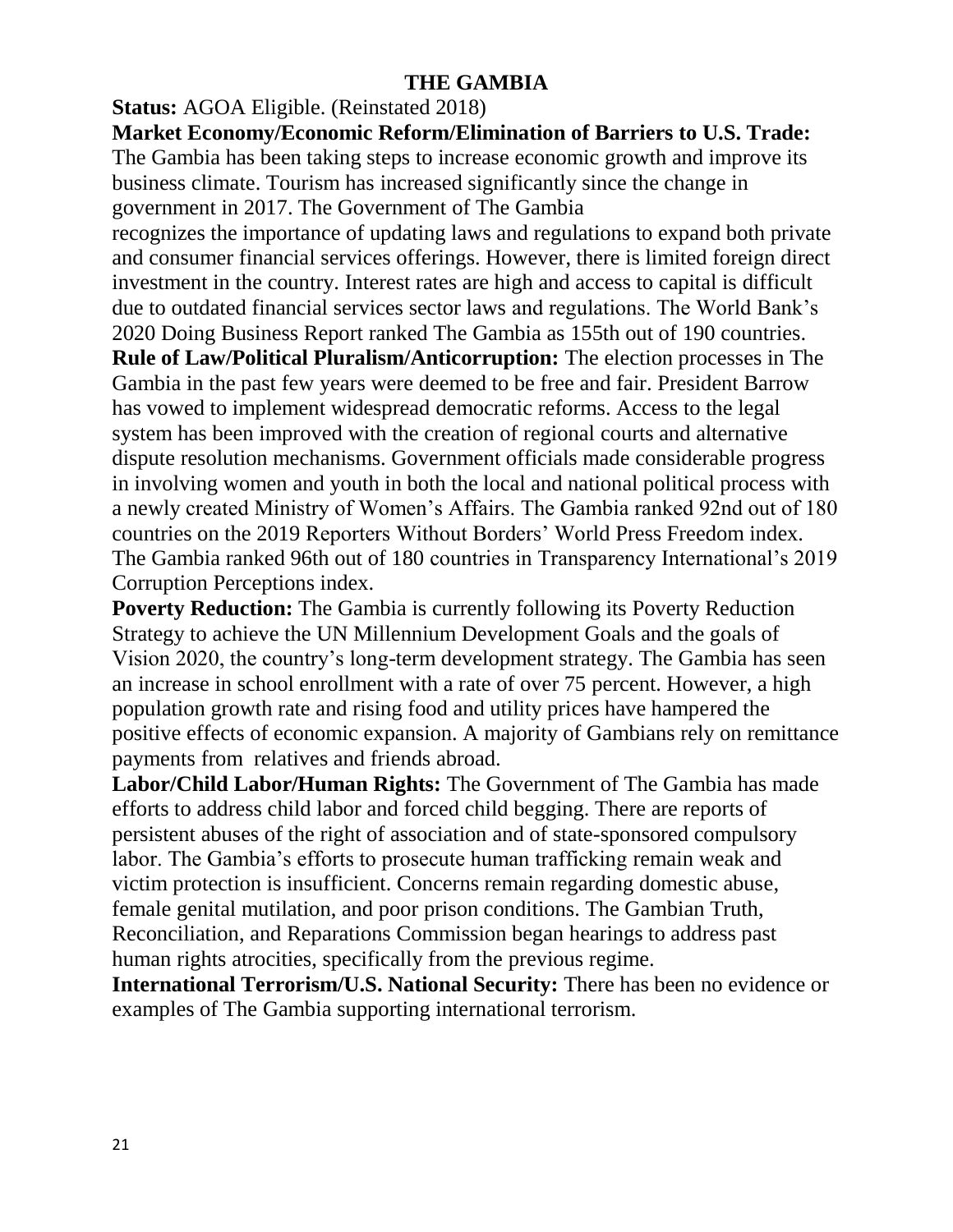#### **GHANA**

#### **Status:** AGOA Eligible.

**Market Economy/Economic Reform/Elimination of Barriers to U.S. Trade:**  Ghana has a market based economy with few policy barriers to trade and investment relative to other countries in the region. The government has announced plans to overhaul the regulatory system in order to improve the ease of doing business and increase investment. The government has been looking to expand oil and gas production to boost real GDP growth. However, Ghana's infrastructure is inadequate to support more rapid development and the needs of the private sector. The government continues to intervene in the economy, and U.S. firms have expressed concerns about the lack of transparency in government procurement.

**Rule of Law/Political Pluralism/Anticorruption:** Ghana's institutions are relatively strong. The government has pledged its commitment to ensuring the rule of law, and has passed anticorruption legislation, including government procurement, audit, financial, and whistleblower laws. The government worked to make its courts more efficient by establishing a commercial court and automating high courts authorized to hear cases involving banks, investors, human rights, electoral petitions, and government revenue. However, the judicial system remains slow and bureaucratic, and prolonged pre-trial detention is a problem. Corruption, from high-level fraud to police bribes, is pervasive.

**Poverty Reduction:** Sustained growth over the last two decades enabled Ghana to reduce the poverty rate by half. The Ghana Shared Growth and Development Agenda aims to restore macroeconomic stability and foster high growth to accelerate poverty reduction. The percentage of people living in extreme poverty has decreased significantly, but the problem persists in rural areas. Regional economic disparity is significant between the northern and southern sections of the country. Fiscal challenges have adversely affected public social spending and infrastructure investments as the country faces a high risk of debt distress. Debt servicing and public sector wages consume roughly 90 percent of all tax revenue, leaving little left over for the capital investments needed to reduce poverty. Concerns remain with regard to disease, food insecurity, and inadequate sanitation.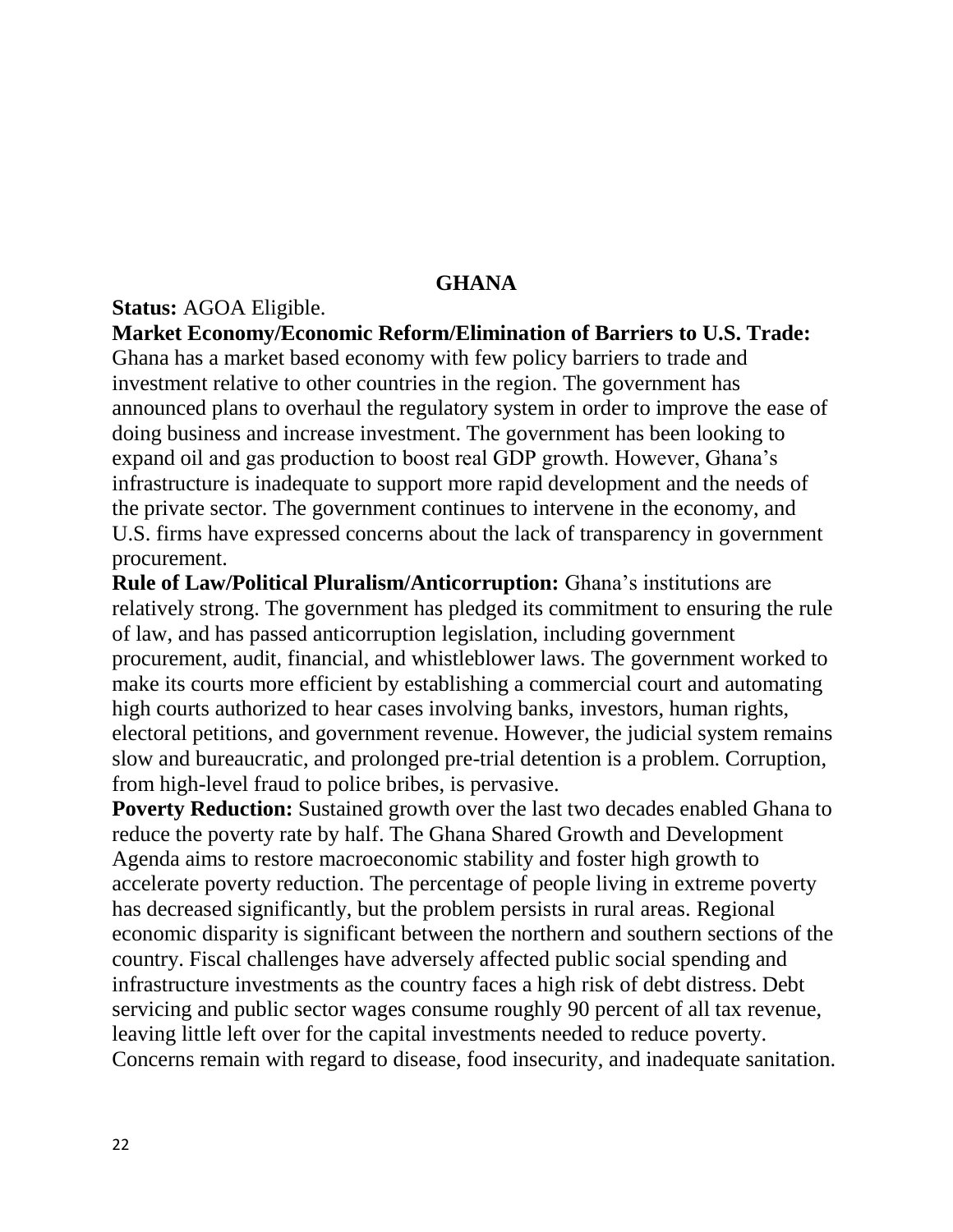**Labor/Child Labor/Human Rights:** The Government of Ghana has made efforts to address trafficking in persons and the worst forms of child labor. The government's Human Trafficking Management Board continues to promote prevention efforts, facilitate rehabilitation and reintegration of trafficking victims, and the Human Trafficking Secretariat increased expenditures for its activities to combat human trafficking. Administrative requirements for collective bargaining are restrictive, and reports of anti-union discrimination continue. Concerns remain regarding violence against women and children, and forced labor (including forced child labor).

**International Terrorism/U.S. National Security: Ghana supports the United** States in the fight against terrorism. The government has made strong efforts to address financial corruption through anti-money laundering legislation. Ghana's porous land and sea borders make it vulnerable to the trafficking of weapons, narcotics, and people.

#### **GUINEA**

#### **Status:** AGOA Eligible.

**Market Economy/Economic Reform/Elimination of Barriers to U.S. Trade:**  The successful second review of Guinea's economic performance under the 2017 Extended Credit Facility agreement with the IMF allowed the disbursement of approximately \$23.9 million to the country. The Ministry of Investment and Public Private Partnerships has sought to attract U.S. trade and investment, with efforts focused on the 2020 World Expo in Dubai. However, an enduring legacy of corruption, inefficiency, and lack of transparency undermines Guinea's economic progress. Intellectual property laws remain largely unenforced in Guinea. Counterfeit items, including toiletries, household items, and pharmaceuticals, are readily available in Guinean markets.

**Rule of Law/Political Pluralism/Anticorruption:** Guinea's respect for the rule of law weakened during the reporting period as exemplified by widespread impunity for numerous allegations of security force extrajudicial killings of civilians, many of which were exercising their constitutional rights to freedom of expression and assembly. Legislative elections and a constitutional referendum in March 2020 were violent and international and domestic observers expressed concerns about inadequate and non-transparent electoral preparations. Corruption continues to be a significant issue despite the National Agency for the Fight Against Corruption's detection and prevention efforts. Transparency International's 2019 Corruption Perception Index ranked Guinea 130th out of 180 countries. The government also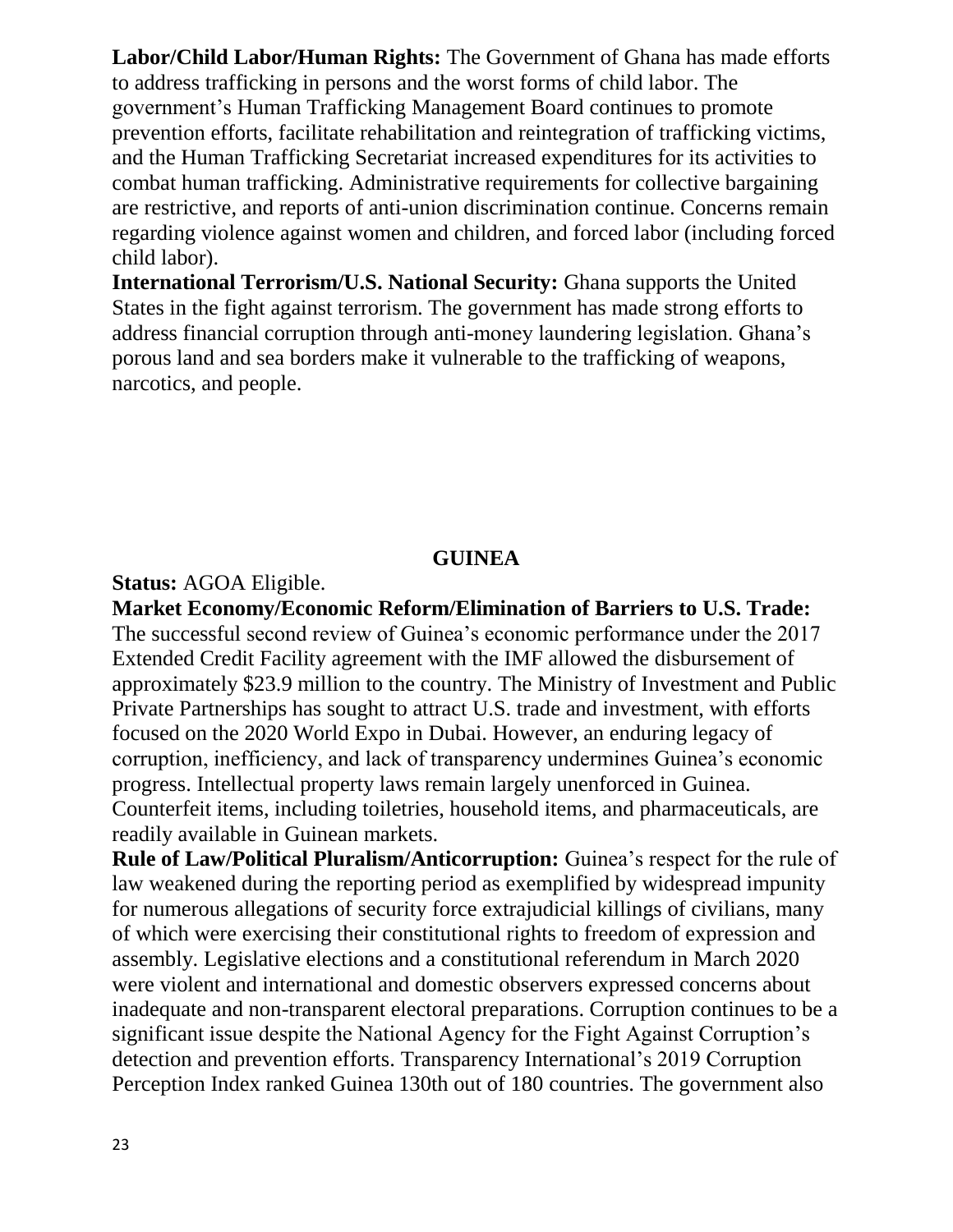lacks the social infrastructure to support victims of and witnesses to crimes in the judicial system.

**Poverty Reduction:** Guinea is seeking to reduce poverty levels through its National Agency for Community Financing. This agency aims to fight poverty and promote local decision making in Guinea; it is the financing instrument for government decentralization and local development. However, Guinea's workforce remains largely uneducated, and the government has done relatively little to promote skills development. The literacy rate among those over the age of 15 dropped to an estimated 30.4 percent in 2015, compared with 34 percent in 2012. According to the 2019 UNDP Human Development Report, Guinea ranks 174th out of 190 countries.

**Labor/Child Labor/Human Rights:** The Government of Guinea has made some efforts with regard to trafficking in persons; however, prosecution of traffickers and trafficking victim identification and referral to services remains inadequate. There were allegations that members of labor unions were at times subjected to arbitrary detention. Guinea does not have sufficient labor inspection resources nor oversight capacity.

**International Terrorism/U.S. National Security:** The Government of Guinea is a firm supporter of U.S. efforts to combat international terrorism.

## **GUINEA-BISSAU**

**Status:** AGOA Eligible.

**Market Economy/Economic Reform/Elimination of Barriers to U.S. Trade:**  Sporadic periods of political instability are speed bumps in the way of a fragile economy that is nevertheless open to foreign investment. Generally, Guinea-Bissau maintains market-based economic policies with few restrictions on private investment. Guinea-Bissau has substantial potential for mineral sector development and investors are pursuing mining projects that could substantially increase Guinea-Bissau's economic growth. However, the country remains highly dependent on subsistence agriculture, the export of cashew nuts, and foreign assistance. Guinea-Bissau has one of the world's weakest economies; infrastructure is poor, and operating a business is challenging.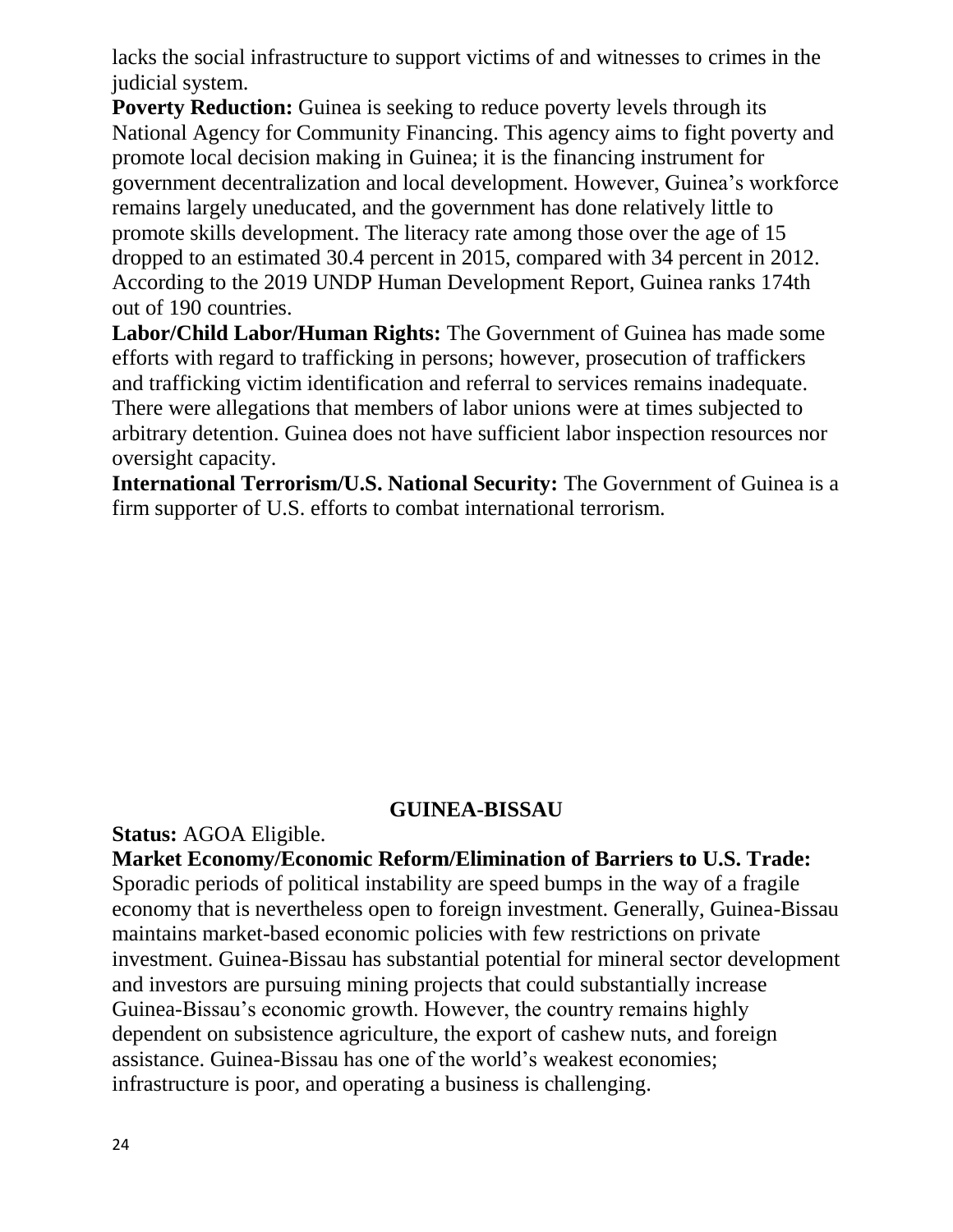**Rule of Law/Political Pluralism/Anticorruption:** Guinea-Bissau has made progress with regard to rule of law and political pluralism. Opposition parties operate openly, and freedom of expression is the rule rather than the exception. The first wave of reforms to simplify licensing requirements and administrative procedures for business registration is underway. Guinea-Bissau remains vulnerable to political instability and factional conflicts that often undermine governance. Moreover, the judicial system remains ineffective and vulnerable to political interference. Other concerns include organized crime and drug smuggling. Transparency International ranked Guinea-Bissau as 168th out of 180 in its 2019 Corruption Perceptions Index.

**Poverty Reduction:** The government has achieved some progress in several social indicators. School enrollment rates rose dramatically after the elimination of school fees, from 49.0 percent in 2000 to 71.3 percent in 2010, and the literacy rate for female youth increased. But literacy remains low at approximately 59.9 percent. Child mortality and maternal mortality rates have declined but poverty remains a major challenge as more than two-thirds of the population remain below the poverty line. Guinea-Bissau ranked 178th out of 190 in the UN's 2019 Human Development Index.

**Labor/Child Labor/Human Rights:** The Government of Guinea-Bissau has made some efforts to address trafficking in persons and child labor. Police and legal professionals recently benefitted from training and exercises provided by a U.S. Government grant-funded project to enhance criminal justice response to trafficking in persons. Freedom of peaceful assembly and association are recognized, and usually respected, though security forces occasionally suppress public demonstrations by threatening demonstrators. Worker organizations lack independence, and collective bargaining is not protected by the law. There are reports of arbitrary arrests and detentions, and there is a lack of judicial independence. Children are exploited in forced begging and forced labor in agricultural work in neighboring countries, and traffickers face minimal or no consequences. Anti-trafficking laws enable the government to charge or prosecute traffickers, but a lack of resources impedes effective implementation. **International Terrorism/U.S. National Security:** Guinea-Bissau has been a

vocal supporter of U.S. anti-terrorist actions. However, reform within security services has been impeded by a lack of basic training, and Guinea-Bissau's porous borders allow for the transshipment of illegal drugs.

# **KENYA**

**Status:** AGOA Eligible.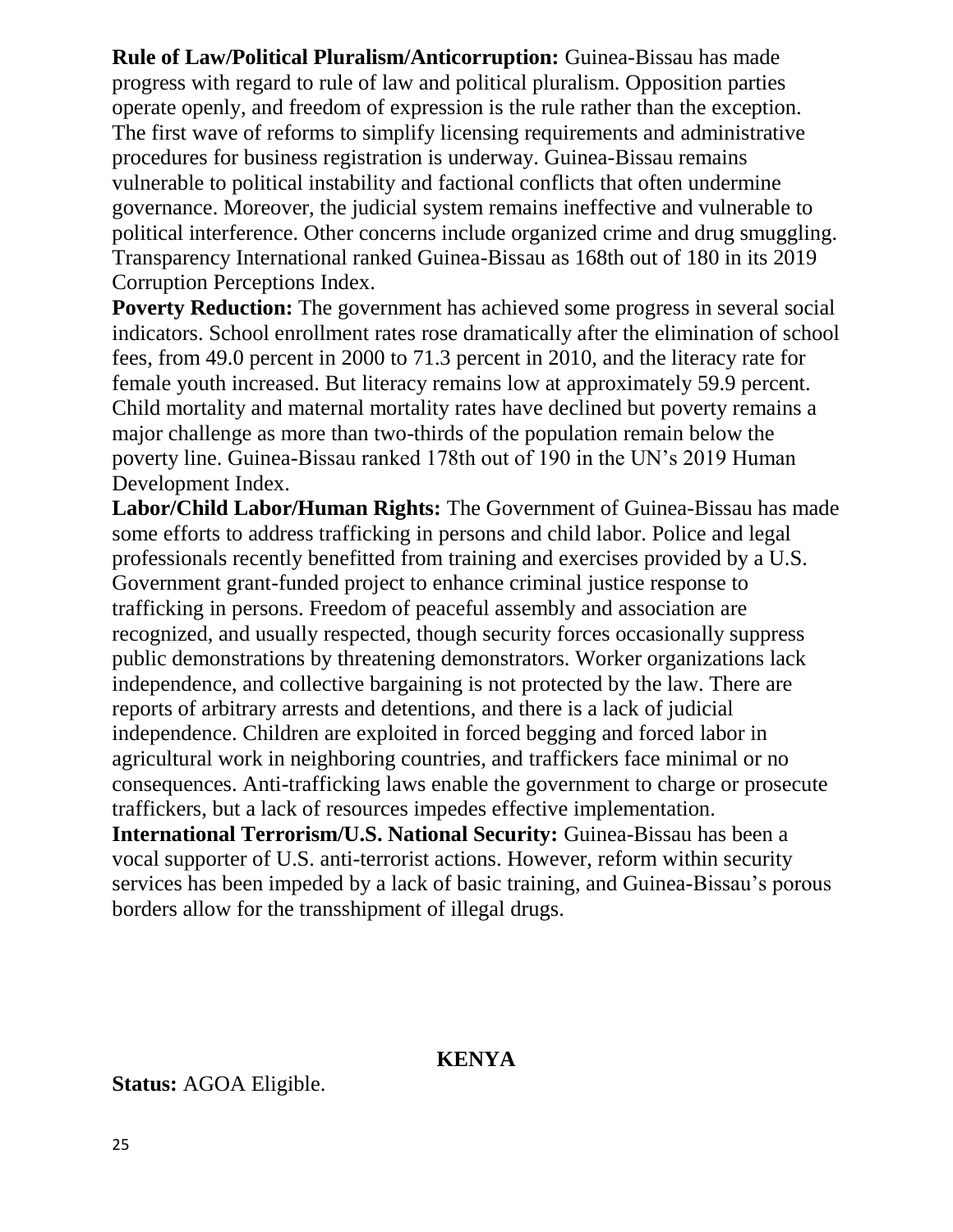# **Market Economy/Economic Reform/Elimination of Barriers to U.S. Trade:**

Kenya is the largest economy in the East African Community (EAC), with a comparatively open trade regime. The 2020 World Bank Group's Doing Business report ranked Kenya 56th of 190 economies reviewed, up 24 places from 2018. However, Kenya maintains complex, non-transparent, and costly requirements for importation of all meat, dairy, and poultry products including a standardized sanitary certification and a "Letter of No Objection to Import Permit" (noobjection letter) from the Department of Veterinary Services (DVS) under the Ministry of Agriculture, Livestock, and Fisheries. Despite efforts to improve intellectual property enforcement, the presence of pirated and counterfeit products in Kenya continues to impede U.S. business interests.

**Rule of Law/Political Pluralism/Anticorruption:** Kenya is a constitutional, multiparty democracy. There has been some progress on constitutionally mandated judicial reform resulting in modest increased public confidence in the judiciary. Kenya's anticorruption agencies now appear to be coordinating more effectively, including bringing cases against senior government officials. Despite these efforts, corruption remains a major obstacle for investment. Transparency International ranked Kenya 137th out of 180 countries in its 2019 Corruption Perception Index. In May 2019, the High Court upheld a colonial-era penal code law criminalizing homosexuality, citing insufficient evidence that the sections violated Kenyan citizens' right to "health, dignity, and privacy." Under this law, individuals found guilty of sexual intercourse with another of the same sex are subjected to a felony offense, though according to the Department of State and NGOs, the law is generally not enforced.

**Poverty Reduction:** The Government of Kenya is taking steps to reduce poverty by aiming to enhance food and nutrition security, provide affordable housing, enhance manufacturing, and provide universal healthcare. Furthermore, Kenya's Vision 2030 seeks to transform Kenya into a newly industrializing, middle-income country providing a high quality of life to all its citizens by 2030 in a clean and secure environment. Targets have yet to be met. Kenya is highly dependent on rain-fed crops and is vulnerable to drought, leading to food shortages and malnutrition.

**Labor/Child Labor/Human Rights:** The Government of Kenya has made efforts to address trafficking in persons. The government increased funding for the protection of identified victims and increased law enforcement efforts to identify and respond to crimes of online child exploitation. Kenya continues to use its National Policy on the Elimination of Child Labor and Child Protection Unit to investigate cases of child exploitation. In 2018, the government increased the number of labor inspectors, inspections conducted, and child labor violations identified. Enforcement of existing labor laws continues to be a major challenge, however, and concerns remain on restrictions on freedom of association and the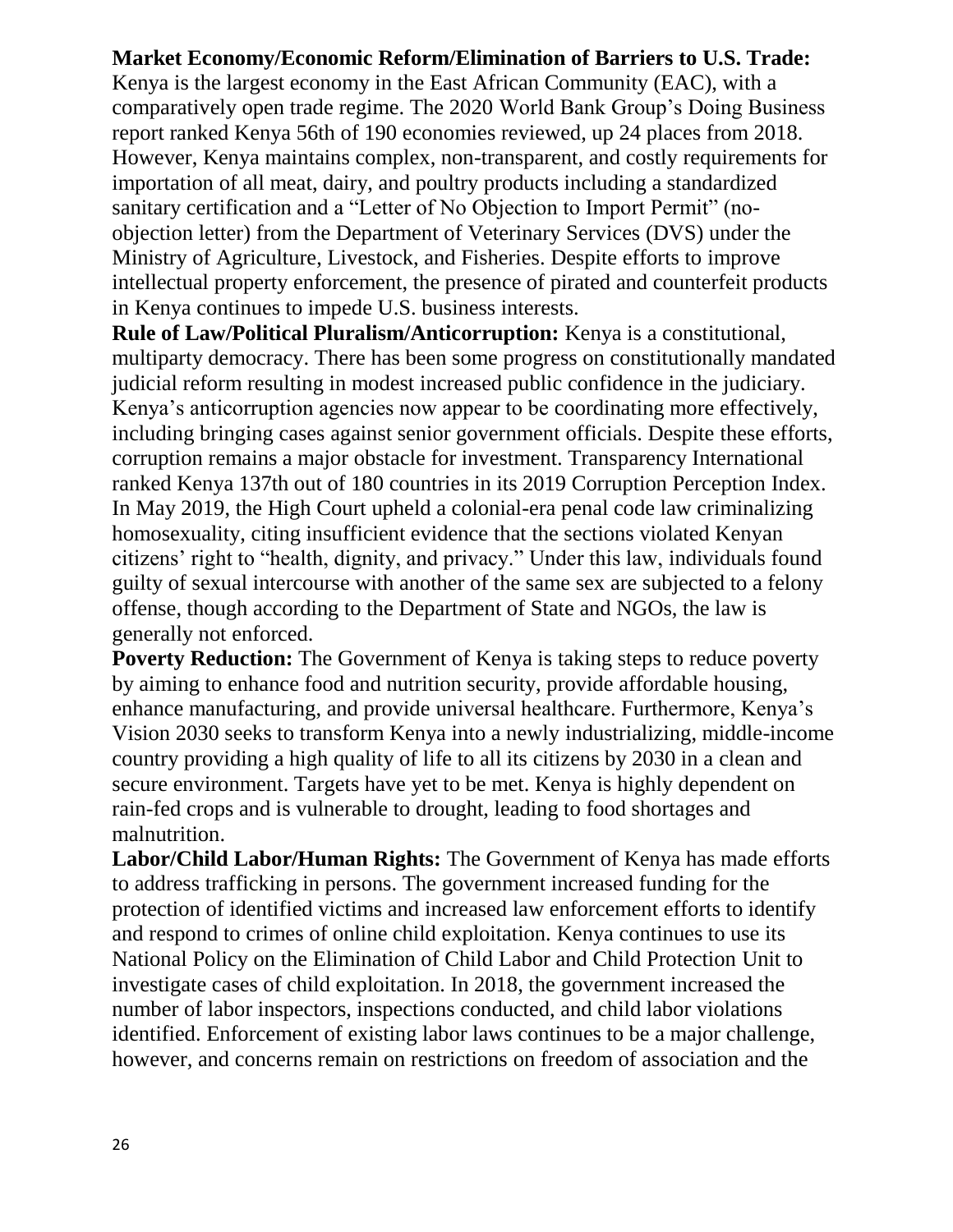right to strike. The informal economy employs over 80 percent of all workers in Kenya, making them more vulnerable to worker rights violations.

**International Terrorism/U.S. National Security:** Kenya actively supports efforts to counter violent extremism. In August 2018, Kenya joined the Global Coalition to Defeat ISIS.

#### **LESOTHO**

#### **Status:** AGOA Eligible

**Market Economy/Economic Reform/Elimination of Barriers to U.S. Trade:**  Lesotho has a free market economy with relatively open capital markets. However, recent political instability and small market size have dampened investor interest. The country has been one of the largest beneficiaries of AGOA as it has exported hundreds of millions of dollars a year in apparel to the United States. Lesotho maintains a favorable tax environment for the export sector. Difficulties exist in registering property, obtaining credit, and trading across borders. Though the business climate in Lesotho remains challenging, it has improved significantly since 2011 with the introduction of business reform measures and increased protections for investors. Lesotho ranked 122nd out of 190 in the 2020 World Bank's Ease of Doing Business Report.

**Rule of Law/Political Pluralism/Anticorruption:** Political instability is still a major feature of Lesotho's civilian governance—the 2017 elections were the third election and the third transfer of power since 2012. While the government has made some progress on rule of law reforms, progress has been slow-moving and is now overdue from the original Southern African Development Community (SADC)-issued deadline for reforms of May 2019. Lesotho made notable progress toward establishing a system to combat corruption and bribery in 2019. It has passed anti-money laundering legislation that enables citizens and financial institutions to report suspicious activity to law enforcement.

**Poverty Reduction:** Lesotho's anti-poverty strategy is articulated in its National Strategic Development Plan and tops the government's policy agenda. Primary education is free and compulsory. The government also provides scholarships for orphaned and vulnerable children to attend secondary school. However, the government is slow to implement its strategies and policies to reduce poverty. Lesotho has made progress on addressing HIV, meeting two of three UNAIDS objectives for 2020. Despite significant health sector reforms, Lesotho failed to meet the health related Millennium Development Goals of reducing child mortality and improving maternal health.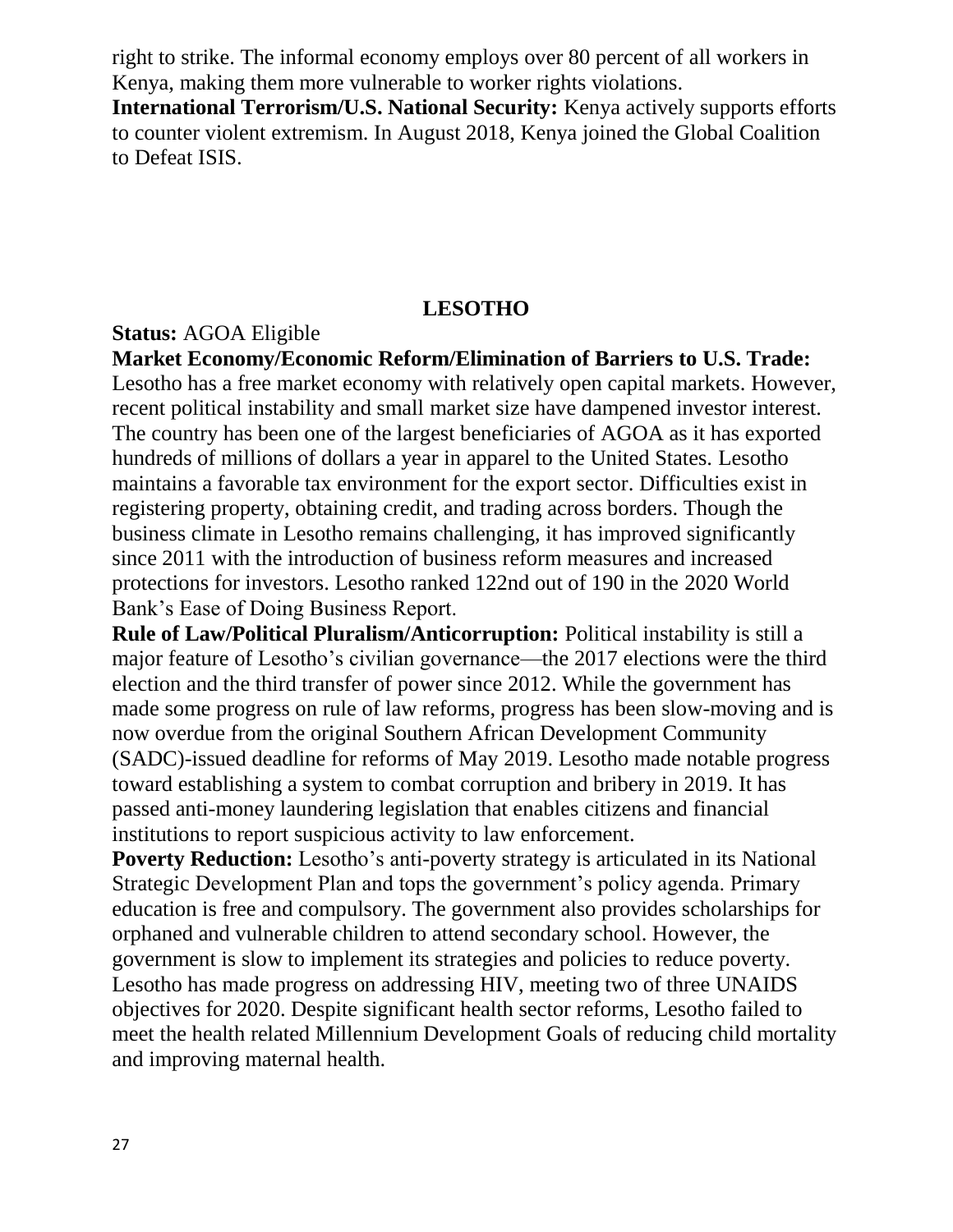**Labor/Child Labor/Human Rights:** Lesotho has made some advancement in efforts to eliminate the worst forms of child labor. Lesotho raised its minimum wage by 60 percent in August 2018. The government did not increase efforts to eliminate human trafficking. Lesotho's legal framework does not criminalize all forms of forced labor or sex trafficking. There have been a number of reports of extrajudicial killings and other violence reportedly linked to Lesotho's security forces with no apparent prosecutions.

**International Terrorism/U.S. National Security:** Lesotho does not engage in activities that undermine U.S. national security or foreign policy interests, and does not provide support for acts of terrorism. Lesotho has ratified most of the UN counterterrorism conventions and protocols.

## **LIBERIA**

**Status:** AGOA Eligible.

**Market Economy/Economic Reform/Elimination of Barriers to U.S. Trade:**  Liberia has a market-based economy and is actively improving the business climate and market access. In April 2019, the government issued an executive order to remove the annual work and residency permit renewal requirement for non-Liberian citizens. The government also established a business climate working group. The 2018 passage of the long-awaited Land Rights Act, as well as development of the implementation plan, enhances community land rights and encourages economic development. Liberia's Small Business Empowerment Act continues to promote the interests of micro, small, and medium enterprises. However, technical capacity is limited. The World Bank's 2020 Doing Business report ranked Liberia 175th of 190 countries. Moreover, Liberia's Investment Act of 2010 continues to restrict ownership of certain business activities exclusively to Liberian citizens.

**Rule of Law/Political Pluralism/Anticorruption:** Liberia has a large number of active political parties, and continues to strengthen its rule of law and right to due process. Following the 2018 closure of the United Nations Mission, the government has successfully transitioned to managing its own security. Workshops were conducted for public officials aimed at preventing corruption and strengthening transparency and accountability in public procurement processes. However, local and foreign businesses report delays and backlogs in the judicial system. Corruption remains a significant problem, and anticorruption institutions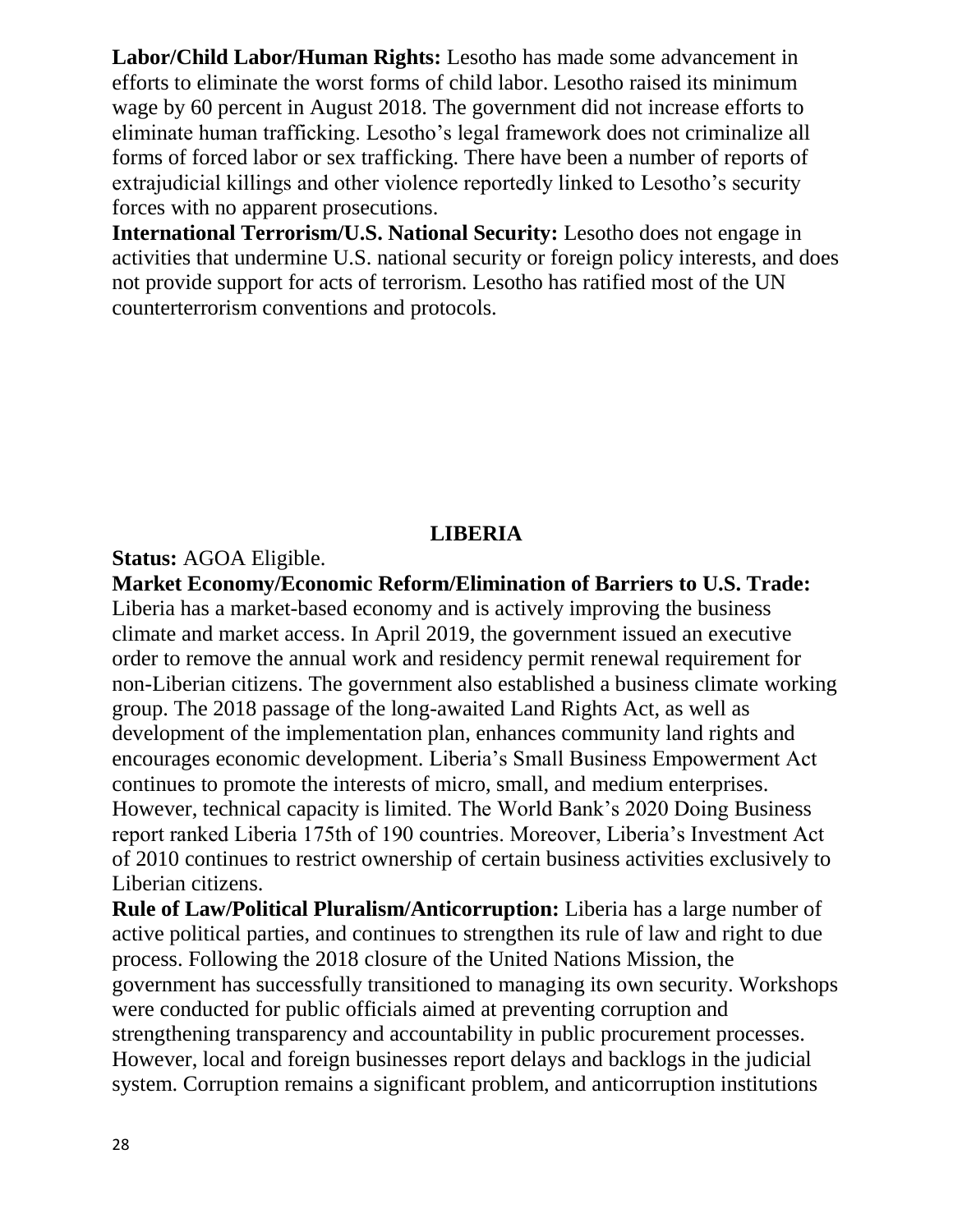lack adequate funding and capability. Frequent alleged corruption scandals involving public officials diminish public trust in government. Transparency International's Corruption Perceptions Index ranked Liberia 137th out of 180 in 2019.

**Poverty Reduction:** Poverty remains pervasive as basic services such as safe drinking water are not available to a vast majority of the population. In October 2018, the government officially launched its national development plan, which seeks to reduce poverty by 23 percent across five out of six regions by 2023. The 2016 official poverty rate (latest data available) is 50.9. Liberia's economy has experienced a fall in major export commodity prices, lingering fiscal challenges coupled with structural macroeconomic imbalances, and declining development assistance. The government struggles to fund crucial development projects. **Labor/Child Labor/Human Rights:** The Government of Liberia has made efforts to address trafficking in persons provided emergency funding to temporarily shelter child-trafficking victims and prosecuted one trafficking case. In 2018, the Anti-Human Trafficking Task Force collaborated with international organizations, NGOs, and high-level officials to conduct a two-month long public awareness campaign around World Day Against Trafficking. Liberia increased the number of labor inspectors in 2018. Liberia does not have sufficient legal protections against interference with or discrimination against trade unions and their members. Concerns remain with regard to trafficking in persons and child labor. **International Terrorism/U.S. National Security:** Liberia is a strong proponent of regional stability and democracy. It currently has peacekeeping groups supporting the UN Multidimensional Integrated Stabilization Mission in Mali. The country is

also a staunch ally of the United States, including in multilateral fora.

## **MADAGASCAR**

**Status:** AGOA Eligible.

**Market Economy/Economic Reform/Elimination of Barriers to U.S. Trade:**  The Government of Madagascar took steps to improve its market-based economy. Madagascar has been one of the major beneficiaries of AGOA since the beginning of the program. Investment opportunities exist in energy, extractive industries, information and communication technology, tourism, construction, agribusiness, and apparel and footwear. Vanilla exports, extractive industries and apparel exports have been the largest drivers of economic growth. But the country remains difficult to do business ranking 161st out of 190 countries in the World Bank's 2020 Doing Business Report.

**Rule of Law/Political Pluralism/Anticorruption:** The democratic presidential election in December 2018 that was deemed free and fair by international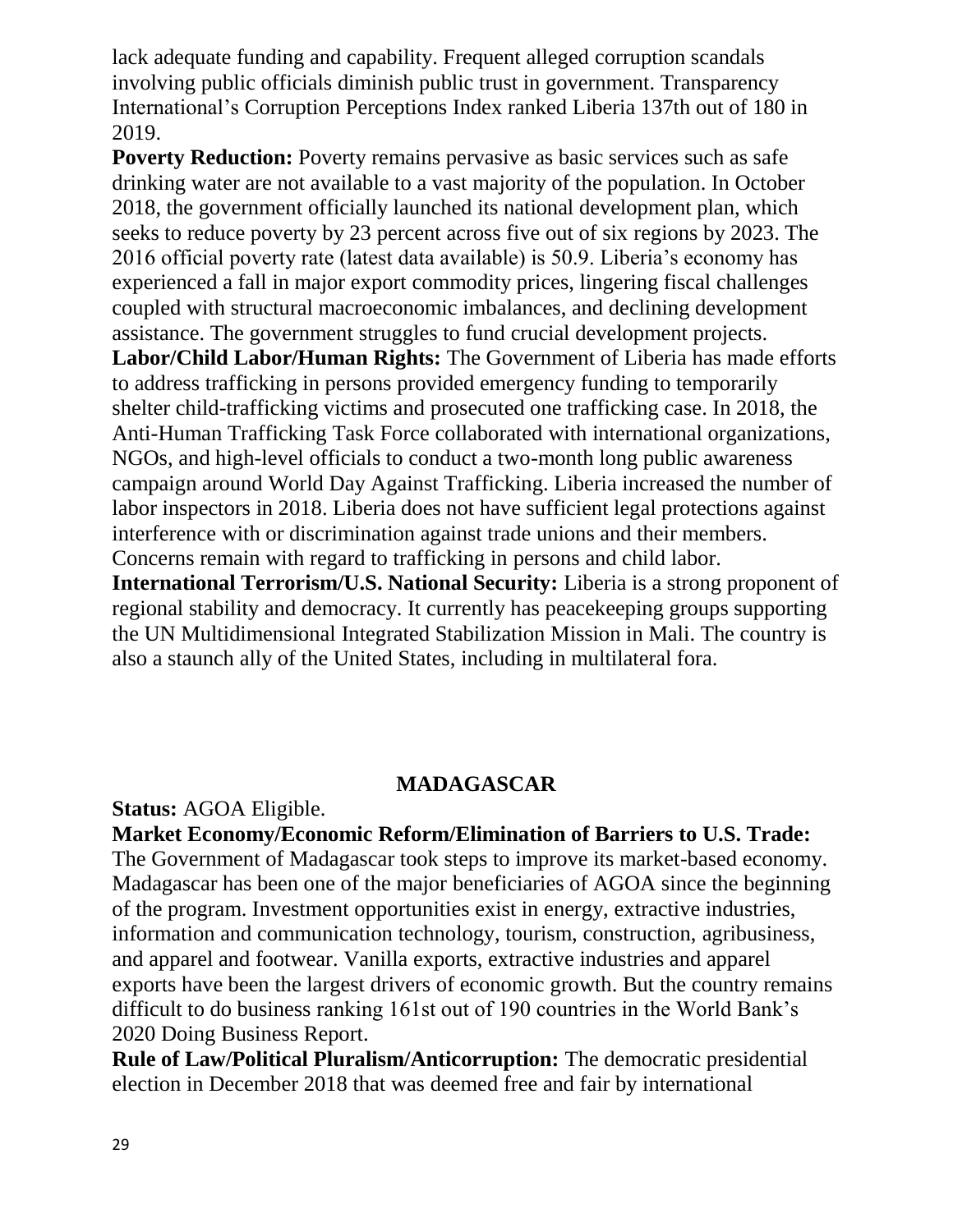observers, followed by a peaceful transition of power and legislative elections in May 2019, have set a tone of political stability in Madagascar and indicate progress on rule of law and political pluralism. President Andry Rajoelina has outlined an ambitious strategy to transform Madagascar via a national development plan, focusing on renewable energy, economic growth, education, health, security, and anticorruption efforts. Though Madagascar's judicial system is known for being slow, opaque and corrupt, recruitment of experienced lawyers and staff capacity building have expedited commercial dispute processes. The first anticorruption court also opened. Corruption remains a significant obstacle. Natural resource trafficking continues largely unabated. Official collusion and impunity remains commonplace. An increased focus on rule of law has caused the government to increasingly lean on the military to aid in domestic security issues with little oversight.

**Poverty Reduction:** Madagascar remains one of the world's poorest countries, ranked 162nd out of 190 countries in the United Nations 2019 Human Development Report. Madagascar is taking steps to reduce poverty by encouraging the private sector to build infrastructure. The President has also launched a project to grant loans and extend credit for youth to start businesses. Concerns regarding affordability of financial services persist to potential investors. Of Madagascar's eleven operating commercial and private banks, all except one are foreign-owned and offer annual interest rates as high as fifteen percent. Microfinance institutions are expensive as well.

**Labor/Child Labor/Human Rights:** The Government of Madagascar has made efforts to address child labor and trafficking in persons. In 2018, the government adopted a new decree to make child labor legislation more comprehensive. The government raised the monthly minimum wage in both 2018 and 2019. However, the government has inconsistently respected freedom of association and collective bargaining rights. Child labor laws are often unenforced and ineffective, and reports of child labor particularly in the mining and agriculture sectors persist. Child sex trafficking and forced labor continue to be significant concerns. Reports of extrajudicial killings by government security forces are rarely investigated. **International Terrorism/U.S. National Security:** Madagascar does not engage in activities that undermine the national security or foreign policy of the United States, and does not support international terrorism.

## **MALAWI**

**Status:** AGOA Eligible. **Market Economy/Economic Reform/Elimination of Barriers to U.S. Trade:**  Malawi remains one of the poorest countries in the world, but it has had a market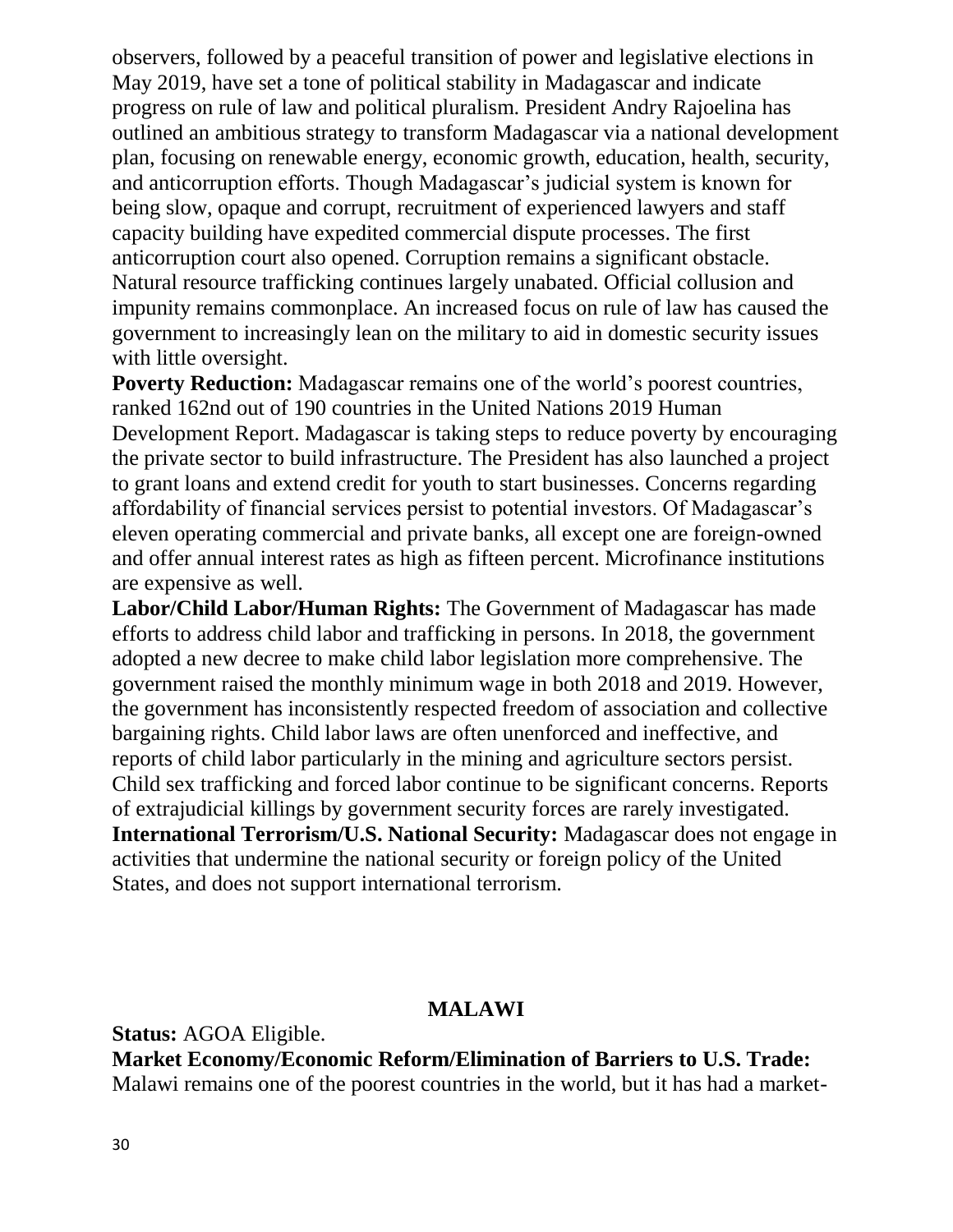based economy since independence in 1964 and the role of the private sector continues to grow. Agriculture accounts for about one-third of GDP and makes up almost 80 percent of export earnings. Malawi has made strides to improve regulatory authority, trade policy, land rights, and credit access. The World Bank's 2020 Doing Business Report ranked the country 109th out of 190 countries. Despite relatively open trade policies, firms can face lengthy delays at border crossing sites. Barriers to economic growth include high transport costs, poor infrastructure and utilities, and limited access to technology and credit.

**Rule of Law/Political Pluralism/Anticorruption:** Malawi has functioning good governance institutions and a free press. Malawi also has an independent judiciary, but it is inefficient and lacking both expertise and finances. A lack of accountability remains a problem. The judiciary is hindered in its effectiveness due to a scarcity of human and financial resources. Prison conditions remain harsh and overcrowding is chronic. In some cases the government took steps to prosecute officials who committed abuses. Although corruption is a serious issue, international corruption perception indicators show recent improvement in comparison to neighboring countries.

**Poverty Reduction:** Poverty remains the primary challenge in Malawi despite the government's efforts to reduce it and bolster food security. Malawi has taken steps, with mixed success, to diversify the economy, increase agricultural productivity, and build resilience to economic and environmental shocks. Despite progress on poverty reduction strategies, intensive coordination between the government and development partners results in strategies being inconsistently implemented. HIV/AIDS, malaria, and tuberculosis remain large threats to human life. Additionally, the government has not adequately reformed the agricultural subsidy program, with some claims of politicization and misuse in both procurement and service delivery.

**Labor/Child Labor/Human Rights:** Malawi has made efforts to address the worst forms of child labor. In 2018, Parliament passed the Tobacco Industry bill, which is expected to reduce child labor in tobacco farming contracts through fair labor practices clauses and incentives to deliver "clean leaf" tobacco grown without child labor. The Tobacco Commission announced in August 2019 that traceability will be required for auctioned tobacco, as it has been for contract tobacco. The country lacked progress in addressing trafficking, including a failure to address credible reports of complicity of government officials in sexual exploitation of children. Malawi continues to place significant restrictions on rights of association and to bargain collectively.

**International Terrorism/U.S. National Security:** Malawi contributes regularly to regional security through its participation in UN peacekeeping missions. The government cooperates with the United States to combat terrorism.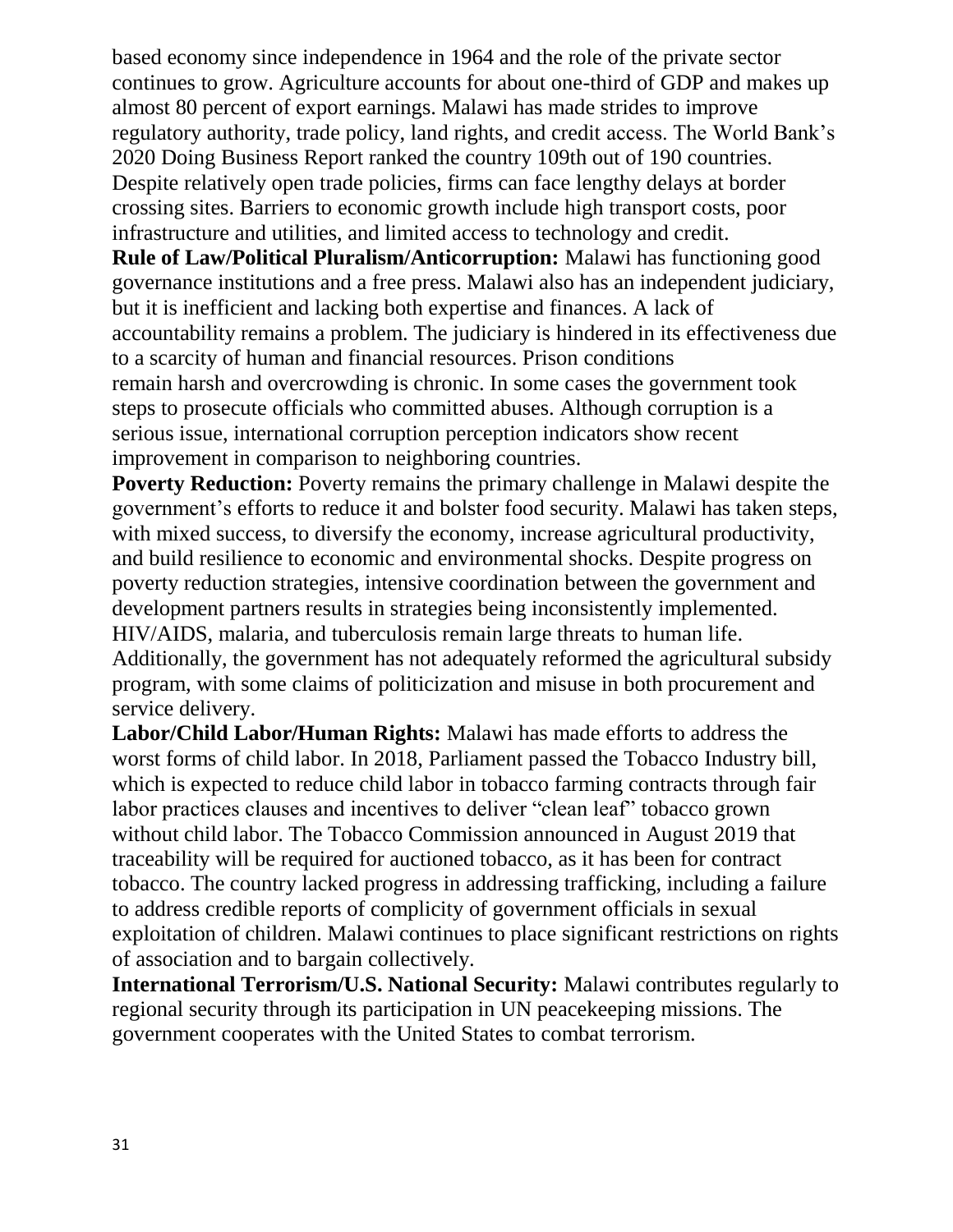## **MALI**

**Status:** AGOA Eligible.

**Market Economy/Economic Reform/Elimination of Barriers to U.S. Trade:**  Mali's formal economy consists almost entirely of service industries and the production and export of gold, cotton, and livestock. The government's economic development strategy prioritizes inclusive economic growth, structural reforms, and investment in human capital. Although Mali has made efforts to promote investment, poor infrastructure and administrative inefficiency hamper progress. Mali is heavily reliant on donor partners. The World Bank's 2020 Doing Business Report ranked Mali at 148th out of 190 countries. Concerns remain regarding product transportation, insufficient skilled labor, and economic diversification. **Rule of Law/Political Pluralism/Anticorruption:** Mali held legislative elections in 2020. Observers expressed concerns that the election results, which favored the ruling party, did not fully reflect the will of the people. Mali's Constitutional Court later revised the election results to award additional seats to the ruling party, calling into question its independence. An independent inspector general publishes a thorough annual report on corruption covering a wide range of government ministries. However, it is still a significant obstacle. Protracted trial procedures, large numbers of detainees, judicial inefficiency, and staff shortages contribute to lengthy pretrial detentions. Restrictions on freedom of peaceful assembly and poor prison conditions remain concerns.

**Poverty Reduction:** Mali has implemented macroeconomic stabilization and liberalization policies and prioritizes agriculture in its efforts to reduce poverty. The government is working with partners to assist vulnerable populations by increasing household incomes among rural farmers and agricultural processors. However, export restrictions placed on key agricultural products and commodities discourage farmers from expanding their production capacity. Mali faces numerous poverty reduction challenges, including a literacy rate of 35.5 percent, the fourth highest fertility rate in the world, population growth, and the slow implementation of family planning programs due to religious opposition.

**Labor/Child Labor/Human Rights:** Mali has made efforts to address child labor and trafficking. Mali allocated a budget of \$10 million for its national plan to combat trafficking in persons. Nevertheless, severe resource constraints hamper government efforts to enforce the anti-trafficking law. The rights of association and to bargain collectively are restricted. Significant concerns remain regarding child labor, the use and recruitment of child soldiers, and hereditary slavery-related practices. Government officials and NGOs reported that Malian law could not be effectively implemented to prosecute trafficking cases involving hereditary slavery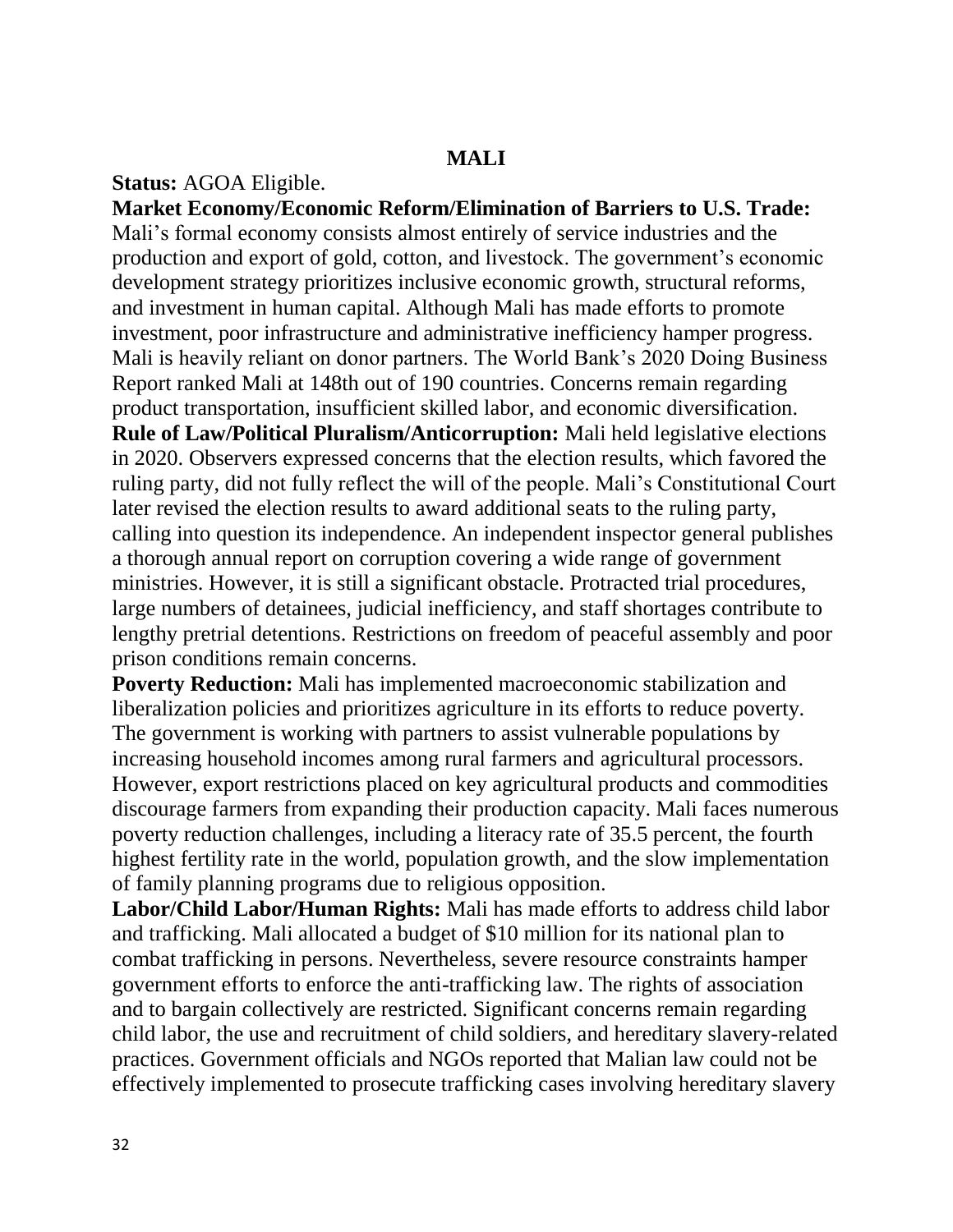because it is not precisely defined in the law. Other concerns include reports of extrajudicial killings and detentions and allegations of torture.

**International Terrorism/U.S. National Security:** Banditry associated with illicit trafficking of arms, drugs, livestock, and people continues to challenge security. The U.S. Government is supporting development of strong and effective security institutions as a foundation for Mali's future stability and security. An international coalition continues to support Mali in its effort to implement the 2015 peace accord between the government and various armed groups. Terrorist attacks in the capital reflect a fragile security situation.

## **MAURITANIA**

**Status:** Not AGOA Eligible. (Terminated 2019) **Market Economy/Economic Reform/Elimination of Barriers to U.S. Trade:**  Mauritania is a small market with a large informal economy. Investment has increased, particularly in the petroleum, fishing, infrastructure, and telecommunications. Mining has been the primary engine of economic growth. Agriculture and livestock show potential but have not made large contributions to economic growth. Underdeveloped infrastructure has hampered economic progress. The World Bank's 2020 Doing Business Report ranks Mauritania at 152nd out of 190 countries.

**Rule of Law/Political Pluralism/Anticorruption:** Mauritania's 2019 presidential election was the first fully democratic election in the country's history, with a peaceful transition of power between presidents. The government has taken steps to strengthen its financial intelligence unit and uphold international standards regarding money laundering and terrorism financing. Corruption remains a significant issue and is most pervasive in government procurement. Transparency International's 2019 Corruption Perceptions Index ranked Mauritania 137th out of 180. Checks and balances remain weak as the executive branch dominates the legislative branch and judiciary. Enforcement of laws and contracts is inconsistent, and media freedom has declined after several years of progress.

**Poverty Reduction:** Mauritania aims to reduce poverty through a development plan aligned with the UN Sustainable Development Goals. The government has subsidized cattle feed for herders suffering from poor rainfalls. Major development and infrastructure work continues in regions living exclusively on agriculture. However, successive government strategies have failed to combat poverty, and growth remains unevenly distributed. The poverty rate has remained at 31 percent since 2014, and about 15 percent of the population faces food insecurity. World Bank research shows low rural economic productivity, low quality of public services, and economic vulnerability to exogenous shocks are main constraints to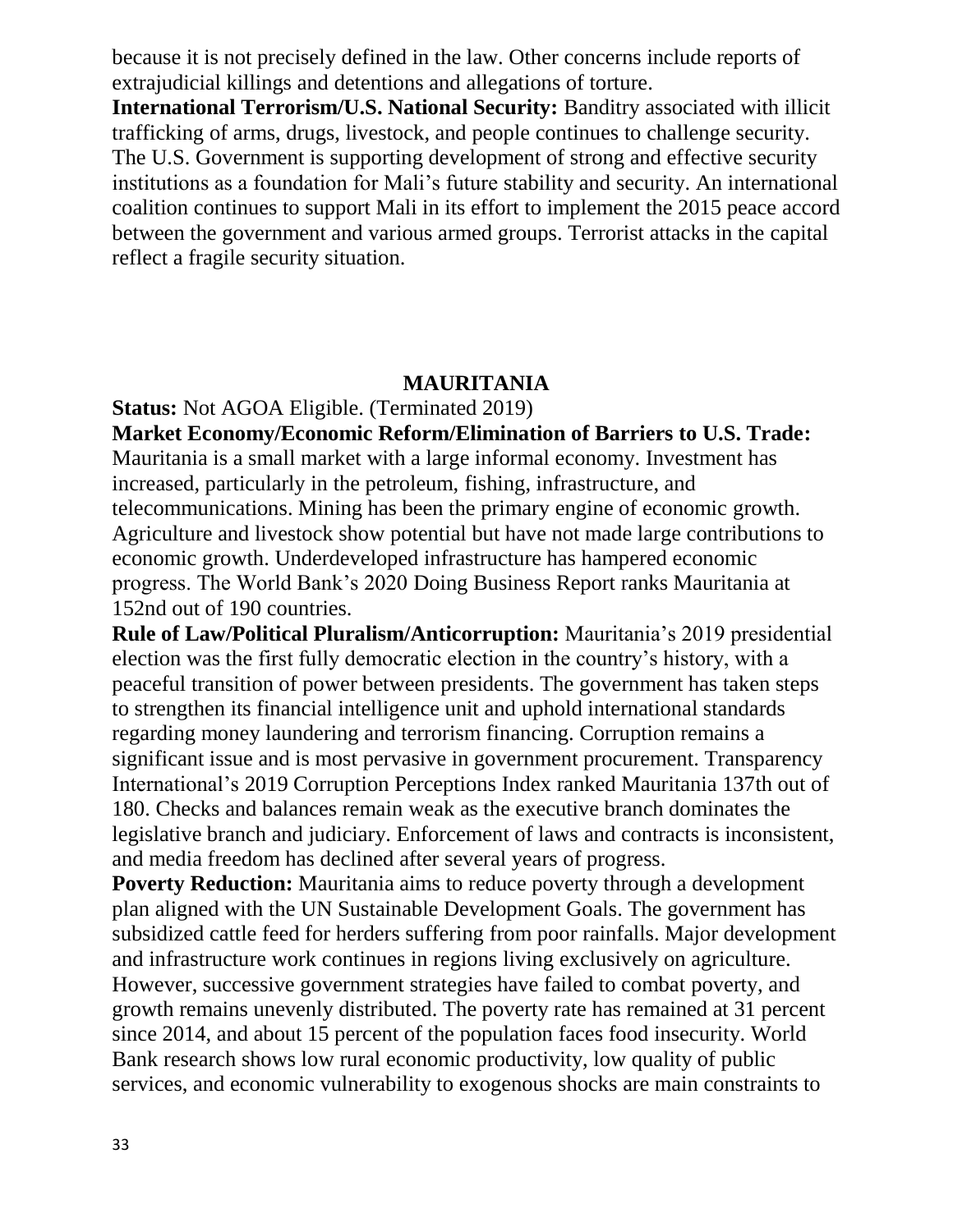poverty reduction. Concerns remain regarding marginalized groups, low school rates, and a lack of electricity.

**Labor/Child Labor/Human Rights:** AGOA benefits were terminated as of 2019 due to insufficient progress toward combatting forced labor. In his campaign, President Mohamed Ould Ghazouani discussed the urgent need to acknowledge centuries of hereditary slavery, and once in office has promoted legislation to address the issue. In practice, however, hereditary slavery and forced labor continue to be significant problems. The Anti-Slavery Courts have raised concerns about inadequate resources and a lack of dedicated prosecutors. The government inconsistently and ineffectively enforces labor laws and child labor regulations. Freedom of expression, and the rights of association and to organize have been largely limited.

**International Terrorism/U.S. National Security:** Mauritania does not engage in activities that undermine U.S. national security or foreign policy interests. Mauritanian authorities have had some success convicting suspected terrorists and, in some cases, successfully reintegrating extremist supporters back into society. Despite this, the justice system is ill-equipped to handle national security cases. Although the rate of conviction of terrorists is high by regional standards, some terrorism suspects referred to the courts have been held without trial or released.

#### **MAURITIUS**

#### **Status:** AGOA Eligible.

**Market Economy/Economic Reform/Elimination of Barriers to U.S. Trade:**  Mauritius has one of the most diversified, successful and competitive economies in Africa. According to the IMF, real GDP growth is estimated at 3.8 percent for 2020. AGOA has played an important role in Mauritius' economic growth. Exports to the United States under AGOA amounted to \$144 million in 2018, more than 90 percent of which were in textiles/apparel. For the 12th consecutive year, the World Bank's 2020 Doing Business report ranks Mauritius first in Africa and 13th globally. However, the government controls key utility services. Further constraints include volatile global economic conditions, rising oil prices and falling sugar prices on the world market, and a heavy reliance on the European market. Enforcement of intellectual property legislation is weak.

**Rule of Law/Political Pluralism/Anticorruption:** Mauritius is a parliamentary democracy that has enjoyed political stability since its independence in 1968 with power shifting among different parties based on fair elections held every five years. The judiciary retains a good degree of power and independence. The domestic legal system is generally non-discriminatory and transparent. The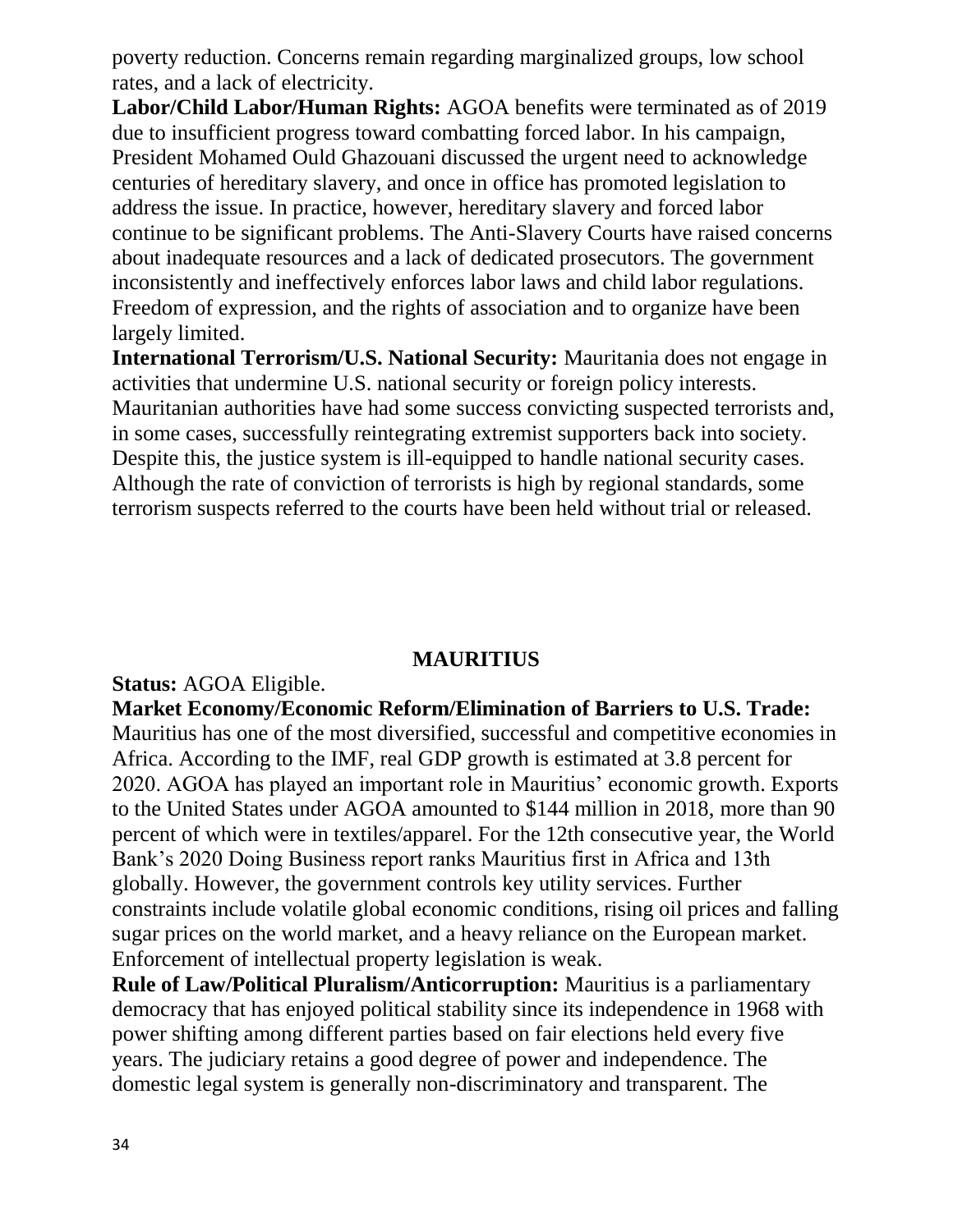country's arbitration center is internationally recognized for commercial dispute settlement. Regulations require all government contracts to be allocated after full and transparent tender procedures. Transparency International ranks Mauritius 56th out of 180 countries in the 2019 Corruption Perceptions Index. Concerns remain with regard to arbitrary arrest and a low participation rate of women in politics. **Poverty Reduction:** Mauritius has a wide range of social protection programs including free education, free health services, and subsidies for essential food items. The government continues to expand the construction of low-income housing units throughout the island. Major infrastructure projects to improve the transport network and water distribution are also underway. In the 2019 2020 budget speech, the Prime Minister announced 11,000 families will be given free access to the internet to bridge the digital divide.

**Labor/Child Labor/Human Rights:** The government has made moderate efforts to address trafficking in persons and child labor. Mauritius improved its ability to identify and assist more

trafficking victims, including for both forced labor and child sex trafficking and has increased labor inspections of migrant worker employment sites. In 2018, Mauritius approved a special education bill that reduces barriers to children with special needs accessing education. However, concerns remain with regard to the right of association, anti-union discrimination, and forced labor. There are approximately 41,000 migrant workers in the country. Trade unionists have reported cases of forced labor among migrant workers involving passport confiscation, underpayment of wages, substandard living conditions, lack of clearly defined work titles, denial of meal allowances, and deportation.

**International Terrorism/U.S. National Security:** Mauritian authorities cooperate with U.S. law enforcement officials on anti-terrorism matters. Although it has made progress over the last five years, the country's coast guard does not have the necessary resources to properly maintain maritime domain awareness or to address acts of terrorism, narcotics trafficking, illegal immigration, smuggling, and pollution. As a result, they continue to rely on international partners for assistance.

#### **MOZAMBIQUE**

#### **Status**: AGOA Eligible.

**Market Economy/Economic Reform/Elimination of Barriers to U.S. Trade**: Mozambique continues to make incremental steps toward a market-based economy and to take measures to improve bilateral trade. The World Bank's 2020 Doing Business Report ranked the country 138th. Although Mozambique is attempting to implement its AGOA utilization strategy, it does not take full advantage of AGOA trade preferences. Numerous constraints make Mozambique uncompetitive, including inadequate infrastructure, burdensome customs procedures, and limited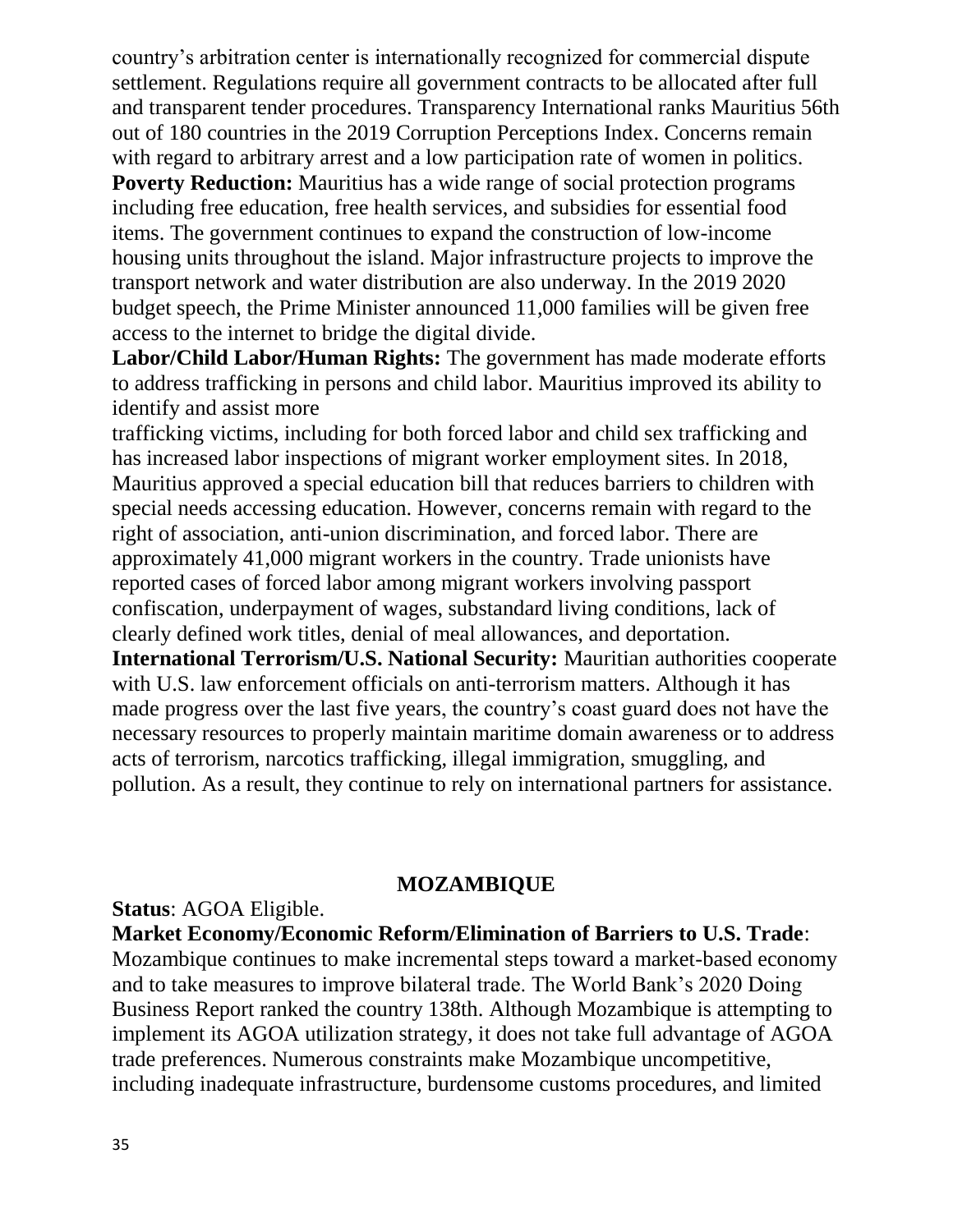skilled labor. A major challenge for Mozambique is to link other government agencies involved with trade to ensure that their licensing or authorization regimes are compatible and in an electronic format.

**Rule of Law/Political Pluralism/Anticorruption**: Mozambique is a multi-party democracy and has bolstered institutions that support the rule of law and political pluralism. In June 2019, President Nyusi and Renamo Party leader Momade agreed to initiate the disarmament, demobilization, and reintegration of Renamo combatants and signed a final peace agreement on August 6, 2019. However opposition parties, civil society groups, and election observers made credible allegations of significant irregularities in the October 2019 election. Senior government officials often have conflicts of interest between their public roles and their private business interests. In 2019, there was an increase in corruption cases involving high-level government officials connected to a hidden debt scandal, which led to the arrest of a former Finance Minister and other officials. **Poverty Reduction**: Though endowed with tremendous natural resource wealth, Mozambique remains near the bottom of the UN Human Development Index. Mozambique's National Statistics Institute and Ministry of Economy and Finance's most recent household poverty survey results show overall improvements in living standards. The country remains highly vulnerable to extreme weather, experiencing both severe flooding and drought conditions, contributing to higher food prices. As in the case of social protection, there are inequalities in the benefits of improved access to services. Access to services is much higher in urban areas than rural ones and has benefited more of the upper income quintiles than the lower ones. Mozambique's fiscal crisis has had a negative impact on the government's ability to invest in poverty reduction. **Labor/Child Labor/Human Rights**: The Government of Mozambique has made efforts to address child labor and trafficking in persons. In 2018, the government amended the Law on the National System of Education, raising the compulsory education age to 15. Mozambique also slightly increased its investigation and prosecution of trafficking cases and trained more front-line responders across the country on trafficking, including labor inspectors for the first time. However, the government restricts the right association for many categories of public servants and lacks clear legislative protections against anti-union interference and discrimination. Security forces have also restricted press freedom, particularly for those reporting on insurgency in the north of the country. The use of forced child labor occurs in rural areas, often with the complicity of family members **International Terrorism/U.S. National Security**: The government cooperates with international efforts to counter terrorist activities. During the past year, the ongoing conflict in Cabo Delgado Province, mainly fought between Islamist militants attempting to establish an Islamic state in the region and Mozambican security forces, escalated as violent attacks against government forces and civilian populations surged dramatically in frequency and intensity.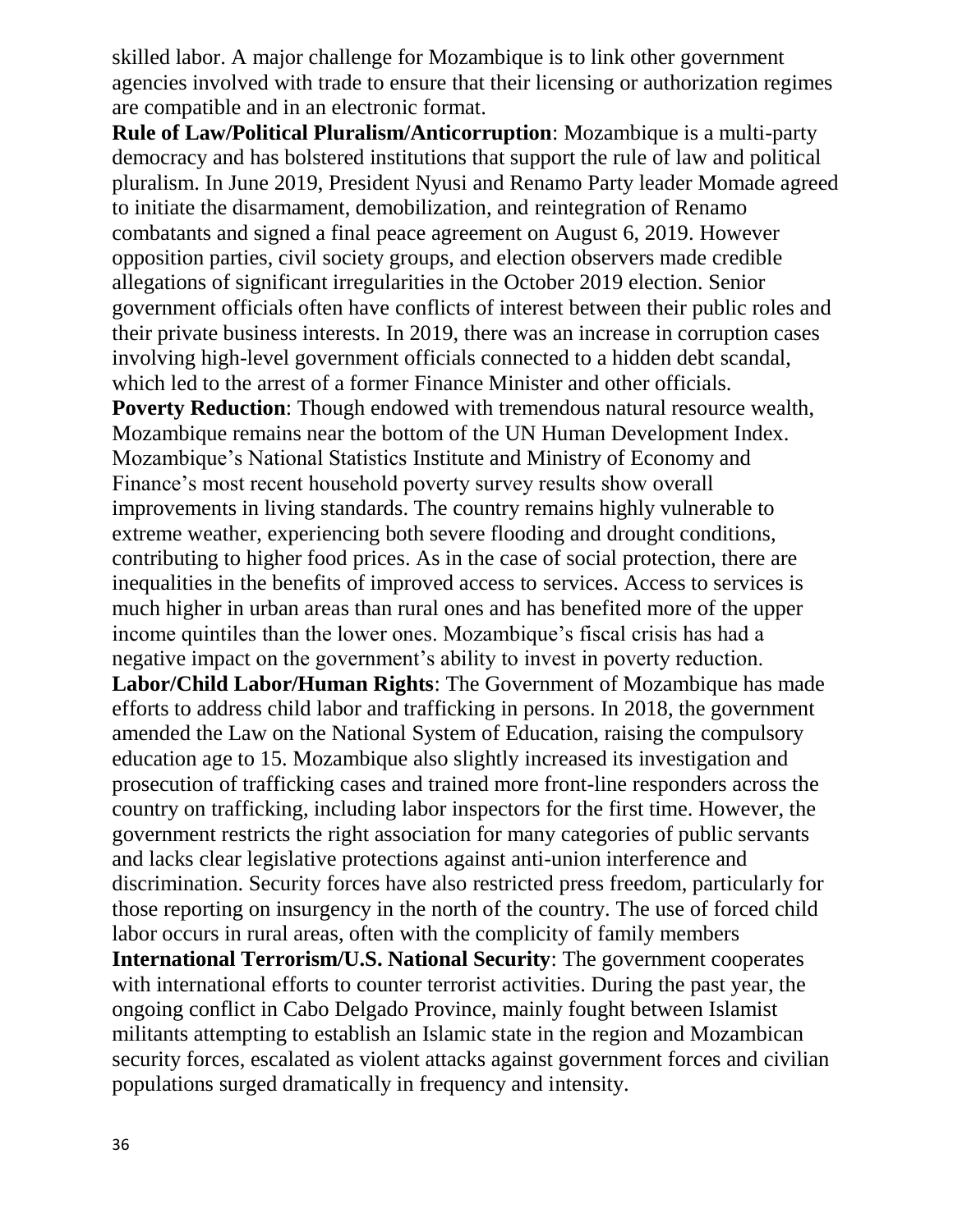# **NAMIBIA**

**Status**: AGOA Eligible.

**Market Economy/Economic Reform/Elimination of Barriers to U.S. Trade**:

Namibia has made progress toward establishing a market-based economy through the expansion of its main port, Walvis Bay, which was completed and commissioned in August 2019. The economy is modern and market based, incorporating a rules-based trading system. However, income inequality in Namibia remains among the worst in the world. There is a serious shortage of skilled and specialized workers, especially in the science, engineering, and health sectors. Namibia's international ranking was 104<sup>th</sup> out of 190 countries in the World Bank's 2020 Doing Business Report.

**Rule of Law/Political Pluralism/Anticorruption**: Namibia placed 23rd out of 180 (best ranking for a sub-Saharan African country) in the Reporters Without Borders' 2020 World Press Freedom Index. Nonetheless, the slow pace of justice continues to be an issue despite the judiciary's introduction of a case management system and alternative dispute resolution for civil matters. Additionally, lack of transparency in government procurement and licensing procedures is a source of corruption. The Central Procurement Board, formed in 2017, has struggled to keep up with the volume of procurements due to lack of capacity, and procurement approvals and awards continue to lag.

**Poverty Reduction:** Namibia is on track to meet UN goals for HIV epidemic control, but budget cuts make it difficult to maintain progress. Furthermore, a prolonged economic recession contributes to poverty levels. Unemployment levels are high, especially among women and youth. Income inequality remains among the worst in the world.

**Labor/Child Labor/Human Rights**: The Government of Namibia has made efforts to address child labor and trafficking in persons. The government passed an anti-trafficking-in-persons law in 2018 and finalized implementing regulations in 2019. Unions conducted strikes, which were peaceful and largely resolved within a few weeks. To the extent allowed by limited resources, the government generally enforces laws related to the rights of association, and to bargain collectively, and discrimination with respect to employment. However, concerns remain regarding restrictions on strikes.

**International Terrorism/U.S. National Security**: Namibia cooperates with U.S. anti-terrorism and foreign policy efforts. Namibia observes sanctions and other actions to combat human rights violations and terrorist activities as prescribed by UN Security Council resolutions.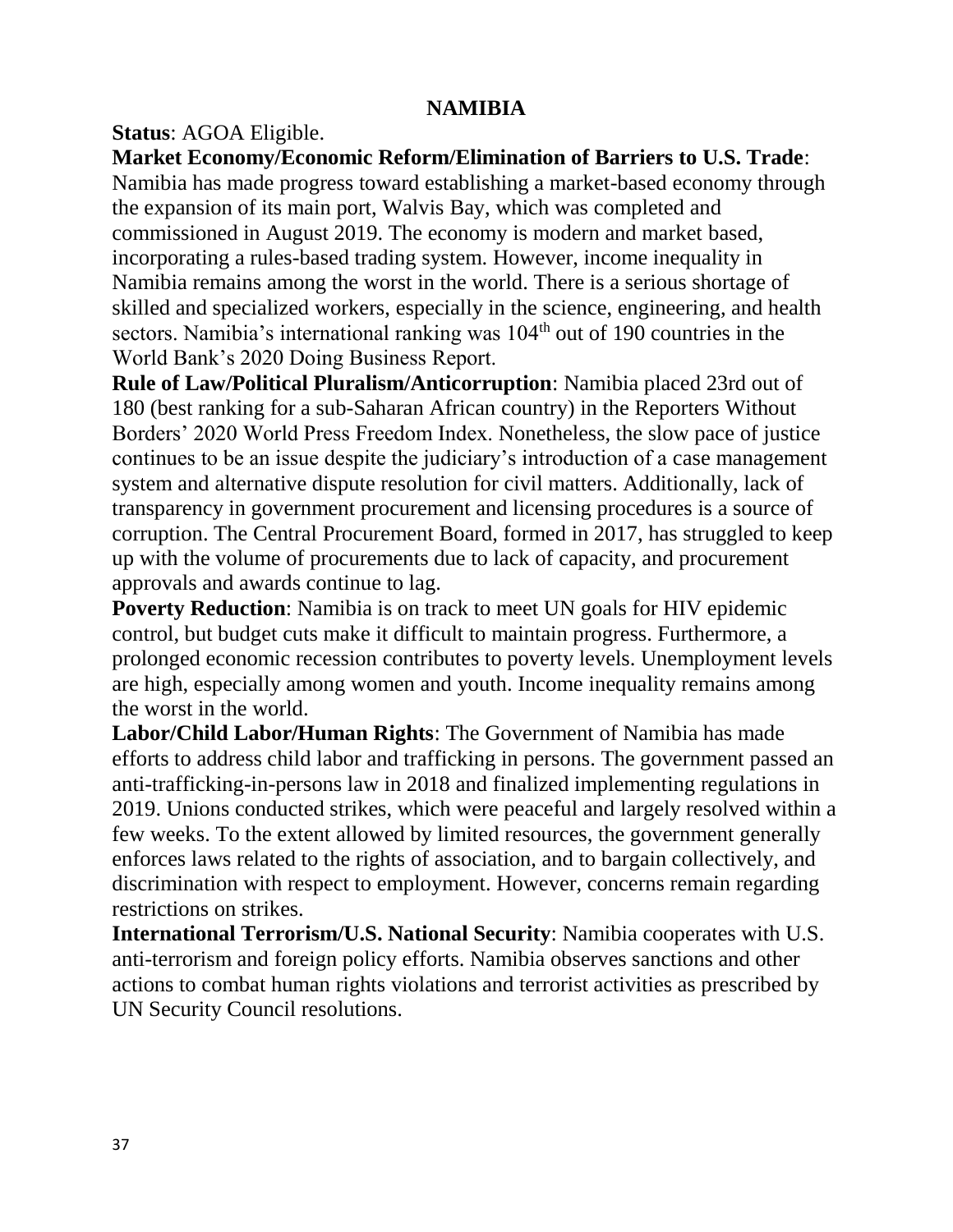#### **NIGER**

#### **Status**: AGOA Eligible.

**Market Economy/Economic Reform/Elimination of Barriers to U.S. Trade**: Niger has significant mineral resources, including uranium, oil, and gold. Low uranium prices have forced mining firms to cut back on production. The country has plans to construct a pipeline to the coast of Benin. The Government of Nigerowned oil company no longer has a monopoly on oil exports. Niger is ranked 132nd out of 190 economies in the World Bank's 2020 Doing Business Report. Niger continues to experience chronic food shortages.

**Rule of Law/Political Pluralism/Anticorruption**: Niger held generally free and fair elections in 2016 and political stability has been maintained since then in spite of regional insecurity. Niger has a strong civil society. Freedom of expression, including for members of the press, is generally respected. High-level government officials are required to submit asset declarations, which are published in the stateowned newspaper. The government has at times restricted freedoms of peaceful assembly and expression. It has detained and prosecuted journalists, opposition politicians, and civil society activists. The government has institutional structures to deal with corruption, but corruption persists. Niger is ranked 120th out of 180 in Transparency International's 2019 Corruption Perceptions Index.

**Poverty Reduction**: Niger ranked the lowest, 189th out of 189 countries, in the UN's 2019 Human Development Index. Many Nigeriens live in absolute poverty and many, especially children, are malnourished. The government has made progress on various poverty-reduction goals, though it has been constrained by fiscal limitations. Access to primary education (especially among girls), vaccination rates, and life expectancy continue to improve. The country also has one of highest population growth rates in the world, and this has led to investments in education, health, agriculture, and nutrition. Lack of access to water is another major constraint.

**Labor/Child Labor/Human Rights**: Niger has made efforts to address trafficking in persons and child labor. In 2019, the Supreme Court set a legal precedent banning the practice of *wahaya*, a form of slavery in Niger in which men buy girls born into slavery, typically between ages 9 and 11, as "fifth wives." Lengthy pretrial detention, weak enforcement of workers' rights laws in the large informal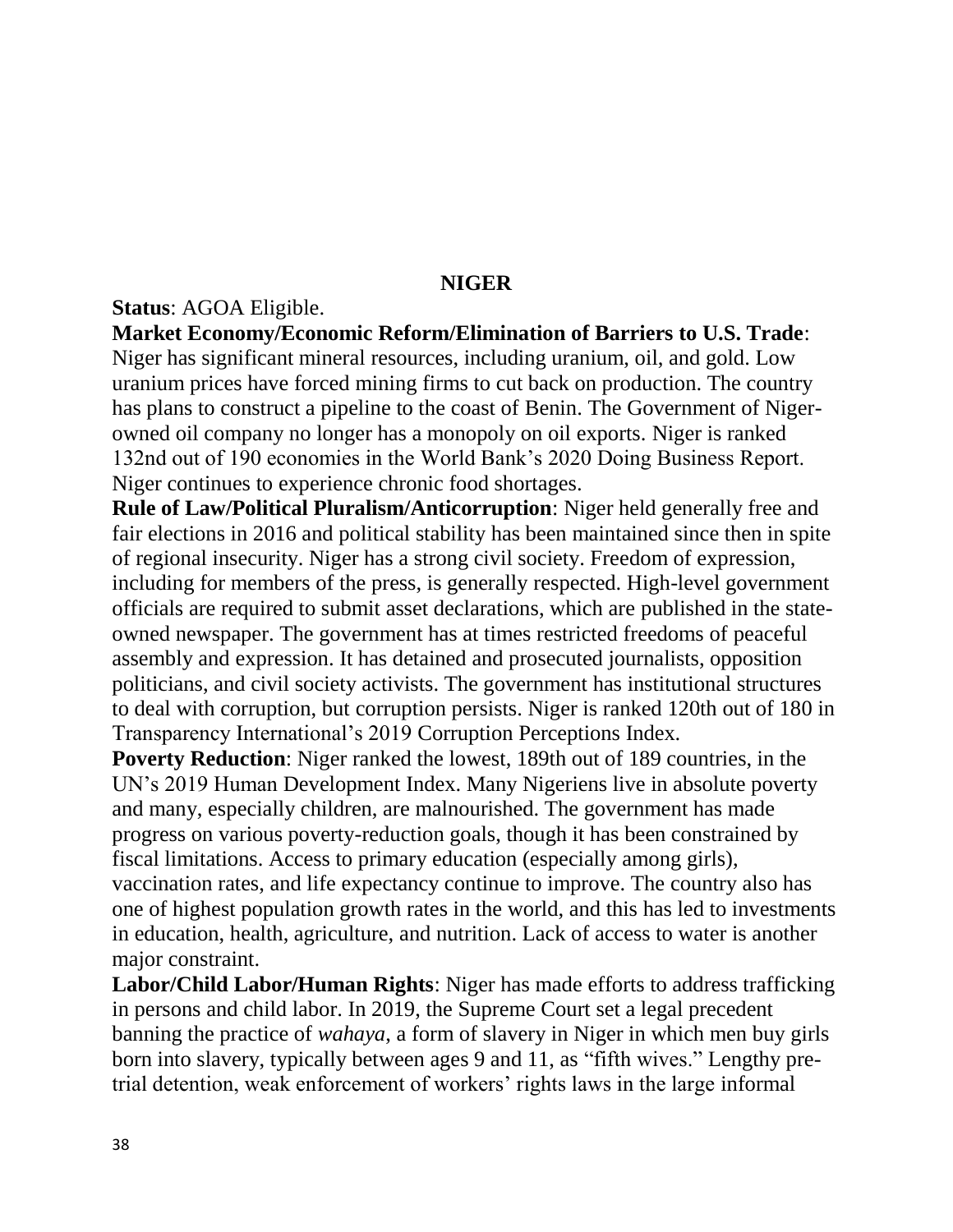sector, and a failure to pay contract teachers are issues Niger must face. Concerns remain with regard to child and forced labor, including hereditary slavery. Children work in unregulated sectors and are frequently trafficked for mining, manual labor, and prostitution. The law provides for freedom of association, but the government has not adopted implementing regulations to enforce the law. The government generally respects freedom of assembly, worship, and expression, although it has restricted these in some isolated incidents. Prison conditions remain poor. **International Terrorism/U.S. National Security**: Niger is committed to combatting transnational terrorism, as well as banditry and the trafficking of narcotics and weapons. The government has taken concrete steps to prevent violent t extremism from taking hold. Nigerien Defense and Security Forces still lack capacity and have difficulty obtaining adequate training and resources. They continue to rely on international assistance, primarily from France and the United States, to supplement their training efforts and facilitate securing Niger's borders.

#### **NIGERIA**

#### **Status**: AGOA Eligible.

**Market Economy/Economic Reform/Elimination of Barriers to U.S. Trade**: Nigeria's economy is the largest in Africa, and recent growth has brought a surge of investor attention. The economy has become relatively well-diversified, with services and agriculture as the two largest sectors. Nigeria continues to use high tariffs, import bans, currency restrictions, and localization requirements to protect a number of industries as part of an import substitution policy. These restrictive trade policies drive trade to the black market and scare off potential foreign investors. The government has signaled a willingness to strengthen cooperation with the United States on intellectual property rights issues. Nigeria ranked 131st out of 190 countries in the 2020 World Bank Doing Business Report.

**Rule of Law/Political Pluralism/Anticorruption**: Nigeria's 2019 general elections were largely peaceful and resulted in an overall credible outcome despite some violence and irregularities, such as voter suppression. Nigeria has made important strides to improve management of public resources. Nonetheless, Nigeria is ranked 146th out of 180 in Transparency International's 2019 Corruption Perceptions Index. Although the government is addressing selective enforcement, impunity of corrupt officials and low public confidence in the judiciary continue to be major concerns. Lengthy pre-trial detention periods are an impediment to due process. The anticorruption efforts of the Independent Corrupt Practices Commission remain focused on lower government officials without significant oversight on higher officials. While systems exist for combating money laundering, financing of terrorism, and other financial crimes,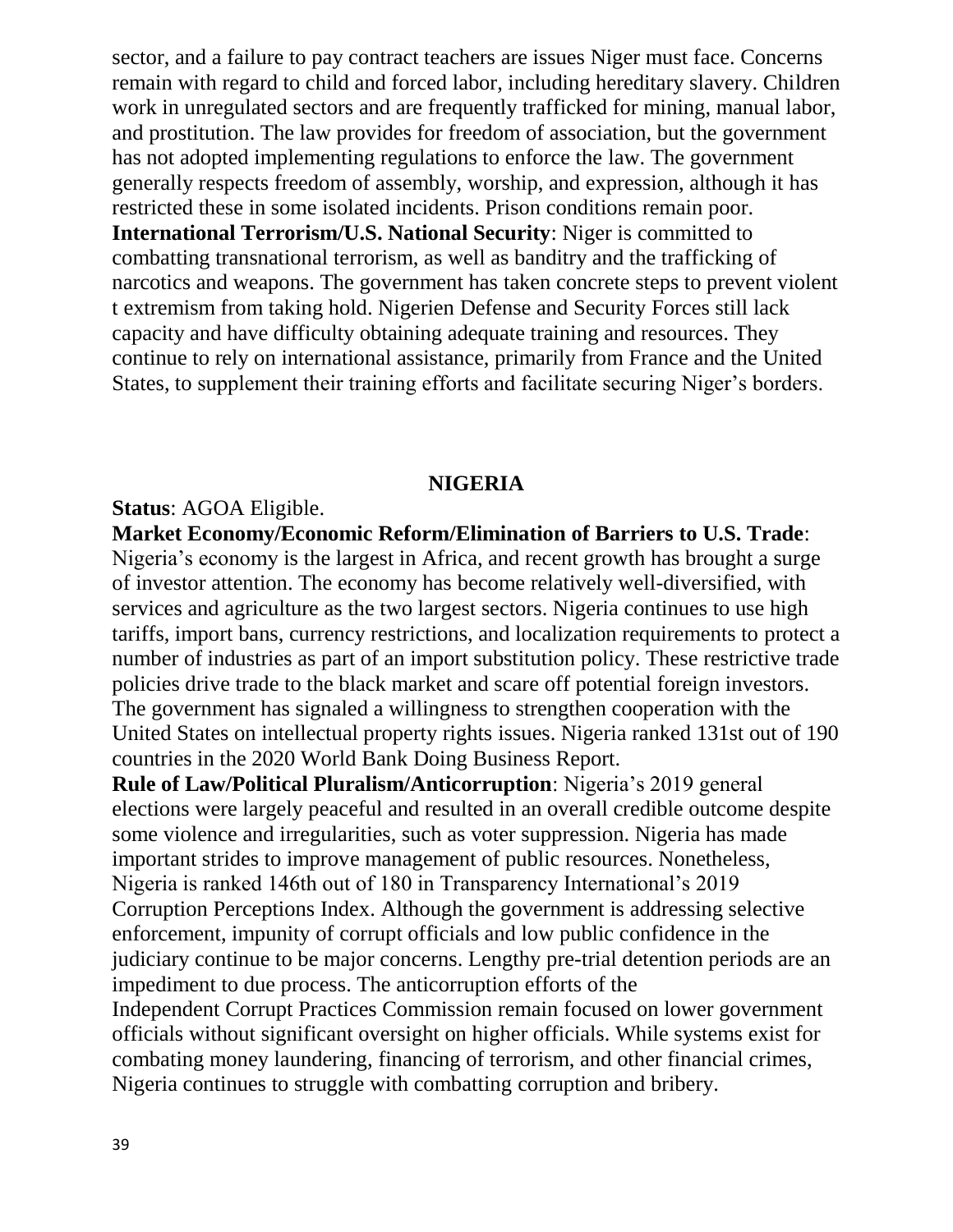**Poverty Reduction:** The government prioritizes poverty reduction through a Social Investment Program. Its components include a job program for unemployed graduates and food programs for school children. However, poverty levels in general and especially in the north remain high due to shocks of lower oil revenue and terrorist insurgencies. Nigeria ranks 158th out of 190 countries in the 2019 UN Human Development Index. The development divide between north and south is very large, and it exacerbates religious and ethnic tensions.

**Labor/Child Labor/Human Rights**: Child labor remains a major problem in Nigeria. The government reports approximately 14 million children are engaged in child labor. Women and girls are trafficked by security forces for the purpose of sexual exploitation. A large number of alleged cases of anti-union discrimination and obstruction of collective bargaining were recently reported. The government places limits on the rights of peaceful assembly and association. Other concerns include reports of extrajudicial killings and unlawful detentions, allegations of torture, and restrictions on freedoms of expression. Impunity remained widespread at all levels of government. The government did not adequately investigate or prosecute most of the major outstanding allegations of human rights violations by the security forces, including allegations of complicity in trafficking in persons, or the majority of cases of police or military extortion or other abuses of power. **International Terrorism/U.S. National Security**: Attacks by Boko Haram and the Islamic State in West Africa (ISIS-WA) continued in many states in northern Nigeria, creating a significant security issue for the country. However, the government continues to combat money laundering and partners with United States and international financial institutions to identify and freeze terrorist assets.

#### **REPUBLIC OF CONGO**

#### **Status:** AGOA Eligible.

**Market Economy/Economic Reform/Elimination of Barriers to U.S. Trade:**  The Republic of Congo (ROC) is a member of the Central African Monetary Community and adheres to those regional financial rules. ROC's macroeconomic performance continued to improve since the 2014 drop in oil prices and economic crisis, with the government achieving a surplus. A small group of U.S. companies in the economic hub of Pointe-Noire formally registered themselves as an AmCham in June 2019. Board members reported a relatively easy registration process and hope that the group's advocacy efforts will help to improve business conditions. Nonetheless, businesses face unevenly applied regulations on taxes, exporting, and contract enforcement. Several U.S. companies continue to face legal proceedings from disgruntled former employees and have seen large and arbitrary sums seized or frozen even though the cases remain under appeal. Lack of infrastructure and transparency remain large barriers, and key infrastructure projects have languished for years.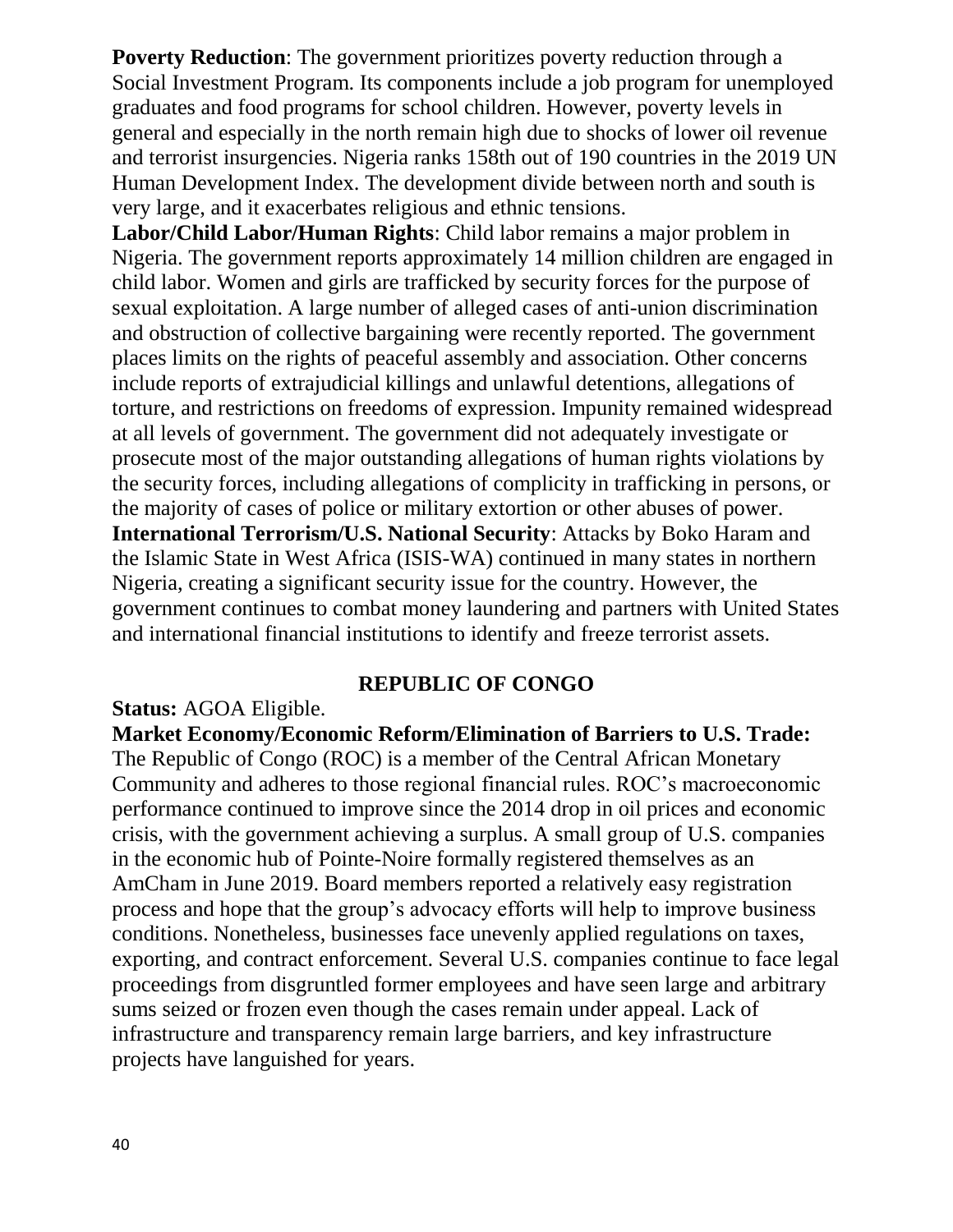**Rule of Law/Political Plurality/Anticorruption:** The ROC constitution and law provide citizens the ability to choose their government in free and fair periodic elections held by secret ballot and based on universal and equal suffrage. However, political parties and civil society groups faced restrictions on their ability to participate in the political and electoral process.

President Sassou-Nguesso and the governing PCT party continue to overwhelmingly dominate the political landscape and power structure. ROC ranked 168th out of 180 countries in Transparency International's 2019 Corruption Perceptions index. Despite the President's calls for an end to corruption, many officials engage in corrupt practices with impunity.

**Poverty Reduction:** The government concluded two years of debt restructuring negotiations with the Export-Import Bank of China in early 2019. Gains in poverty reduction have not taken place as a lack of employment and social mobility persist. The government has reduced funding to education programs as part of fiscal austerity measures. Public schools remain underfunded, understaffed, and lacking basic supplies and equipment. Malaria and cholera have heavily affected the poorest and most rural communities. Mismanagement of medication and hospital equipment stocks and shortages of government funding and co-financing continues to hamper the national vaccination and infectious disease programs. ROC continues to rely heavily on the assistance of international partners.

**Labor/Child Labor/ Human Rights:** The Government has made efforts with regard to trafficking in persons. In June 2019, it adopted a comprehensive law to combat trafficking in persons. Labor laws are not effectively enforced, and labor inspection resources, labor inspections, and remediation of labor law violations were inadequate. The government continues to place excessive limits on the right of association and strikes. The indigenous population remains especially vulnerable to forced labor in the agricultural sector. Indigenous workers receive extremely low wages or sometimes serve as indentured servants without pay. Challenges with forced labor and alleged government complicity in trafficking in persons remain.

**International Terrorism/U.S. National Security:** The ROC continues to be a strong supporter of anti-terrorism efforts and efforts to promote regional stability. Its military cooperates with the United States.

## **RWANDA**

**Status**: AGOA Eligible, but AGOA-eligible apparel benefits suspended. **Market Economy/Economic Reform/Elimination of Barriers to U.S. Trade**: Rwanda ranks 38<sup>th</sup> out of 190 countries globally in the World Bank's 2020 Doing Business Report, and ranks second highest among African countries. Nonetheless,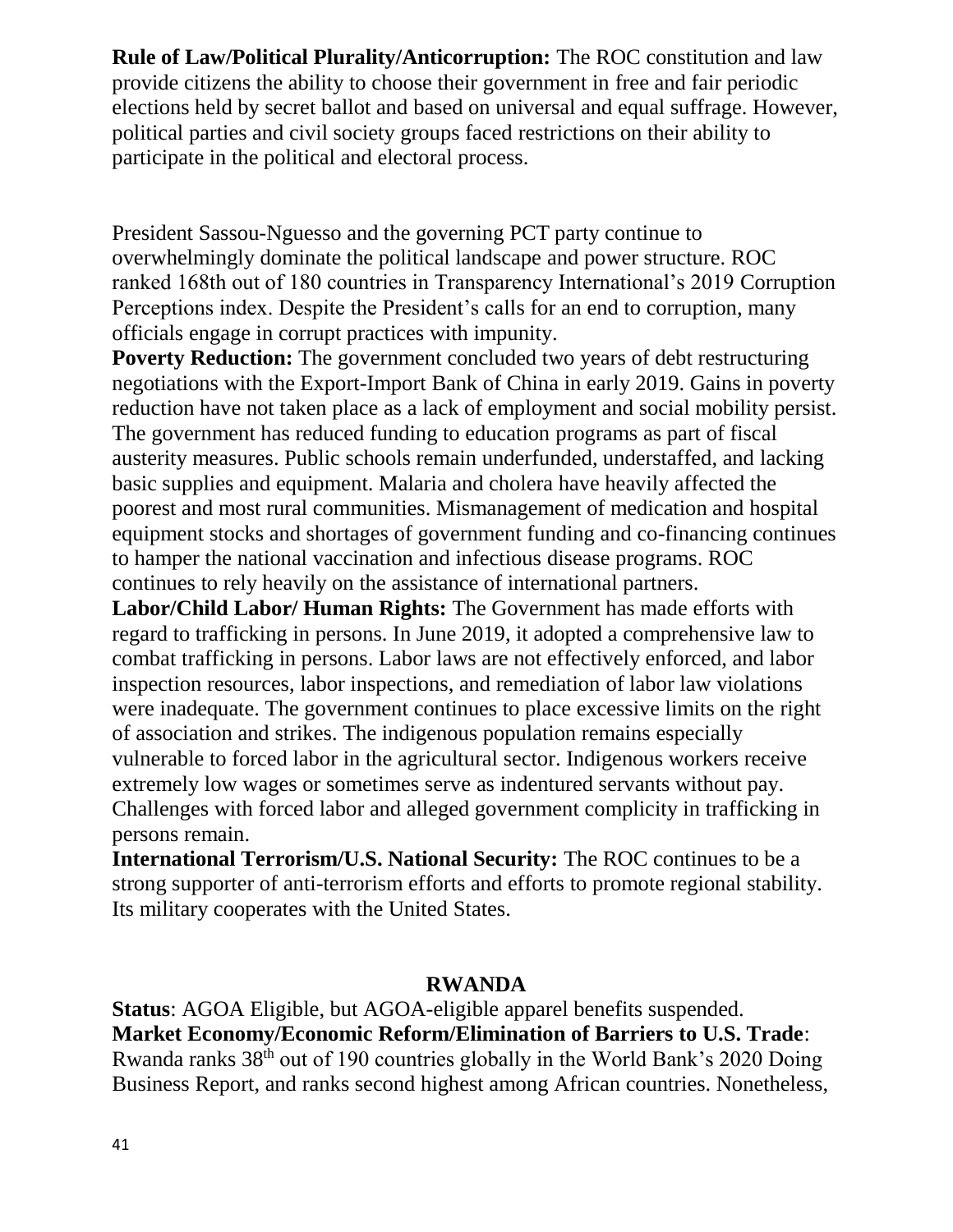Rwanda has implemented restrictive trade policies. On March 30, 2018, the President determined that Rwanda was out of compliance with AGOA's eligibility requirements due to insufficient progress toward the elimination of barriers to U.S. trade and investment with respect to apparel, and issued a proclamation suspending the application of duty free treatment for all AGOA eligible apparel products from Rwanda, effective July 31, 2018.

**Rule of Law/Political Pluralism/Anticorruption**: Rwanda has implemented a strong anticorruption regime. The constitution and law provide for an independent judiciary, and the judiciary operated in most cases without government interference. Rwanda enjoys a well-deserved reputation for promoting justice, reconciliation, and rehabilitation at a community and national level in the twenty five years following the Rwandan genocide. However, there are frequent allegations the government harasses and intimidates members of the political opposition. The government has restricted freedoms of speech, expression, assembly, and association. NGOs focused on advocacy, especially in the human rights, media freedom, and civic engagement sector, allege government-sponsored bureaucratic impediments to their operation and describe cases of harassment and intimidation.

**Poverty Reduction**: The government has aggressive goals to reduce poverty. Just over 50 percent of Rwanda's budget is dedicated to development and poverty reduction, focusing on health, nutrition, agriculture, education, and human capital development. While donor assistance has declined as a percentage of the overall budget, Rwanda still remains a poor and heavily donor-dependent country. Obstacles to economic growth and the fight against poverty include poor agricultural productivity, inadequate electricity distribution, and a workforce with limited skills.

**Labor/Child Labor/Human Rights**: The Government of Rwanda has made efforts to address trafficking in persons and the worst forms of child labor. Rwanda's penal code contains antitrafficking provisions. Labor inspectors have limited resources to enforce labor laws. There are no formal mechanisms specifically dedicated to resolve complaints involving anti-union discrimination. Rwanda continues to place severe restrictions on the rights of association and to bargain collectively.

**International Terrorism/U.S. National Security**: Rwanda has one of the most capable and professional militaries in Africa. Rwanda contributes troops to UN and African Union Peacekeeping Operations. The government remains concerned about national security threats posed by militants operating in neighboring countries, including the Democratic Forces for the Liberation of Rwanda (FDLR), an armed group that traces its lineage to remnants of Rwanda's pre-1994 government and genocide perpetrators.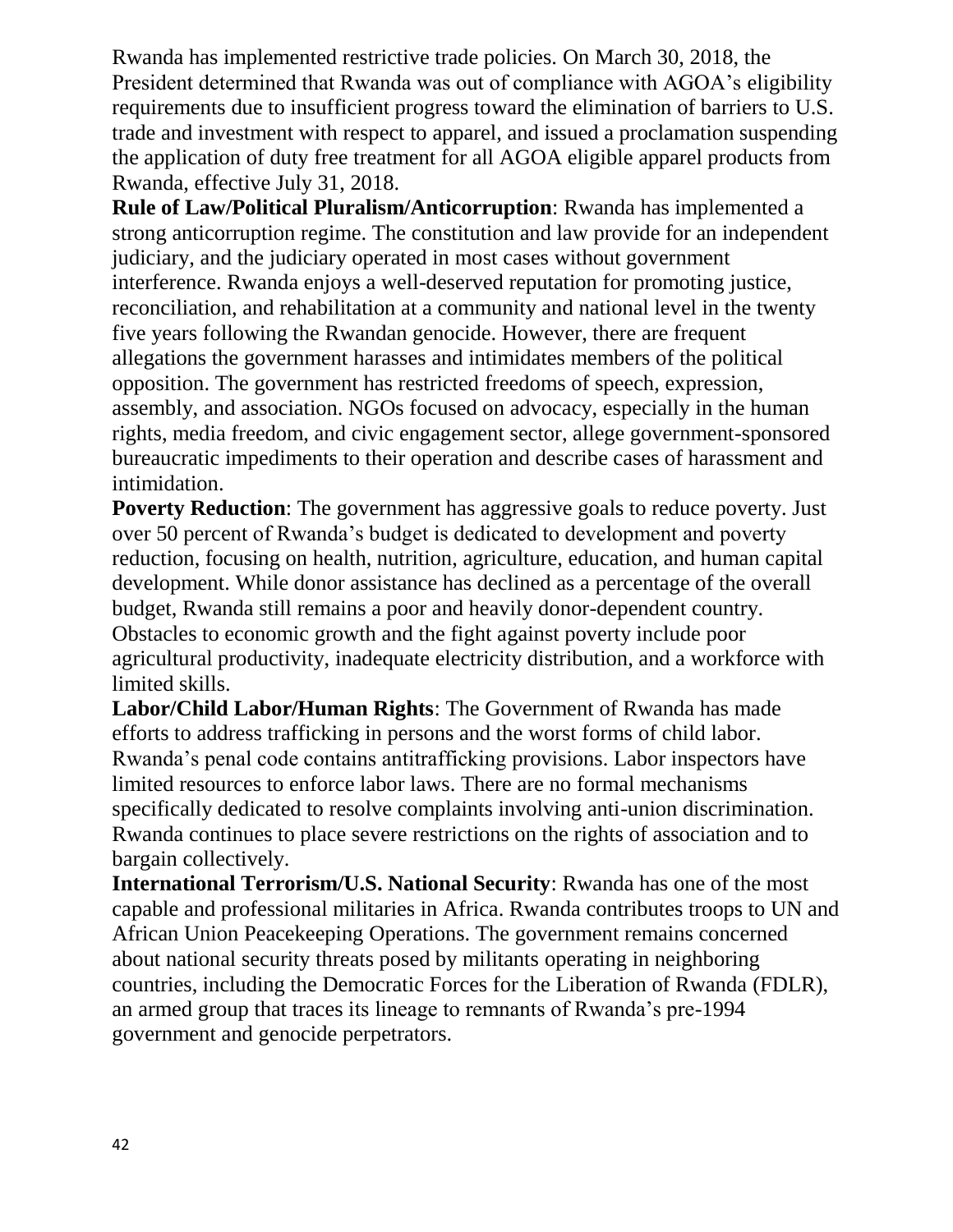# **SÃO TOMÉ AND PRÍNCIPE**

## **Status**: AGOA Eligible.

**Market Economy/Economic Reform/Elimination of Barriers to U.S. Trade**: São Tomé and Príncipe (STP) export very little to the United States, with cocoa being its main export product. Tourism represents roughly 14 percent of GDP, growing from 8,000 tourists in 2010 to 30,000 in 2018. Investors have trouble identifying viable investment opportunities in STP outside of tourism due to its weak economy, inadequate infrastructure, small market, and physical isolation. STP may hold large offshore oil and gas deposits as it is located in the oil-rich Gulf of Guinea, but no major deposits have been fully explored.

**Rule of Law/Political Pluralism/Anticorruption**: STP has a history of free and fair elections since a multi-party system was introduced in the early 1990s. In May 2019, the government dismissed three Supreme Court judges in what many consider a politically motivated move to consolidate the ruling party's power. STP has an overall positive trajectory in combatting corruption due to reforms undertaken by the government in recent years, ranking 64th out of 180 countries in the 2019 Transparency International Corruption Perception Index. The justice system is slow, weak and corrupt. From May 2018, controversial dismissals and appointment of Supreme Court judges by the National Assembly has been an issue in STP justice system. Political violence is rare; however, the country had suffered from frequent turnover in government, which inhibited development. Other concerns include poor prison conditions and restrictions on freedom of expression. **Poverty Reduction**: The World Bank notes that STP has improved its human development, especially in education and health outcomes, with recent achievements including a sharp decline in maternal and child mortality rates, progress in the fight against malaria, a low incidence of HIV/AIDS, and a primary education enrollment rate of about 93 percent. However, limited coordination and in-country presence by international donors and scarcity of financial resources hinder poverty reduction efforts. Estimates vary but up to 95 percent of the government's budget is donor-funded, underscoring low development levels.

**Labor/Child Labor/Human Rights**: The Government of São Tomé and Príncipe has made some efforts to address child labor. The law recognizes the right to collective bargaining, but there are no regulations governing this right. The law does not prohibit antiunion discrimination or acts of interference committed by employers against trade unions. There are no collective bargaining agreements in the country. Working conditions in many of the cocoa plantations are unregulated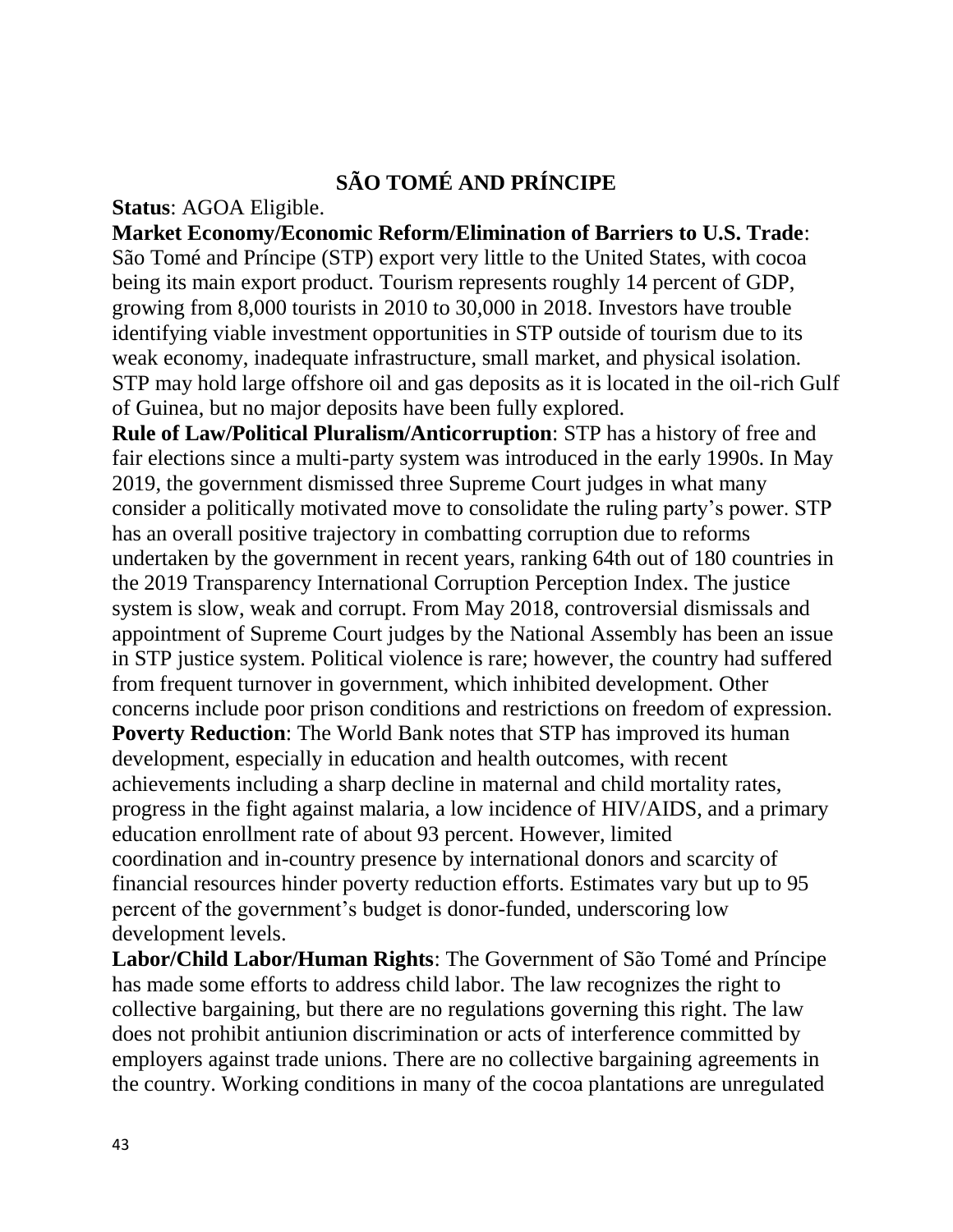and can be harsh, and the average salary for plantation workers is often insufficient.

**International Terrorism/U.S. National Security**: STP does not engage in activities that undermine U.S. national security or foreign policy interests. The country has cooperated with the United States on maritime security issues in the Gulf of Guinea region and has responded quickly and effectively to cases of drug smuggling in the Gulf of Guinea. STP has an anti-money laundering law that complies with international standards. However, the country currently lacks the necessary human and financial resources to be effective in defending its borders and in fighting against money laundering and terrorist financing.

# **SENEGAL**

**Status**: AGOA Eligible.

**Market Economy/Economic Reform/Elimination of Barriers to U.S. Trade**: Senegal's development plan focuses on economic reforms, investment in strategic infrastructure projects, and expansion of private investment in key sectors. The market-based economy is open to foreign investment, and the investment code provides for equitable treatment of foreign and local firms. In 2019, Senegal enjoyed its fifth consecutive year of GDP growth exceeding 6 percent. The country is ranked 123rd out of 190 in the World Bank's 2020 Doing Business Report, and remains hindered by its inability to effectively enforce contracts and protect investors. Disputes (e.g., judicial, tax, customs, and property) and regulatory decisions are frequently handled in a manner that is inconsistent and nontransparent. Senegal has made progress in reducing power shortages but reliance on oil-fueled power plants keeps energy costs high and undermines competitiveness.

**Rule of Law/Political Pluralism/Anticorruption**: Senegal has a pluralistic, democratic political system and is a secular state with a tradition of respect for human rights including the freedom of religion or belief. Opposition political parties operate freely. Freedom of expression is protected, but the press practices self-censorship on some sensitive issues. Corruption is perceived to be a persistent problem, ranging from rent-seeking by bureaucrats involved in public approvals to opaque government procurement and corruption in the judiciary. The government took some steps to investigate, prosecute, and punish officials who committed abuses.

**Poverty Reduction:** Senegal has made progress on a range of human development indicators and exceeded Millennium Development Goals (MDGs) for reducing extreme poverty and improving gender equality in schooling. The country has also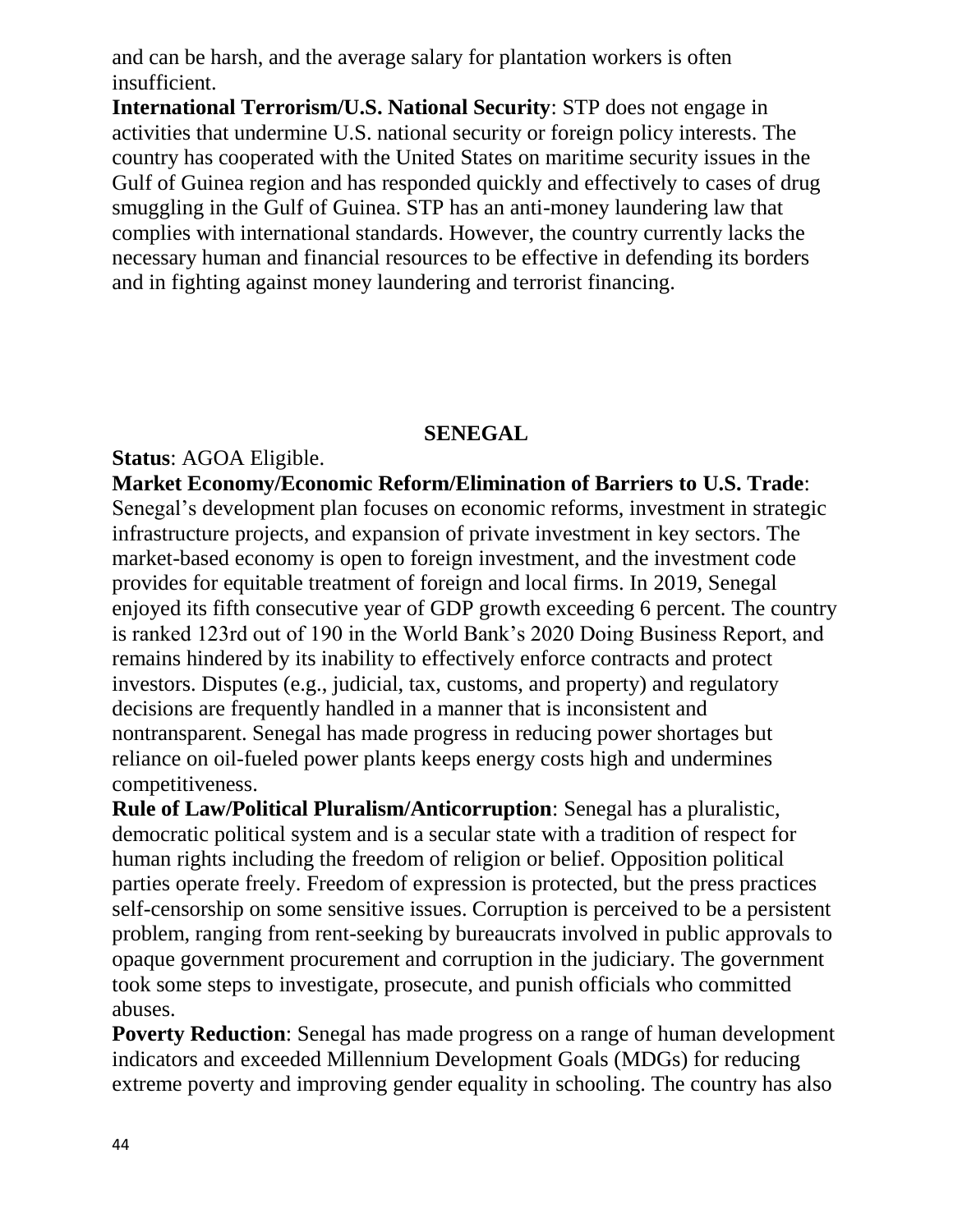made progress in lowering child mortality and reducing malnutrition. President Macky Sall's Plan for an Emerging Senegal (PSE) forms the reference framework for the country to become an emerging economy by 2035. With a growing population, the country needs higher economic growth to generate employment, raise per capita income, and reduce poverty. Rural areas of Senegal have higher rates of unemployment and are vulnerable to food insecurity and weather shocks. **Labor/Child Labor/Human Rights**: Senegal continues to make efforts to address human trafficking but concerns remain. In 2019, successes included creating an anti-trafficking database and planning the third phase of its program to remove vulnerable children, including trafficking victims, from the streets of major cities. Other concerns remain with regard to the right to organize, freedom of association, and the worst forms of child labor, especially with regard to forced begging. Child labor and commercial sexual exploitation remain a problem, despite laws designed to protect children from pedophilia, pornography, prostitution, and trafficking. **International Terrorism/U.S. National Security**: Senegal is a strong partner in promoting regional security and countering violent extremism. The country has participated in UN and ECOWAS peacekeeping missions in a number of countries. Senegal faces some risk of terrorist activity due to the potential for spillover from the conflict in northern Mali. The armed forces and police are ill equipped to protect Senegal's porous land borders and prevent the trafficking of illicit drugs, contraband, and firearms. President Sall has labeled terrorism as the biggest challenge to development in Africa.

#### **SIERRA LEONE**

#### **Status**: AGOA Eligible.

**Market Economy/Economic Reform/Elimination of Barriers to U.S. Trade**: Sierra Leone has been rebuilding from both a long civil war and the ravages of Ebola. The government has a variety of initiatives to improve the investment climate. But major concerns have arisen about the investment climate, particularly related to contract sanctity. According to the Sierra Leone Open Government Endof-Term Report of June 2019, the government made limited progress on fiscal transparency and open budget information. Land tenure inhibits investment, and the country's infrastructure remains grossly inadequate and poorly maintained. The economy is heavily dependent on the export of minerals.

**Rule of Law/Political Pluralism/Anticorruption**: March 2018 Presidential elections were deemed free and fair, and led to a transition of power between parties with inauguration of President Julius Maada Bio. The government has worked with donors to implement a project to improve judicial processes and protect the human rights of those accused of crimes. Corruption continues to be a problem, particularly in police departments, while the rule of law is fragile and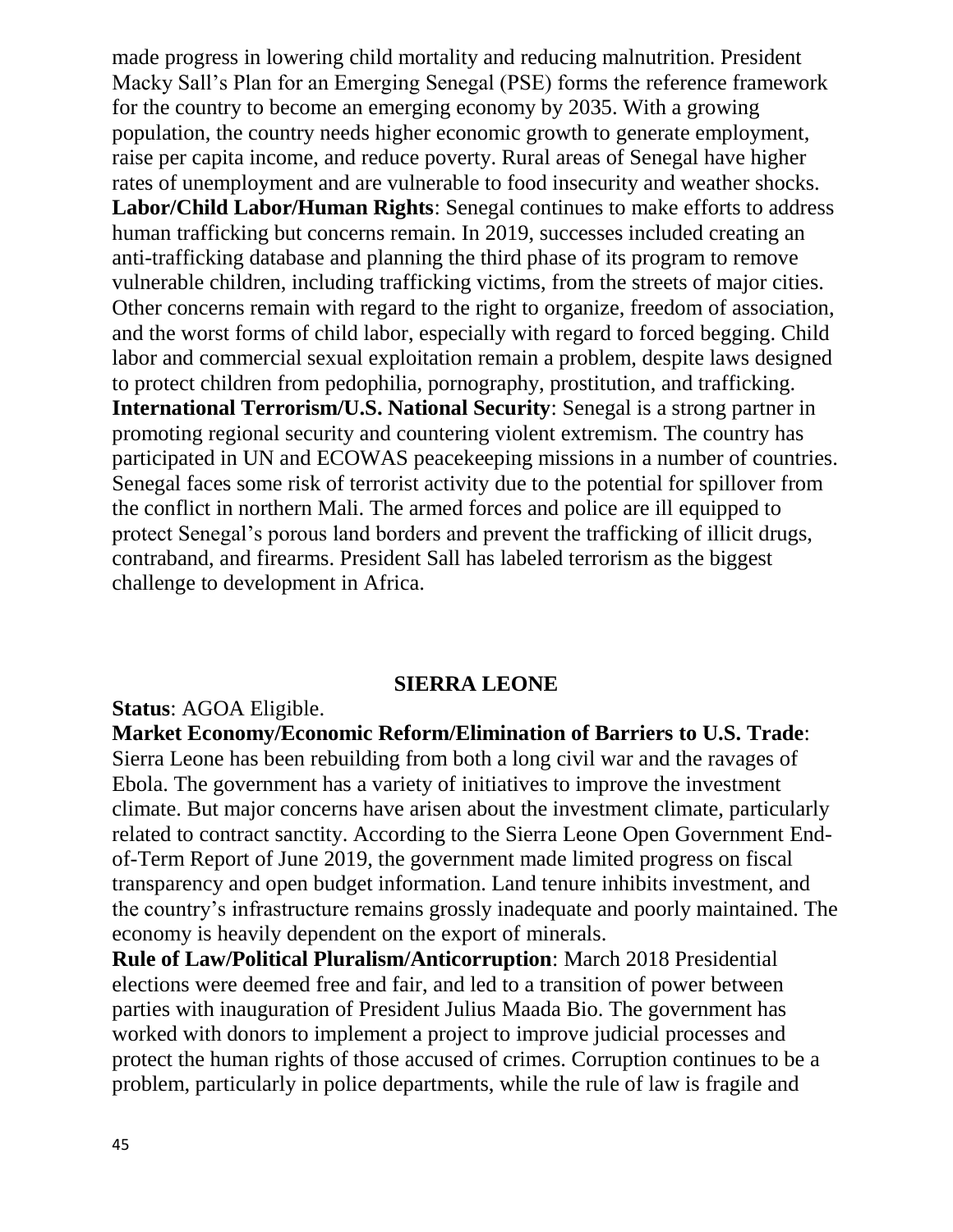uneven across the country. Sierra Leone is ranked 119th out of 180 countries in the 2019 Transparency International Corruption Perceptions Index. The country's Anti-Corruption Commission has investigated tough cases, and anticorruption is now part of every ministry's strategic plan. The government took some steps to investigate, prosecute, and punish officials who committed abuses.

**Poverty Reduction:** In spite of the Ebola outbreak, the government continues to pursue its *Agenda for Prosperity* which aims to propel Sierra Leone into middle income country status by 2035. Sierra Leone is one of the world's poorest countries, ranking 181st out of 189 in the 2019 UN Human Development Index. Child and maternal mortality rates are among the highest in the world. Poverty alleviation remain heavily dependent on foreign donors, and Sierra Leone will need prolonged international assistance and private investment to generate economic growth. International donor assistance has increased significantly in recent years. But a large portion of this support targets the direct consequences of the Ebola outbreak, rather than broader poverty reduction objectives.

**Labor/Child Labor/Human Rights**: The government has made efforts to address trafficking in persons, and has investigated and initiated prosecutions of trafficking cases. It also finalized, and is beginning to implement, the Labor Migration Policy to improve its response to migrants' vulnerability to trafficking in Sierra Leone and abroad. It has prosecuted several individuals involved with forced child labor and the sexual exploitation of children. However, labor laws are not effectively monitored or enforced due to a lack of resources. Concerns remain with regard to government interference in trade unions, child labor, inhumane prison conditions, and gender equity. In response to a series of sexual violence cases involving minors, President Bio declared rape and sexual violence a national emergency. **International Terrorism/U.S. National Security**: Sierra Leone does not support or engage in acts of international terrorism or engage in activities that undermine U.S. national security interests. It has contributed forces to UN peacekeeping missions. The country's geostrategic location makes it an inviting site for piracy and drug trafficking. The U.S. is supporting Sierra Leone's development of coastal security capabilities.

#### **SOUTH AFRICA**

#### **Status**: AGOA Eligible.

**Market Economy/Economic Reform/Elimination of Barriers to U.S. Trade**: South Africa has an advanced and diversified economy with a sophisticated financial sector. It was the United States' largest trading partner on the African continent in 2019. South Africa offers many opportunities and continues to attract major American investments. But it also has the highest income inequality rate in the world and its ranking in the World Bank Doing Business Report has declined significantly over the last decade. In March 2019, South Africa's National Council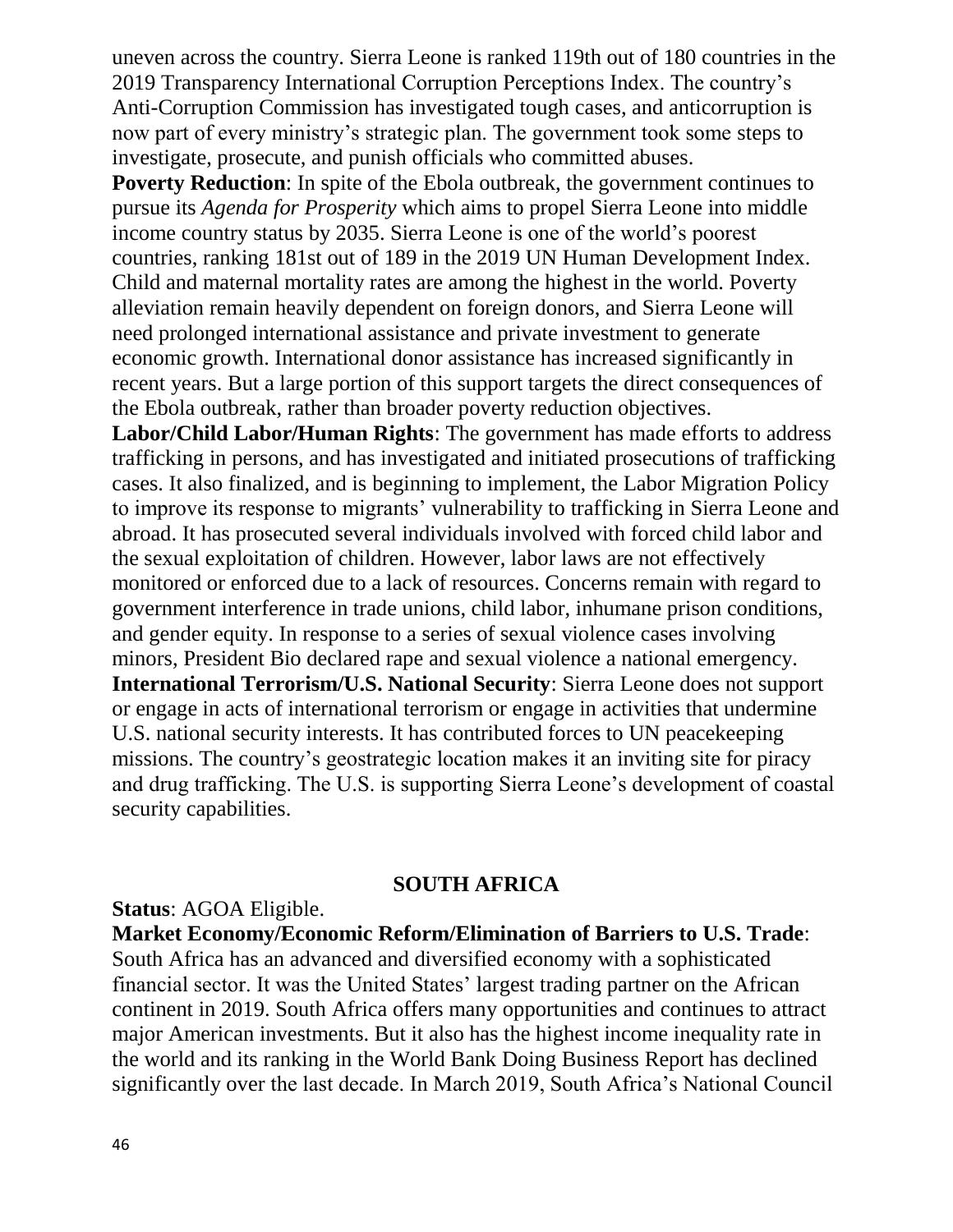of Provinces passed the Copyright Amendment Bill and the closely related Performers' Protection Bill, which will become law if the president signs them. U.S. and South African creative industry stakeholders have expressed serious concerns about this legislation. U.S. agricultural goods continue to face major market access challenges as South Africa seeks to develop its domestic agricultural sector.

**Rule of Law/Political Pluralism/Anticorruption**: President Ramaphosa won elections in 2019 that the international community deemed free and fair, and has demonstrated a renewed commitment to transparency and anticorruption. As a result of judicial commissions' recommendations, high-level officials have been fired, but no government official has yet been prosecuted in court for the corruption revelations revealed before the commissions. South Africa's press is free and regularly reports on judicial and government allegations of public corruption. The independence of the country's judiciary is widely lauded. Deficiencies with enforcement, however, particularly among the police forces, remained acute. The police suffer from low base pay and low education and training, and the judicial system investigated allegations of criminal behavior by police. Violent crime remains a problem throughout the country.

**Poverty Reduction**: Since the end of Apartheid, the country has made numerous strides towards alleviating poverty and addressing the significant wealth inequities. However, efforts to create low skilled jobs or significantly develop skilled labor have not been as successful as hoped. Growing sovereign debt and rising budget deficits constrain the ability of the government to increase social spending. The quality of public education remains uneven across different segments of the population.

**Labor/Child Labor/Human Rights**: South Africa has made only minimal advancement in efforts to eliminate the worst forms of child labor recently. The President endorsed and disseminated the amended Children's Act to prohibit persons convicted of child trafficking from working with children. South Africa's Department of Labor employs too few inspectors to investigate reports of labor abuses, including farm worker abuse, child labor, and human trafficking. Inspectors often lack training. Concerns remain with regard to violence against women and children, domestic violence, and child rape. Other concerns remain about prison conditions and police use of unlawful lethal force.

**International Terrorism/U.S. National Security**: South Africa contributes peacekeepers to UN peacekeeping operations in the Democratic Republic of Congo. South Africa is a party to a number of UN counterterrorism conventions and protocols as well as the African Union Convention on the Prevention and Combating of Terrorism.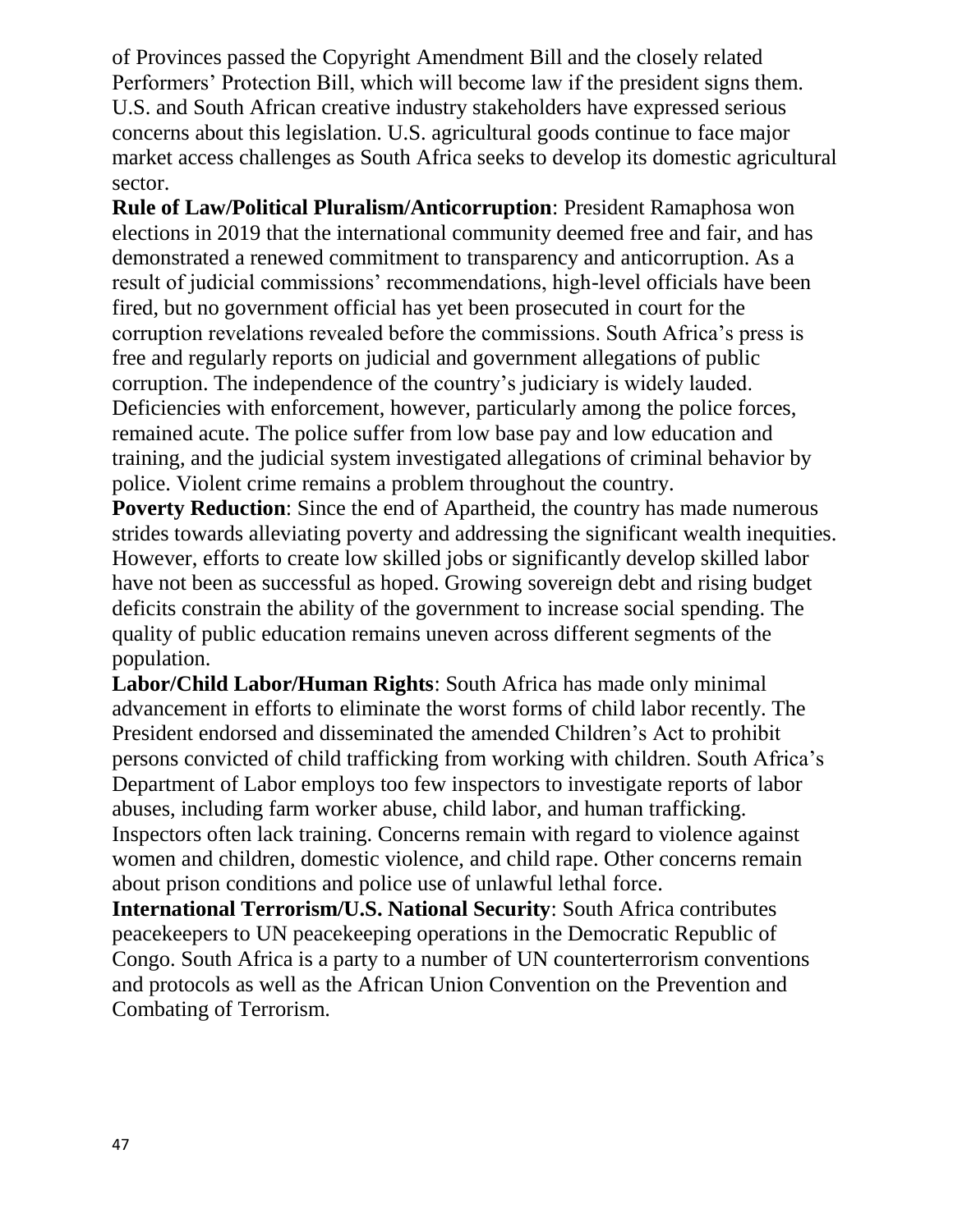## **SOUTH SUDAN**

# **Status:** Not AGOA Eligible.

**Market Economy/Economic Reform/Elimination of Barriers to U.S. Trade:**  Although resource rich, the economy is centered on oil production, and almost all intermediate and consumer goods are imported. The business environment is extremely challenging in South Sudan due to rampant corruption, a weak legal framework, poor infrastructure, and the ongoing conflict.

**Rule of Law/Political Pluralism/Anticorruption:** Fighting between the government and opposition forces broke out in December 2013, stalling any efforts to address corruption, legal reform, or institution building. Following the breakdown of the August 2015 peace agreement, President Salva Kiir signed a revitalized peace agreement with the opposition forces in September 2018, but the parties have struggled to implement the accord, and only recently formed a transitional government. The major warring factions signed a revised peace agreement in September 2018, which led to the installation of a Government of National Unity in February 2020, but peace remains highly fragile and reports of localized conflict continue. Security force abuses occurred throughout the country, as did abuses by opposition forces. Transparency International's 2019 Corruption Perceptions Index ranked South Sudan 179th out of 180 countries.

**Poverty Reduction:** South Sudan has some of the worst human development indicators in Africa. It ranked 186th out of 189 countries on the UN Development Program's 2019 Human Development Index. About 82 percent of the population live below the national poverty line, only 34.5 percent of the population aged 15 years or older is literate, and South Sudan has the highest maternal mortality rate in the world. Efforts to address these problems rely completely on aid from foreign donors.

**Labor/Child Labor/Human Rights:** In January 2015, South Sudan was declared ineligible for AGOA benefits, and remains ineligible. South Sudan continues to commit human rights violations and abuses and engage in government sanctioned political violence, including extrajudicial killings, arbitrary arrest and detention, sexual violence, and the unlawful recruitment and use of child soldiers. The Government of South Sudan has developed and disseminated a manual and training module covering human trafficking for customs and border officials. However, authorities did not investigate or prosecute forced labor or sex trafficking crimes and made negligible efforts to protect trafficking victims. It also instituted military enlistment procedures that require an age assessment to prevent the future unlawful recruitment of child soldiers, but continued to recruit and use child soldiers. Concerns remain with regard to enforcement of labor laws, trafficking in persons, forced labor, and child labor. Other concerns include conflict-related, ethnically-based killings, extrajudicial killings, abuse, and mass forced displacement.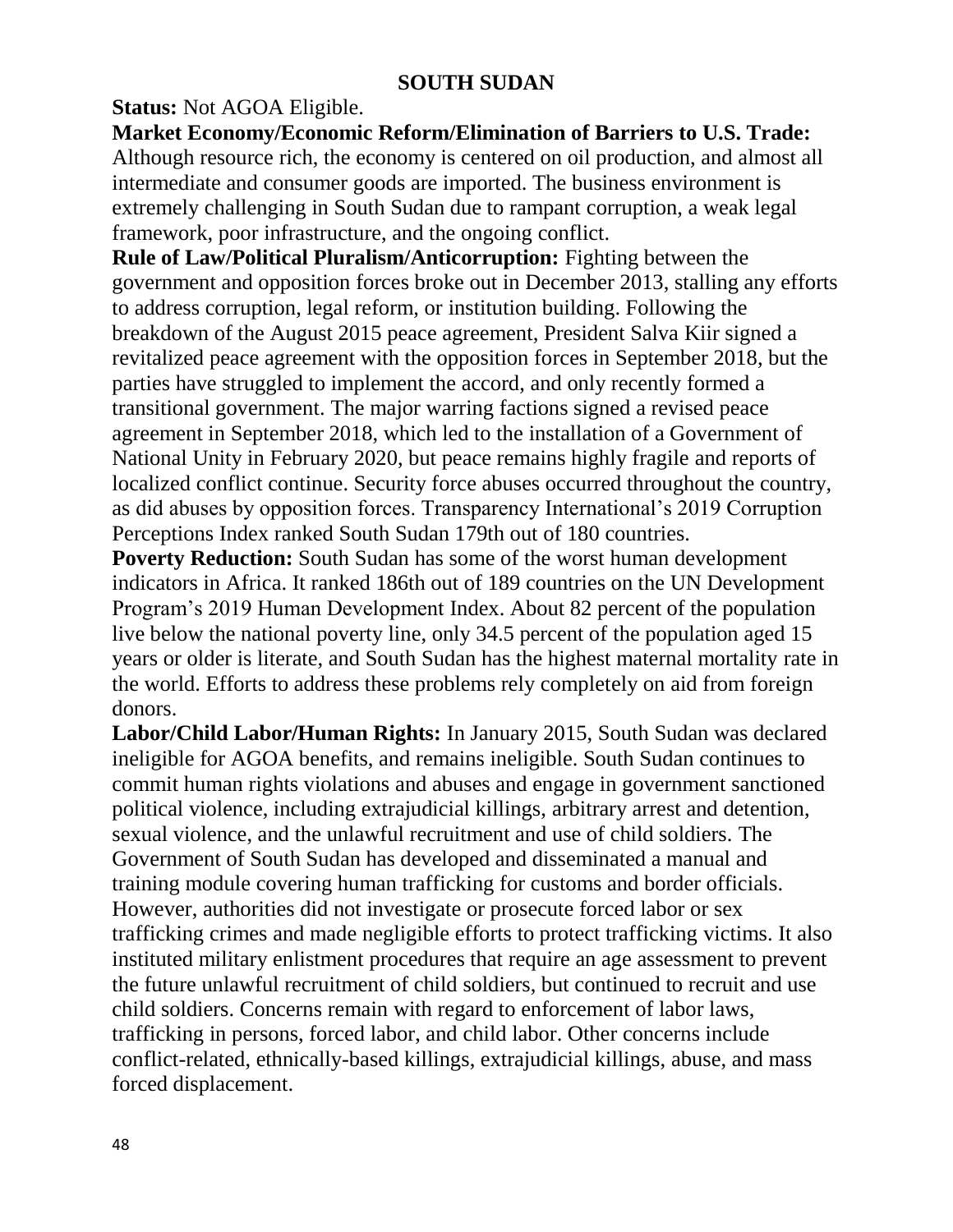**International Terrorism/U.S. National Security:** South Sudan's security situation makes it a potential source of regional instability. Armed conflict is ongoing throughout the country and includes fighting between various political and ethnic groups. The government's failure to make earnest progress towards peace undermines U.S. foreign policy interests.

#### **TANZANIA**

**Status:** AGOA Eligible.

**Market Economy/Economic Reform/Elimination of Barriers to U.S. Trade:**  Tanzania has experienced high and relatively stable growth rates driven by its mining, telecommunications, tourism, and construction sectors. Tanzania's business environment remains difficult because of a cumbersome bureaucracy, corruption, and poor infrastructure. The World Bank ranks Tanzania 141st out of 190 in the World Bank's 2020 Doing Business Report.

**Rule of Law/Political Pluralism/Anticorruption:** President Magufuli has cited anticorruption efforts as among his top priorities and has directed a number of investigations into alleged corruption. However, critics continue to question overall efficacy of the anticorruption campaign to tackle deeper structural issues that allowed corruption to thrive. Government statements are often contradictory. In January 2019, despite significant public and diplomatic/donor dissent, Parliament passed amendments to its 1992 Political Parties Act which give sweeping powers over political parties to a government appointed registrar, further reducing democratic space and dismantling the political opposition. Freedoms of peaceful assembly, association, and expression have significantly declined in recent years, and there are reports of excessive use of force by government security forces.

**Poverty Reduction:** Tanzania has made progress in universal primary education and reducing child mortality. The poverty rate continues to decline. However, the absolute number of poor citizens has not declined because of a high population growth rate. Tanzania continues to rely heavily on donors, including the United States, to support human and social development particularly in healthcare and education. Tanzanian growth remains hampered by low agricultural productivity and a lack of skilled workers.

**Labor/Child Labor/Human Rights:** The mainland and Zanzibari governments have separate labor laws. In 2018, Tanzania investigated, prosecuted, and convicted a negligible number of suspected traffickers and continued to allow a fine in lieu of imprisonment. Mainland Tanzania continues to implement a practice of expelling pregnant students from school that delayed advancement in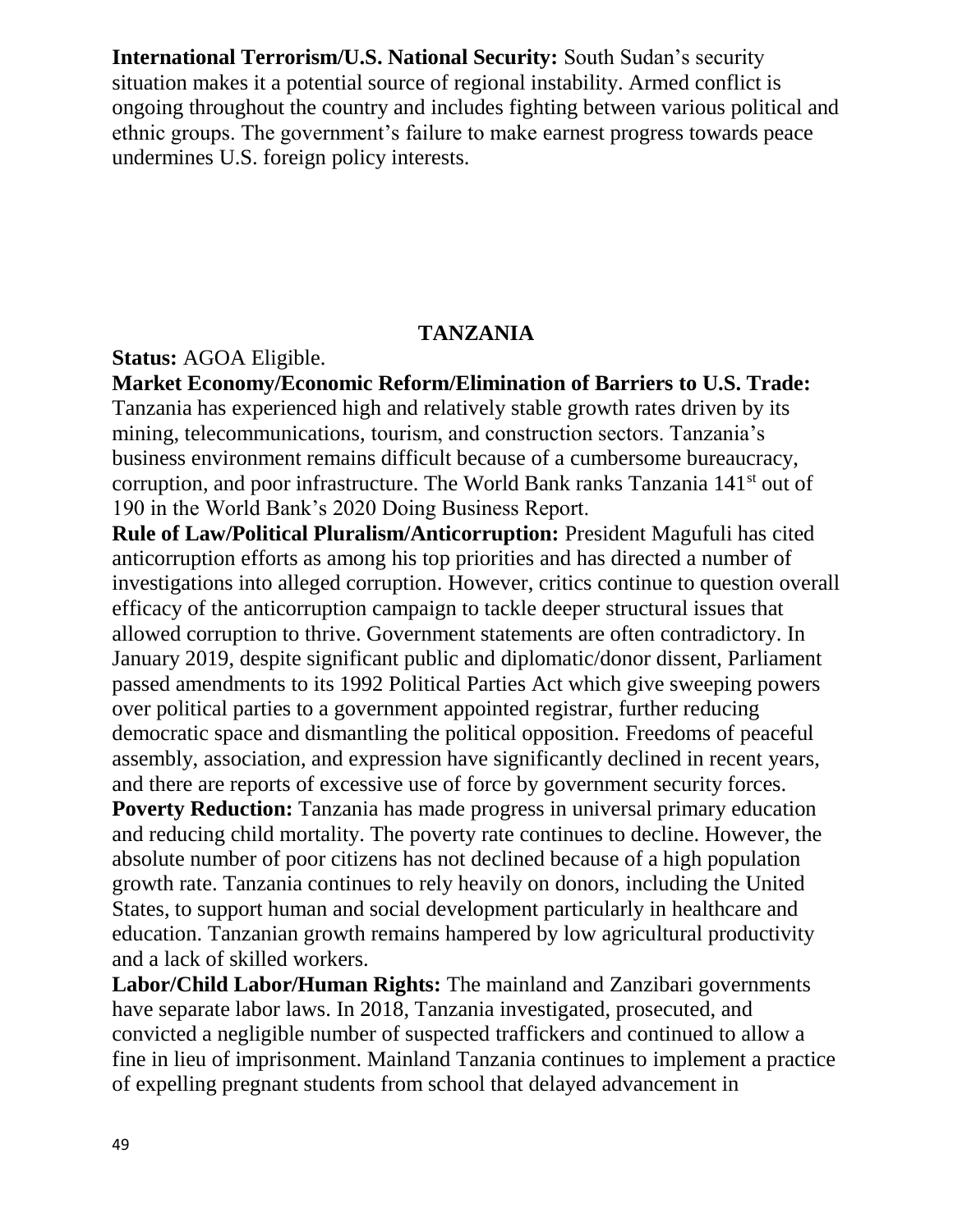eliminating the worst forms of child labor. Strikes are severely restricted, and labor law enforcement remains a challenge.

**International Terrorism/U.S. National Security:** The government is generally cooperative with the U.S. Government and other authorities to ensure that Iranian and North Korean ships no longer skirt sanctions by flying the Tanzanian flag. Tanzania has taken steps to comply with U.S. and United Nations sanctions on Iran to include halting imports of liquefied natural gas from Iran.

# **TOGO**

#### **Status:** AGOA Eligible.

**Market Economy/Economic Reform/Elimination of Barriers to U.S. Trade:**  Togo's modernized infrastructure, which includes its deep-water seaport and new international airport, have made it a regional hub for goods going to markets in landlocked Burkina Faso, Mali, and Niger. Togo has several state-owned enterprises (SOEs) in key sectors. Although the government has indicated a political will to sell some equity in these entities, it does not appear ready to divest these SOEs at this time. Attracting foreign investment is a priority and the government hosted several high-profile international investor events. According to the World Bank's 2020 Doing Business Report, Togo undertook business reforms in many areas that made it easier to start a business, obtain construction permits, get electricity, register property, and get credit.

**Rule of Law/Political Pluralism/Anticorruption:** Togo's 2020 presidential election was peaceful but the vote tabulation lacked transparency and diminished confidence in the final results. Togo's Navy apprehended eight suspected pirates (non-Togolese) in 2019. Togo is currently prosecuting them for piracy, one of the first countries in the region to use its maritime law to do so. Corruption remains pervasive and is cited as a major concern in land dispute settlements. The government has shown political will to combat corruption and has established a high authority to do so. Prolonged pretrial detention and lack of access to legal representation remain problematic. The presidency heavily influences the court system, which is overburdened and understaffed.

**Poverty Reduction:** Following the completion of the 2013-2017 strategy for poverty reduction, Togo adopted a new national development strategy for 2018- 2022 with international development partners. Donor assistance has aided infrastructure development and created jobs in the construction industry. Togo remains focused on private sector corporate social responsibility to eliminate poverty and to provide support for the most vulnerable populations. Budgetary constraints limit social sector investment and key social indicators remain among the lowest in the world.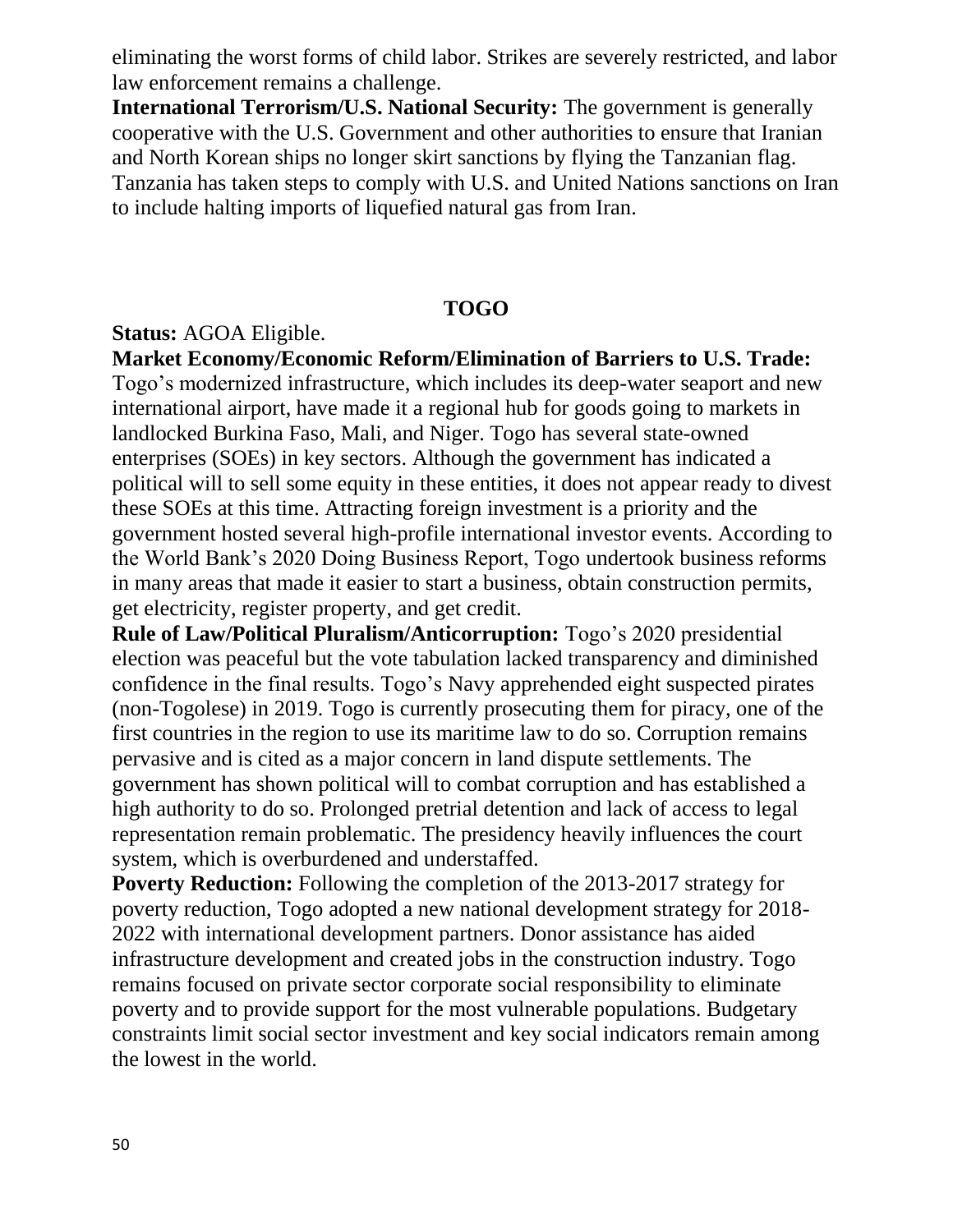**Labor/Child Labor/Human Rights:** The government is committed to ending the worst forms of child labor through a long-term strategy of reducing poverty and improving social conditions but has to rely on international donors and NGOs for child labor prevention efforts. Togo places limitations on worker rights in the export processing zone, including a lack of protection against anti-union discrimination in the zone. Concerns remain with regard to enforcement of labor laws. In August 2019, the National Assembly introduced severe new restrictions on freedom of peaceful assembly. The law prohibits demonstrations on all major roads, urban centers, key zones of economic activity, and areas close to government institutions, military sites, and diplomatic buildings. **International Terrorism/U.S. National Security:** Togo is an important partner in enhancing maritime security in the region. Togo contributes a significant percentage of its security forces to UN Peacekeeping Operations in Africa. The government has been vigilant in preventing acts of terrorism, specifically in the northern region of Savanes. Togo does not provide support for acts of international terrorism and generally supports U.S. interests on national security and foreign policy.

#### **UGANDA**

#### **Status:** AGOA Eligible.

**Market Economy/Economic Reform/Elimination of Barriers to U.S. Trade:**  With a young, rapidly growing population, abundant natural resources, and a wealth of tourist attractions, Uganda offers positive economic potential. Uganda is a member of the East African Community and the Common Market for Eastern and Southern Africa, and its trade flows have increased in recent years. Several factors impede foreign investment, however, including pervasive corruption, weak governance, poor infrastructure, high commercial interest rates, and high transportation and production costs.

**Rule of Law/Political Pluralism/Anticorruption:** The current government won re-election in February 2016 in a ballot that fell short of key democratic benchmarks. In December 2017, Uganda's parliament voted to amend the constitution to remove presidential age limits. In advance of 2021 general elections, the government routinely restricts freedom of expression, assembly, and speech. Corruption remains a significant problem, and the government is working at implementing more robust accountability systems, particularly in improving payment systems and strengthening spending controls.

**Poverty Reduction:** Despite impressive growth projections, poverty reduction remains a persistent challenge. Uganda has also made strong progress improving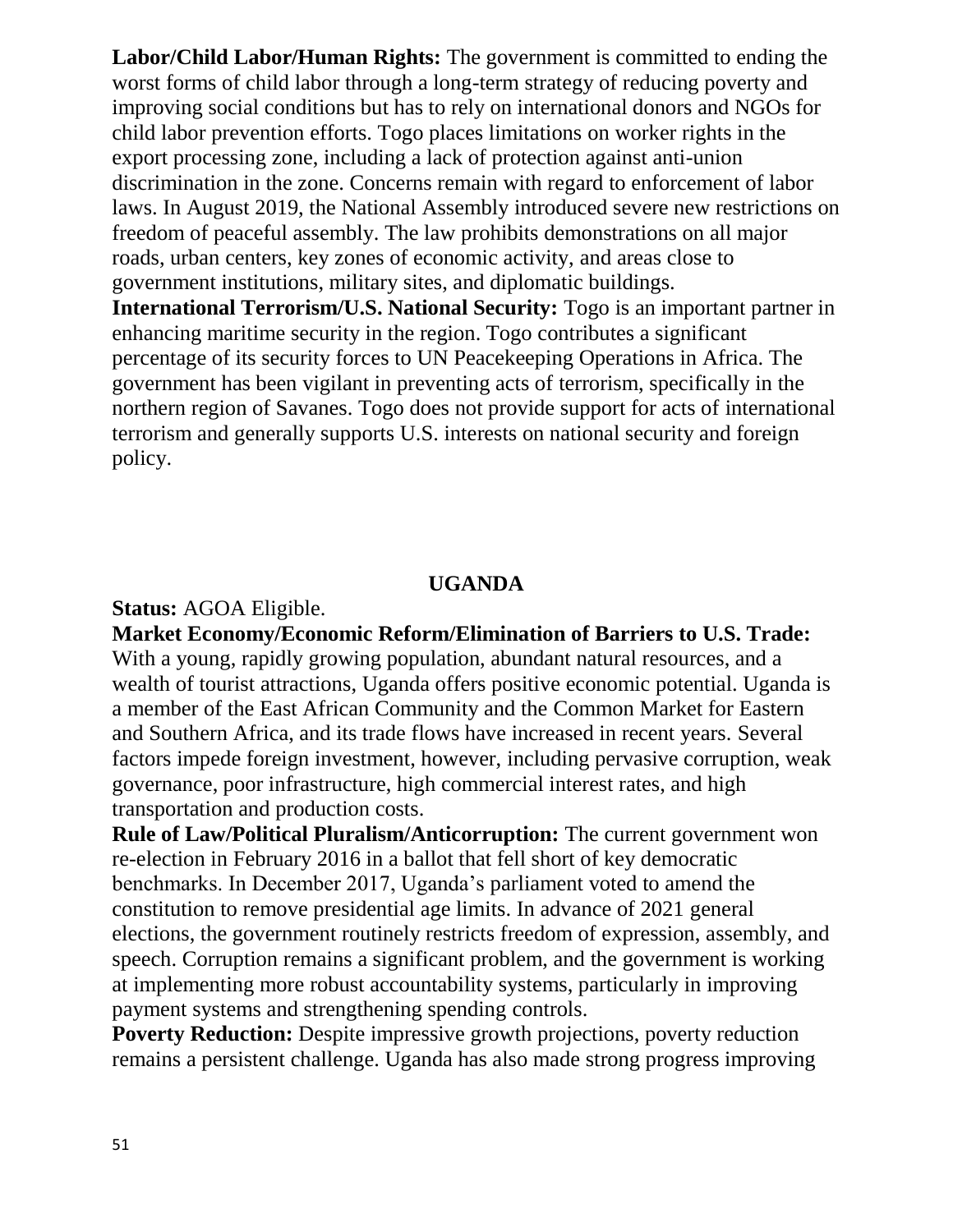education, promoting gender equity, and strengthening HIV/AIDS prevention and treatment. Uganda has high rates of youth unemployment.

**Labor/Child Labor/Human Rights:** The Government of Uganda has made efforts to address trafficking in persons and child labor. It has trained more law enforcement officials, and investigated and prosecuted more trafficking cases than in previous years. Uganda adopted a new National Action Plan to combat the worst forms of child labor and cooperated with international counterparts to rescue teenage victims of trafficking in persons. However, the government severely limits the right of association. Enforcement of existing labor laws continued to be a major challenge, as the lack of a centralized supervisory authority, as well as inadequate funding, training, and resources hampered the capacity of law enforcement agencies to conduct labor inspections and child labor investigations. Other concerns include anti-union discrimination; restrictions on freedoms of expression and peaceful assembly; and excessive use of force by security services. **International Terrorism/U.S. National Security:** The government continued to make significant contributions toward international efforts to eliminate terrorist activities.

#### **ZAMBIA**

#### **Status:** AGOA Eligible.

**Market Economy/Economic Reform/Elimination of Barriers to U.S. Trade:**  Zambia has liberalized most aspects of its economy, and almost all prices are now market-driven. Some subsidy programs remain. The World Bank's 2020 Doing Business Report ranked 85th out of 190 countries. Long border delays remain a serious impediment to trade, despite recent border management legislation. Costs of production are high, primarily due to geographic location, a relatively small local market, and poor infrastructure, which all contribute to the challenge of doing business in Zambia. Zambia made modest economic reforms in tightening tax collection, restricting subsidies, and reducing government spending. **Rule of Law/Political Pluralism/Anticorruption:** Although the law provides for an independent judiciary, inefficiency, corruption, political influence, and a lack of resources hamper the system's effectiveness. Some members of the political opposition and within civil society have been arrested on various charges, including treason. The government continues to exercise considerable influence over government-owned media. Officials attempt to impede public or private criticism when it can. Government intimidation of journalists is frequent. Police continue to restrict opposition rallies and peaceful assembly by civil society organizations and individuals, incorrectly citing the Public Order Act as justification. Corruption and bribery in the police service is an area of particular concern. Zambia ranks 113th out 180 in the 2019 Corruption Perceptions Index.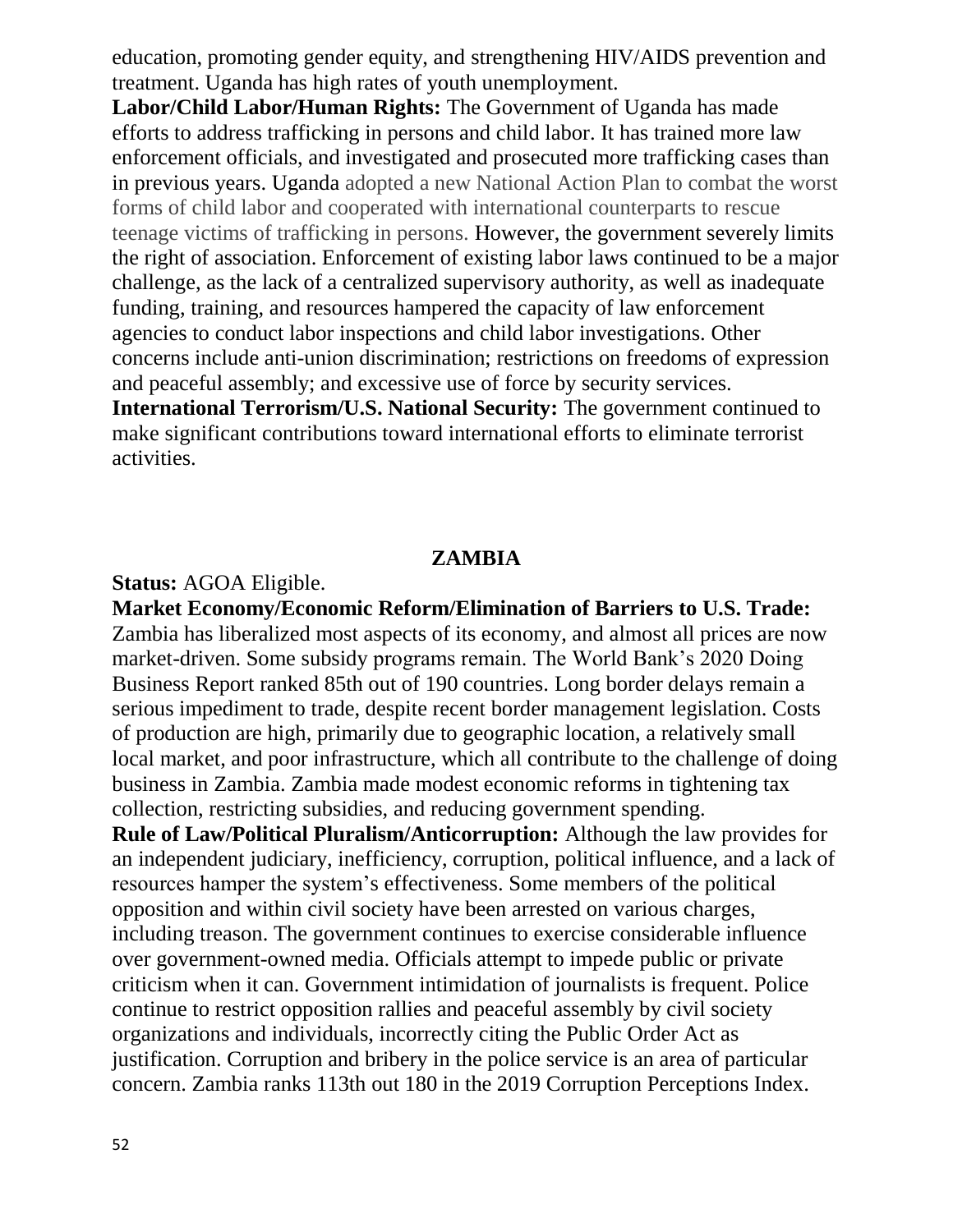Reports of arbitrary arrests and detention remain serious problems. Other concerns include reports of excessive use of force by police, as well as harsh prison conditions.

**Poverty Reduction:** The government formulated the Seventh National Development Plan for 2017 to 2021 to promote fiscal prudence, ensure value for money, and guarantee targeted interventions. It also maintains a Social Cash Transfer Scheme focused on the eradication of hunger and extreme poverty in rural households. Zambia currently has nearly one million people on HIV treatment largely due to U.S. efforts. Malaria also poses a significant challenge, but Zambia has seen a steady decline in infections with donor assistance.

**Labor/Child Labor/Human Rights:** The government has made strides in addressing worker rights and the worst forms of child labor. In 2019, it enacted the Employment Code, which consolidated the Employment Act, the Employment of Young Persons and Children Act, and other employment related laws into one piece of legislation. The new law increased government agencies' capacity to address overall labor issues in the informal sector. Zambia has welcomed those fleeing regional conflicts for the past 60 years and espouses progressive policies on refugee integration. Zambia restricts the right of association. It also maintains administrative obstacles to strikes and to the right to organize and bargain collectively.

**International Terrorism/U.S. National Security:** The government's ability to counter terrorist financing is limited, but it has established a Financial Intelligence Unit to support this work.

## **ZIMBABWE**

## **Status:** Not AGOA Eligible.

**Market Economy/Economic Reforms/Elimination of Barriers to U.S. Trade:**  Zimbabwe saw its first leadership transition in nearly 37 years in November 2017. The country's new government has publicly committed to political and economic reforms, but meaningful progress has been slow to date. In support of establishing a market-based economy, the country introduced a new currency and repealed the indigenization laws that forced foreign investors to cede 51 percent of their shareholding in most businesses to black Zimbabweans (with the exception of the diamond and platinum sectors). The country's private sector is remarkably resilient. Zimbabwe is ranked 140th out of 190 countries in the World Bank's 2020 Doing Business Report.

**Rule of Law/Political Pluralism/Anticorruption:** Zimbabwe was never determined to have met the AGOA eligibility criteria. Emmerson Mnangagwa was elected president in July 2018 general elections. Despite incremental improvements from past elections, domestic and international